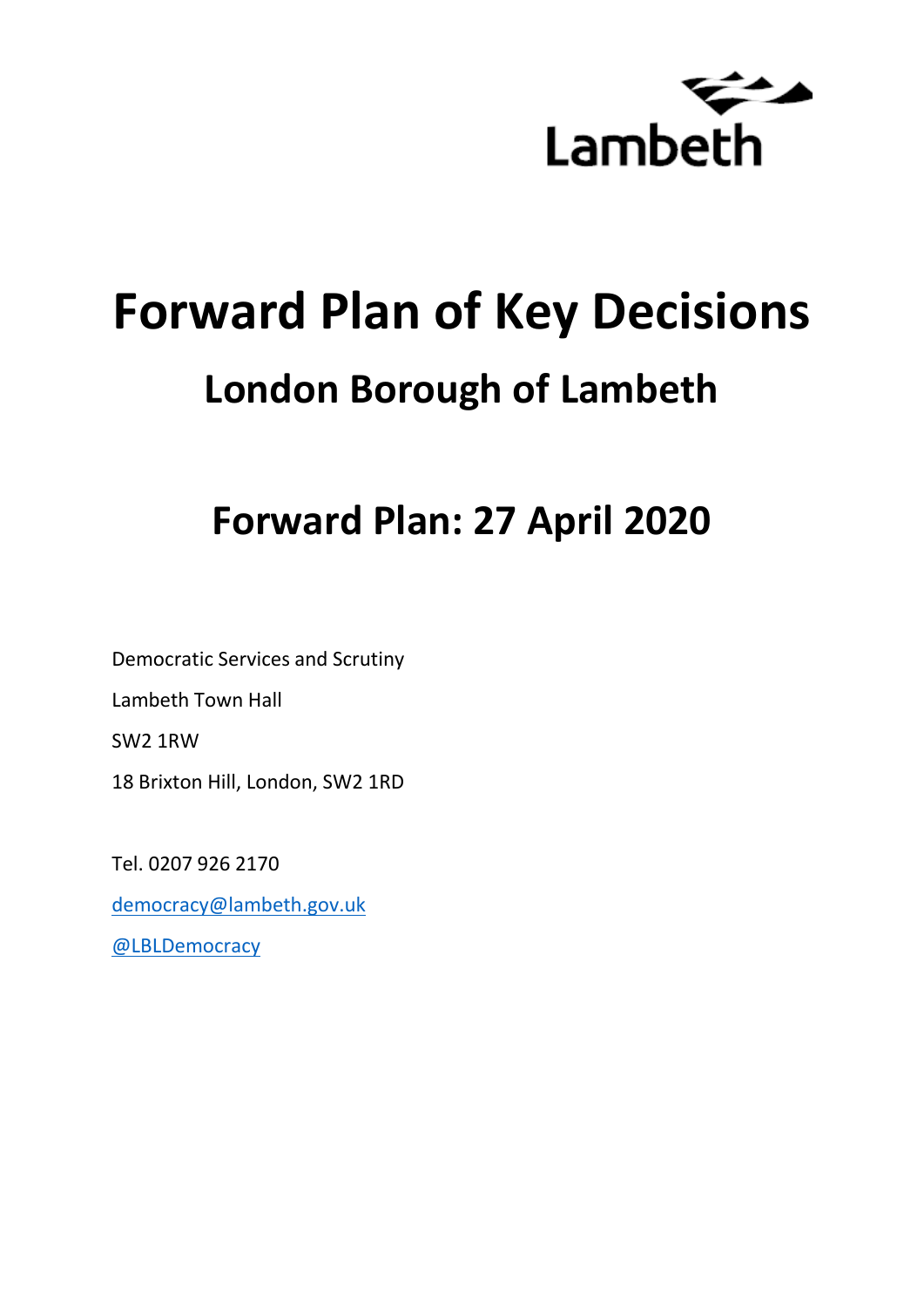# **Notice of forthcoming Key Decisions**

Local authorities are required by law to give 28 days' notice of any key decisions to be made. The Forward Plan sets out information about the key decisions that Cabinet, individual Cabinet Members, Health and Wellbeing Board and the Better Places Joint Committee intend to make in forthcoming months. It ensures public notice of all key decisions is provided at least 28 days' in advance of the decision date.

The Forward Plan contains information about each forthcoming key decision and is published to the Council website every week, usually on a Friday.

# **What is a Key Decision?**

The Lambeth Council Constitution defines a key decision as an executive decision that:

- 1) Requires an amendment to the Community Plan Outcomes Framework or requires a recommendation to Full Council to amend the Budget and Policy Framework.
- 2) Results in the local authority incurring expenditure, raising income or the making of savings in excess of £500,000.
- 3) Has a significant impact on:
	- a) communities living or working in an area comprising two or more wards in Lambeth;
	- b) the wellbeing of the community or the quality of service provided to a significant number of people living or working in an area; or,
	- c) Communities of interest.

The majority of key decisions are taken by the Cabinet or individual Cabinet Members (the Executive). Each Key Decision will be communicated via a comprehensive report which must be published at least five clear days before the decision is taken. Published reports can be accessed through [Decisions Online.](http://moderngov.lambeth.gov.uk/mgDelegatedDecisions.aspx?bcr=1&DM=0&DS=2&K=0&DR=&V=0) Cabinet reports will also be available in [Cabinet agenda](https://moderngov.lambeth.gov.uk/ieListMeetings.aspx?CommitteeId=225)  [packs,](https://moderngov.lambeth.gov.uk/ieListMeetings.aspx?CommitteeId=225) which are published five clear days before the meeting.

The Executive cannot consider key decisions that have not been included on the Forward Plan. However, the Council Constitution sets out procedures that can be used if a decision that has not been advertised on the Forward Plan must be taken immediately. Urgency procedures can only be used in exceptional circumstances. For further information on Access to Information procedure rules please see Part 3, Section 2 of the [Council](http://moderngov.lambeth.gov.uk/ieListMeetings.aspx?CId=738&info=1&MD=Constitution)  [Constitution](http://moderngov.lambeth.gov.uk/ieListMeetings.aspx?CId=738&info=1&MD=Constitution) or contact Democratic Services.

# **What information is included on the Forward Plan?**

The Forward Plan gives information about:

- key decisions that are likely to be considered in forthcoming months
- the earliest date a key decision can be taken
- who will make a decision
- what consultation will be undertaken
- whether the forthcoming report is likely to include exempt or confidential information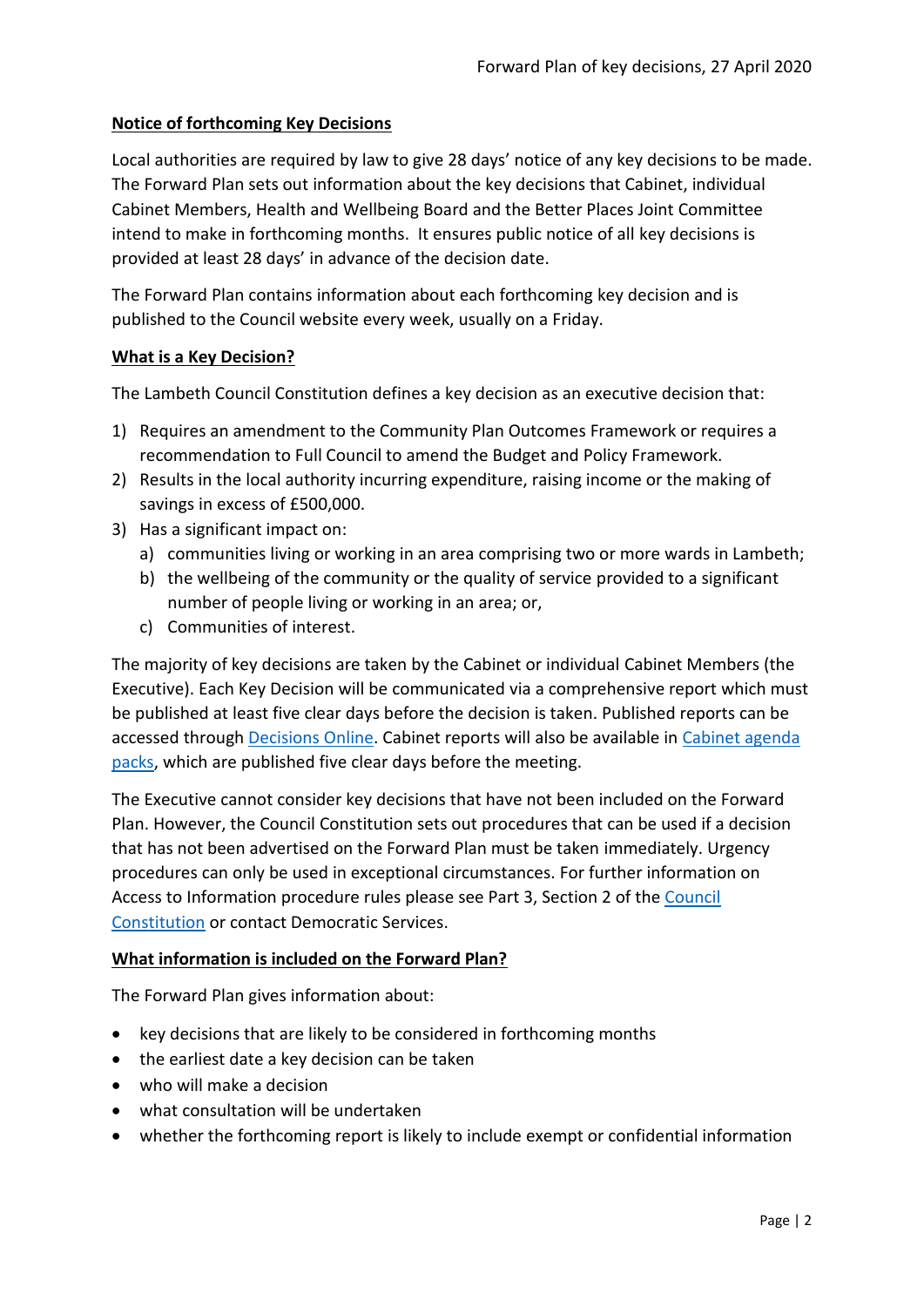- A list of background documents to be submitted to the decision maker for consideration in relation to the forthcoming decision
- who you can contact for further information

# **Public representations and further information**

Each Forward Plan entry gives the name of the relevant officer to contact about that particular decision. Where possible, a contact name, e-mail address and telephone number are provided.

Members of the public can make representations about forthcoming decisions by:

- Contacting the Lead Officer responsible for the report
- Contacting the decision maker or relevant Cabinet Member (details can be found on the [council website\)](http://moderngov.lambeth.gov.uk/mgMemberIndex.aspx?bcr=1)
- Contacting Democratic Services

Any document listed in the Forward Plan can be requested via the Lead Officer or by contacting Democratic Services. The reader is encouraged to access any such documents electronically, however copies or extracts may be made available at the following address on request: Olive Morris House, 18 Brixton Hill, SW2 1RD.

When making representations, members of the public may submit to the decision maker any further documents relevant to the decision.

All decision dates given in the Forward Plan are subject to change. Therefore please ensure that you *always consult the latest version of the Forward Plan* for the most up to date information. Any further queries can be directed to Democratic Services.

# **Notice of decisions likely to contain confidential or exempt information**

Local authorities are required to specify 28 days in advance of a Cabinet meeting all the reports that are likely to contain confidential or exempt information. Should this be the case, a private 'Part 2' report will be produced to accompany the main report, but will not be published. The public and press may also be asked to leave the Cabinet meeting for part of the proceedings. Any person is able to make representations if he or she believes the decision should instead be made in the open part of the meeting.

If you wish to make any such representation please contact Democratic Services. All representations will be documented in the relevant agenda a minimum of five clear days before the Cabinet meeting takes place. This will also include any response to the representations and a statement of the reasons why the meeting is be held in private.

For further information about exempt or confidential information please see the Access to Information Procedure Notes in Part 3, Section 2 of the [Council Constitution](http://www.lambeth.gov.uk/sites/default/files/ec-Council-Constitution-2014-15-approved-with-changes-November-2014.pdf) or contact Democratic Services.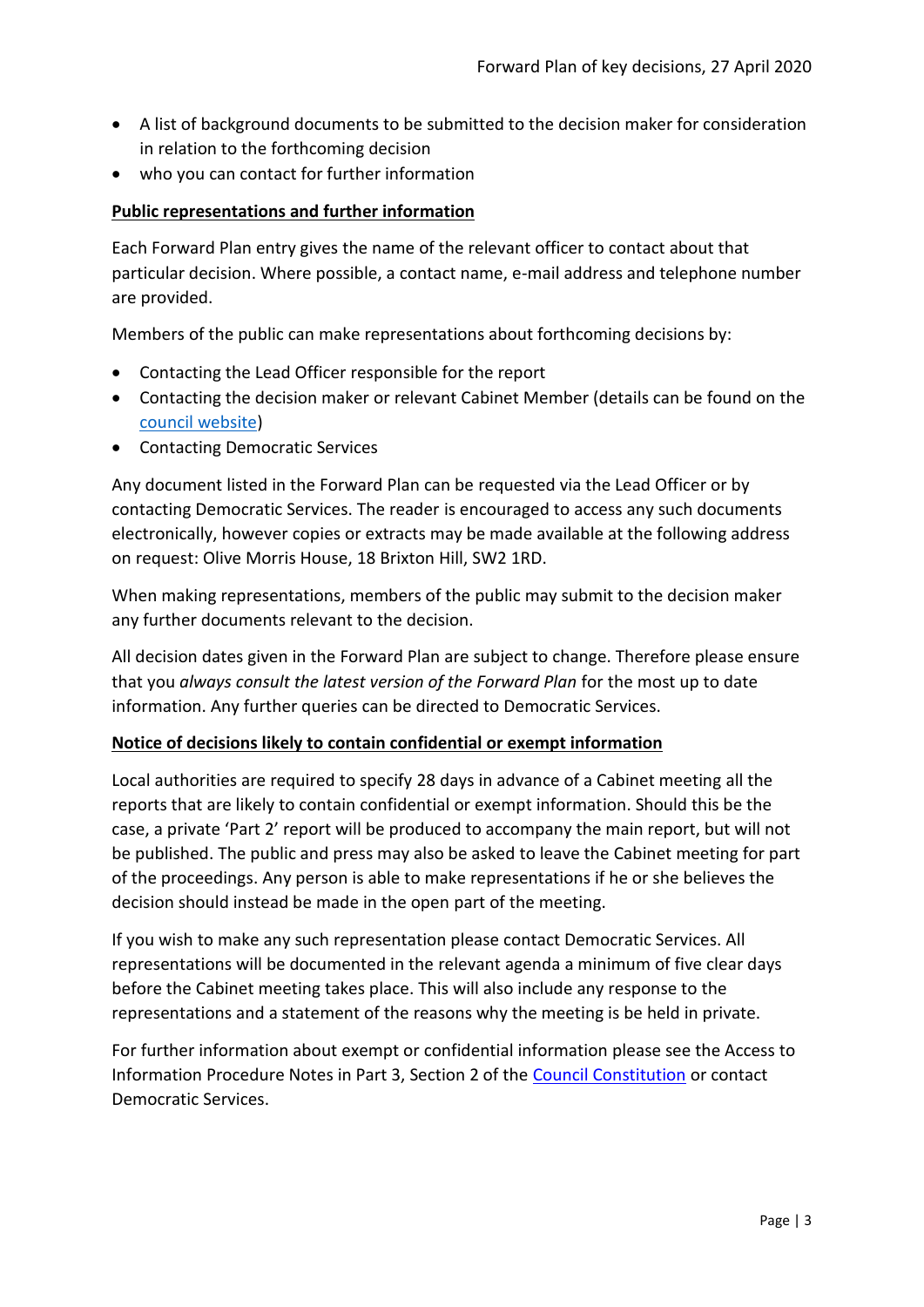| <b>Contents</b>                                                                      |    |
|--------------------------------------------------------------------------------------|----|
| Draft Local Views Supplementary Planning Document (SPD)                              | 5  |
| Voluntary Community Sector (VCS) Asset Strategy                                      | 6  |
| Capital Investment Programme 2020/21 to 2024/25                                      | 6  |
| Corporate Plan                                                                       | 7  |
| Pupil Place Planning and resultant Capital Projects                                  | 7  |
| Options Appraisal for In-borough Residential Children's Home                         | 8  |
| Recycling, waste collection and street cleansing services contract                   | 9  |
| HfL Delivery Plan & HfL Corporate Plan                                               | 9  |
| Internal Audit, Risk Management, Investigation and Advisory Services                 | 10 |
| Capital Maintenance - Cuttle Construction Ltd Contract variation and extension       | 10 |
| Short Breaks for Disabled Children and Young People in Lambeth                       | 11 |
| New contract and commissioning arrangements for Youth Services                       | 11 |
| <b>Supervised Contact Service</b>                                                    | 12 |
| Schools Capital Maintenance - Ingleton Wood Contract extension and variation plus    | 13 |
| consultant fee re-appraisal and resulting increase in CPA                            |    |
| Local Safeguarding Arrangements: changes and key issues                              | 13 |
| Semi-independent living for care leavers                                             | 14 |
| Scheme Approval for delivery of the Electric Vehicle Charging Strategy               | 14 |
| Parking Fees & Charges 2020/21                                                       | 15 |
| Bikeability Training in Schools and Cycle Skills Training 2020-2023 (with options to | 15 |
| extend to 2025)                                                                      |    |
| Provision of Enforcement Agent Services                                              | 16 |
| Variation to the cost of the Civil Enforcement Contract                              | 16 |
| Pause of the Housing Procurement Project and Extension of the Environment            | 17 |
| <b>Procurement Project</b>                                                           |    |
| <b>Upper Norwood Joint Library</b>                                                   | 17 |
| London Counter Fraud Hub                                                             | 18 |
| Incoming and Outgoing Mail Contract Variation                                        | 18 |
| <b>Facilities Management Procurement</b>                                             | 19 |
| Implementation of Phase 2 of Your New Town Hall                                      | 20 |
| The Nine Elms Vauxhall Development Business Case                                     | 20 |
| Re-procurement of community support services                                         | 21 |
| Contract Extension for the Oxleas NHS Trust Counselling and Support Service for      | 21 |
| <b>Vulnerable Adults</b>                                                             |    |
| Conversion of Brixton Recreation Centre storage space to work space                  | 22 |
| Oval and Prince's Co-operative Local Investment Plan                                 | 23 |
| Carmelita Centre and Orsett Street Lead Consultant Architect                         | 23 |
| 114-118 Lower Marsh: Development Funding                                             | 24 |
| Knights Walk - Phase 1, Appropriation for Planning Purposes                          | 24 |
| South Lambeth estate - Phase 1, Appropriation for Planning Purposes                  | 25 |
| Knights Walk - Building Contract                                                     | 25 |
| South Lambeth Estate - Enabling Works for the Phase 1 Development                    | 26 |
| Fenwick Estate, Site A, Appropriation for Planning Purposes                          | 26 |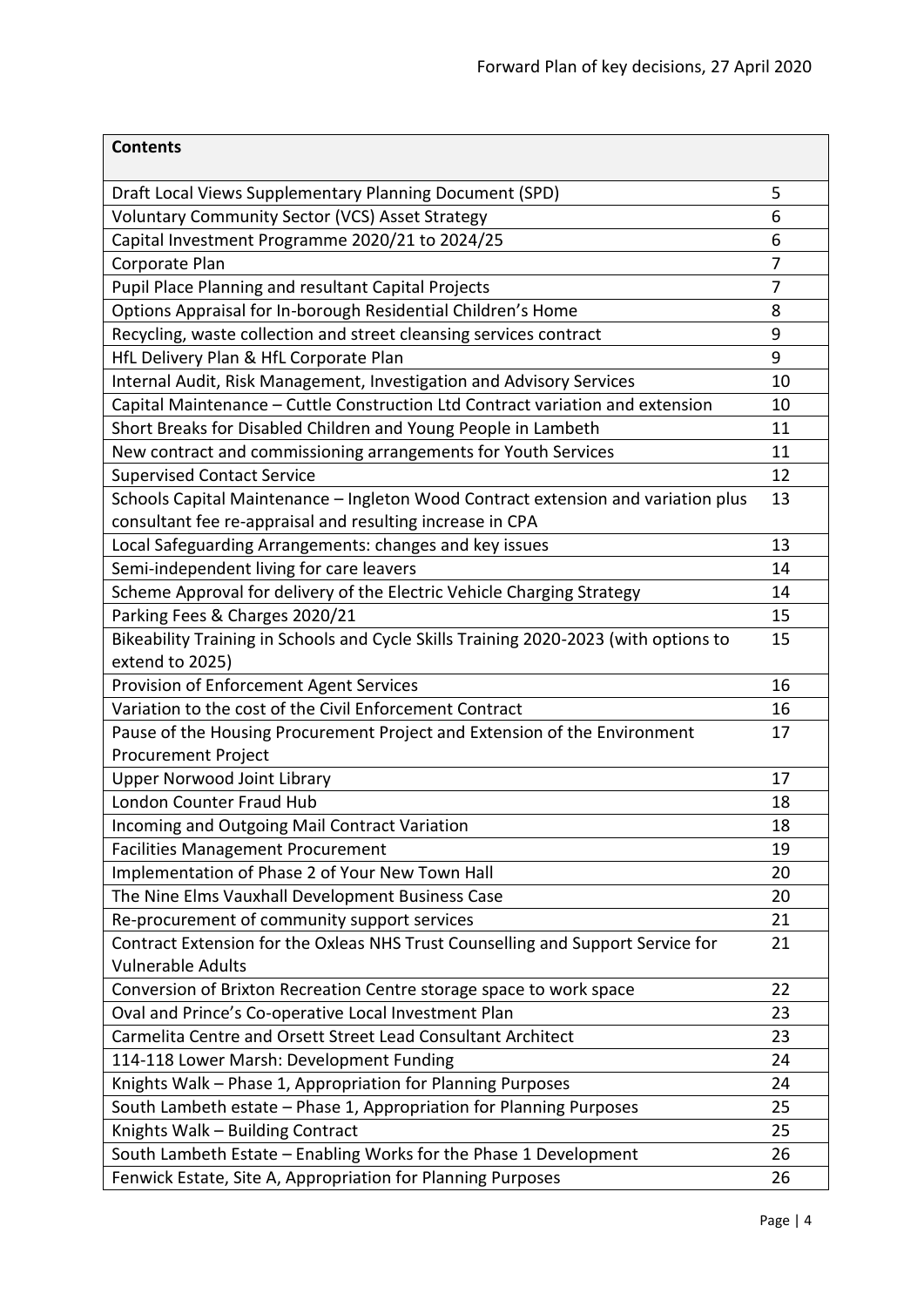<span id="page-4-0"></span>

| Fenwick Estate, Site B, Appropriation for Planning Purposes                     |                       |    |
|---------------------------------------------------------------------------------|-----------------------|----|
| Westbury estate - Making of Compulsory Purchase Order                           |                       | 27 |
| South Lambeth estate - Making of Compulsory Purchase Order                      |                       | 28 |
| Somerleyton Road - Phase 1 - Appropriation for Planning Purposes                |                       | 28 |
| Estate Regeneration - Early Buy Backs - Funding Request                         |                       | 29 |
| Funding Allocation for Completion of LJ Works                                   |                       | 29 |
| Somerleyton Road - Block D                                                      |                       | 30 |
| Appropriation for Phase 2 of Your New Town Hall (Olive Morris House)            |                       |    |
| Somerleyton Road Workspace Provisions                                           |                       | 31 |
| Representations on Draft Charging Schedule 2020                                 |                       | 32 |
| Elizabeth House Infrastructure Payment in Kind                                  |                       | 32 |
| Local Lettings Plan - Knight's Walk                                             |                       | 33 |
| Local Lettings Plan - Fenwick Estate                                            |                       | 33 |
| Local Lettings Plan - Westbury Estate                                           |                       | 34 |
| Local Lettings Plan - South Lambeth Estate                                      |                       | 34 |
| Appointment of Project Consultants for the Redevelopment of 114-118 Lower Marsh |                       | 35 |
| Proposal regarding the site at the former Clapham Old Library                   |                       | 35 |
| Transfer of the Greek Enclosure from the Greek Cathedral trust of St Stephen's  |                       | 36 |
| Chapel to the Council                                                           |                       |    |
| <b>Events Strategy Review</b>                                                   |                       |    |
| Appointment of Consultants for Brockwell Hall Restoration                       |                       | 37 |
| Approval of purchase of two new cremators                                       |                       | 38 |
| Payment for Services Provided by SBEG under London Eye S106 Agreement           |                       |    |
| ELEVATE Strategic Plan 2020-23                                                  |                       |    |
| We are Waterloo Business Improvement District (BID) Renewal Ballot Proposal     |                       |    |
| <b>Tenancy Support Service</b>                                                  |                       |    |
| Fire Safety works - In Sheltered Accommodation                                  |                       |    |
| Tooting Bec Hostel refurbishment                                                |                       |    |
| Construction of Modular Units for Temporary Accommodation                       |                       |    |
| Delivery of Housing Contracts after 2020                                        |                       |    |
| Local Lettings Plan - Westbury Estate                                           |                       | 43 |
| <b>PLACE Housing Scheme</b>                                                     |                       | 43 |
| Tenancy Strategy / Affordable Housing Statement                                 |                       | 44 |
| Decision: Draft Local Views Supplementary Planning Document (SPD)               |                       |    |
|                                                                                 |                       |    |
| To agree the draft SPD for public consultation.                                 |                       |    |
| Ward(s) affected: All Wards                                                     |                       |    |
|                                                                                 |                       |    |
| Exempt or confidential information:                                             | Consultation details: |    |
|                                                                                 |                       |    |
|                                                                                 |                       |    |
|                                                                                 | Decision date:        |    |
| Decision to be taken by:<br><b>Cabinet</b>                                      | 13 Jan 2020           |    |
|                                                                                 |                       |    |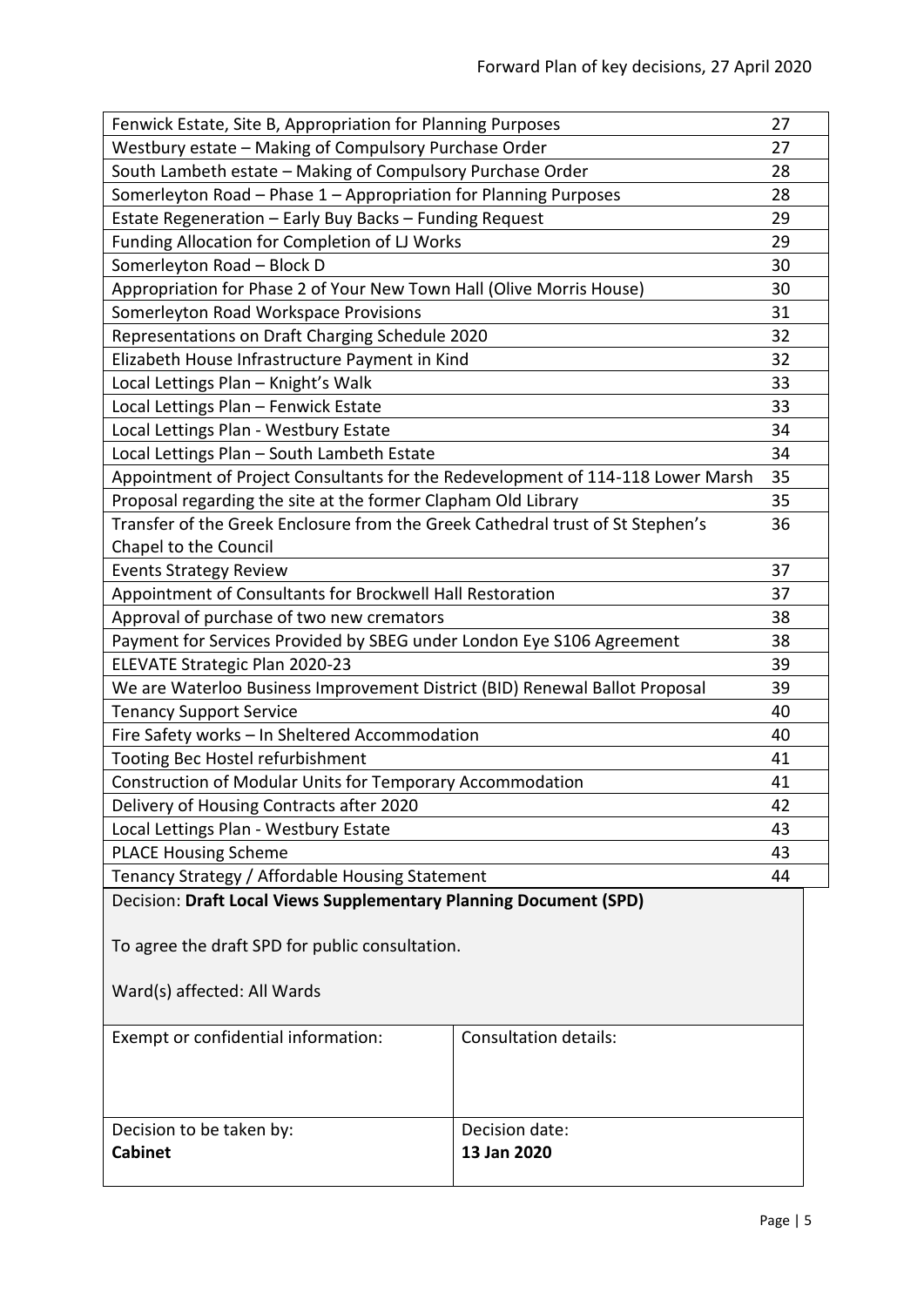Background documents:

Draft Local Views Supplementary Planning Document (SPD)

For further information about this key decision, please contact: Doug Black, Team Leader Conservation & Urban Design DBlack1@lambeth.gov.uk 1st floor, Phoenix House Tel: 020 7926 4065

# <span id="page-5-0"></span>Decision: **Voluntary Community Sector (VCS) Asset Strategy**

A strategy for the management of the letting of property to the Voluntary Community Sector Including the Letting Policy, the total subsidy level, the fixed rental level for the sector and the social value process.

Ward(s) affected: All Wards

| <b>Consultation details:</b> |
|------------------------------|
|                              |
|                              |
|                              |
| Decision date:               |
| 11 May 2020                  |
|                              |
|                              |

Background documents:

Voluntary Community Sector (VCS) Asset Strategy

For further information about this key decision, please contact: Yvonne Hardy, Assistant Head - Directorates, Valuation and Strategic Assets yhardy@lambeth.gov.uk

Tel: 0207 926 2984

<span id="page-5-1"></span>Decision: **Capital Investment Programme 2020/21 to 2024/25**

To approve the allocations of the £215.4m increase in the Capital Investment programme.

| Exempt or confidential information: | <b>Consultation details:</b> |
|-------------------------------------|------------------------------|
| Decision to be taken by:            | Decision date:               |
| <b>Cabinet</b>                      | 11 May 2020                  |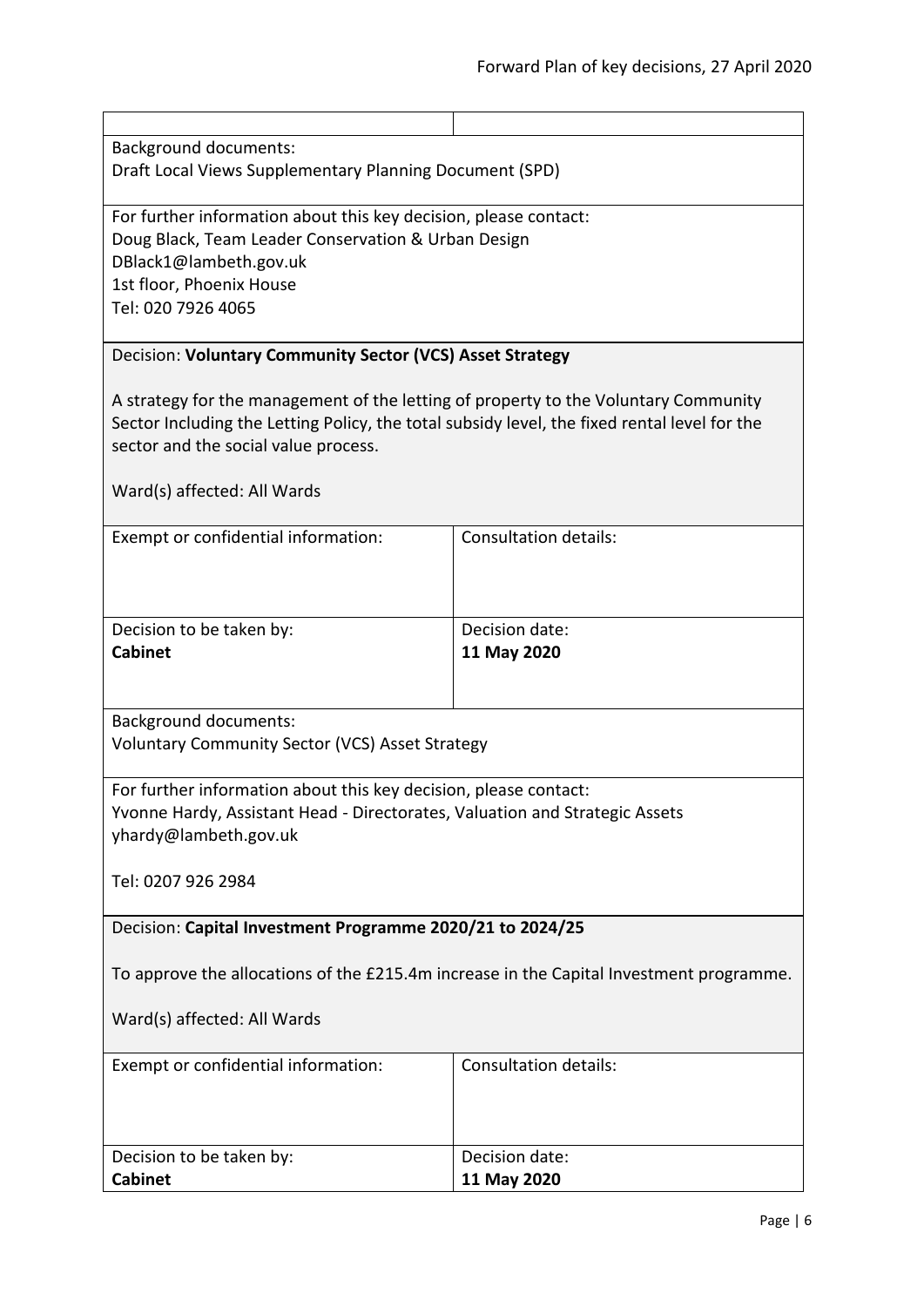<span id="page-6-1"></span><span id="page-6-0"></span>

| <b>Background documents:</b>                                                             |                               |  |
|------------------------------------------------------------------------------------------|-------------------------------|--|
| Capital Investment Programme 2020/21 to 2024/25                                          |                               |  |
| For further information about this key decision, please contact:                         |                               |  |
| Amaris Wong, Group Manager Strategic Finance                                             |                               |  |
| awong@lambeth.gov.uk                                                                     |                               |  |
|                                                                                          |                               |  |
|                                                                                          |                               |  |
| Decision: Corporate Plan                                                                 |                               |  |
| Approve the Corporate Plan, ensure the Plan reflects Administration Goals and            |                               |  |
| contributes to delivering the Borough Plan                                               |                               |  |
|                                                                                          |                               |  |
| Ward(s) affected: All Wards                                                              |                               |  |
| Exempt or confidential information:                                                      | <b>Consultation details:</b>  |  |
|                                                                                          |                               |  |
|                                                                                          |                               |  |
|                                                                                          |                               |  |
| Decision to be taken by:<br><b>Cabinet</b>                                               | Decision date:<br>15 Jun 2020 |  |
|                                                                                          |                               |  |
|                                                                                          |                               |  |
| <b>Background documents:</b>                                                             |                               |  |
| Corporate Plan                                                                           |                               |  |
| For further information about this key decision, please contact:                         |                               |  |
| Paul Bates, Director: Strategy & Communications                                          |                               |  |
| PBates@lambeth.gov.uk                                                                    |                               |  |
|                                                                                          |                               |  |
|                                                                                          |                               |  |
| Decision: Pupil Place Planning and resultant Capital Projects                            |                               |  |
|                                                                                          |                               |  |
| To give an update on school places projections for primary and secondary schools and the |                               |  |
| resultant impact on school capacities                                                    |                               |  |
| Ward(s) affected: All Wards                                                              |                               |  |
|                                                                                          |                               |  |
| Exempt or confidential information:                                                      | <b>Consultation details:</b>  |  |
|                                                                                          |                               |  |
|                                                                                          |                               |  |
| Decision to be taken by:                                                                 | Decision date:                |  |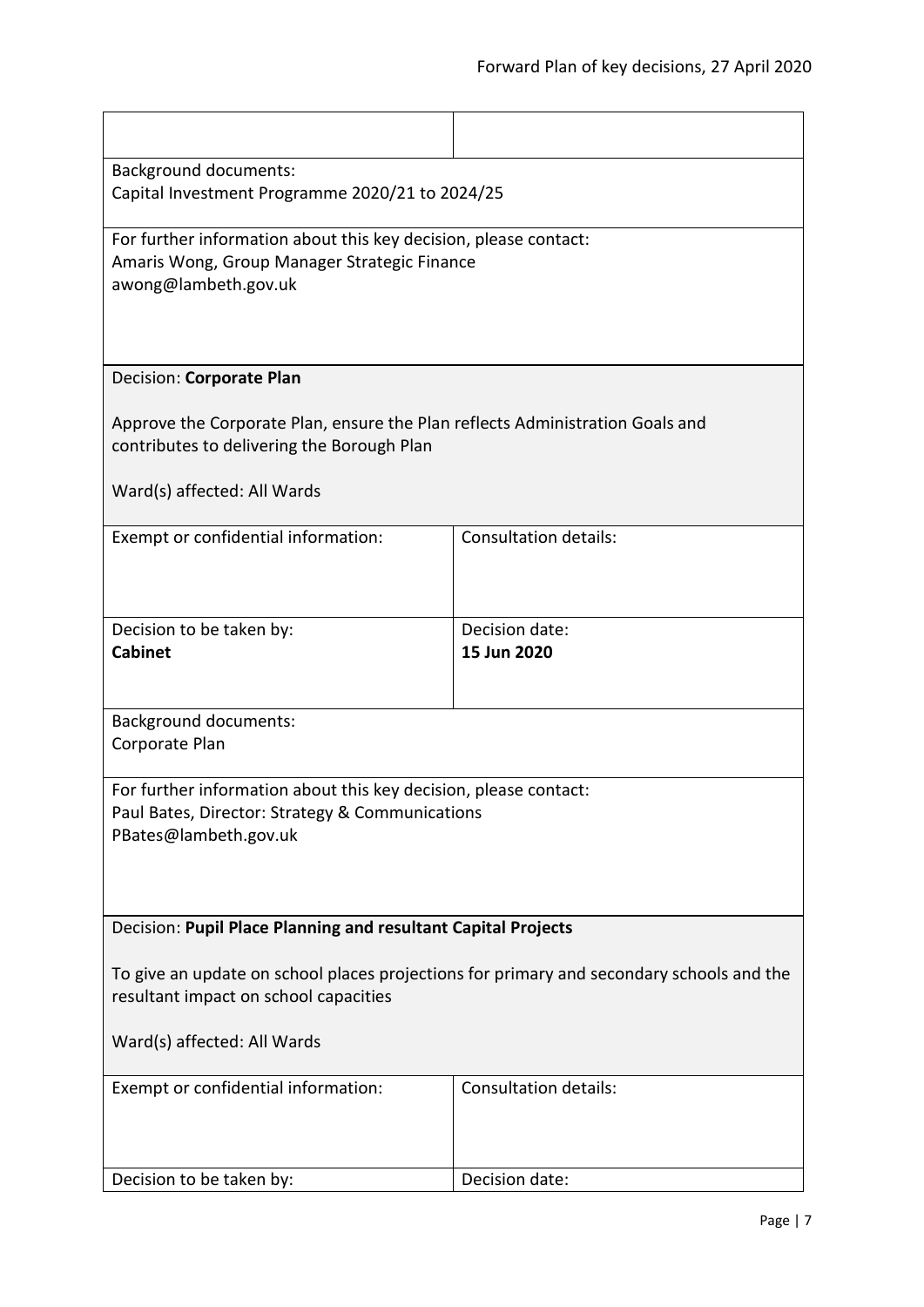<span id="page-7-0"></span>

| <b>Cabinet</b>                                                                                                                                           | Not before 21 Aug 2019       |  |
|----------------------------------------------------------------------------------------------------------------------------------------------------------|------------------------------|--|
|                                                                                                                                                          |                              |  |
| <b>Background documents:</b>                                                                                                                             |                              |  |
|                                                                                                                                                          |                              |  |
| For further information about this key decision, please contact:                                                                                         |                              |  |
| Maggie Harriott, Education Strategy Manager<br>MHarriott@lambeth.gov.uk                                                                                  |                              |  |
| 10th Floor, International House, Canterbury Crescent, London, SW9 7QE                                                                                    |                              |  |
| Tel: 020 7926 2108                                                                                                                                       |                              |  |
| Decision: Options Appraisal for In-borough Residential Children's Home                                                                                   |                              |  |
| The Children Act 1989 requires local authorities to provide sufficient accommodation that<br>meets the needs of the borough's looked after children.     |                              |  |
| The report will consider options that aim to:<br>a) reduce the current spend for accommodating looked after children in residential<br>children's homes. |                              |  |
| b) Improve the health, education and social care outcomes for Lambeth's looked after<br>children,                                                        |                              |  |
| c) Reduce the number of children that are placed 20 miles or further away<br>d) Improve in-borough sufficiency of residential care                       |                              |  |
| A decision will be required as to which option, if any, Cabinet will support to provide in-<br>borough residential care services.                        |                              |  |
| Capital investment is likely to be required following identification of suitable                                                                         |                              |  |
| property/properties in the housing stock that will require modifications to make them fit<br>for purpose.                                                |                              |  |
|                                                                                                                                                          |                              |  |
| Ward(s) affected: All Wards                                                                                                                              |                              |  |
| Exempt or confidential information:                                                                                                                      | <b>Consultation details:</b> |  |
|                                                                                                                                                          |                              |  |
| Decision to be taken by:                                                                                                                                 | Decision date:               |  |
| <b>Cabinet</b>                                                                                                                                           | Not before 3 Sep 2019        |  |
| <b>Background documents:</b>                                                                                                                             |                              |  |
|                                                                                                                                                          |                              |  |
| For further information about this key decision, please contact:                                                                                         |                              |  |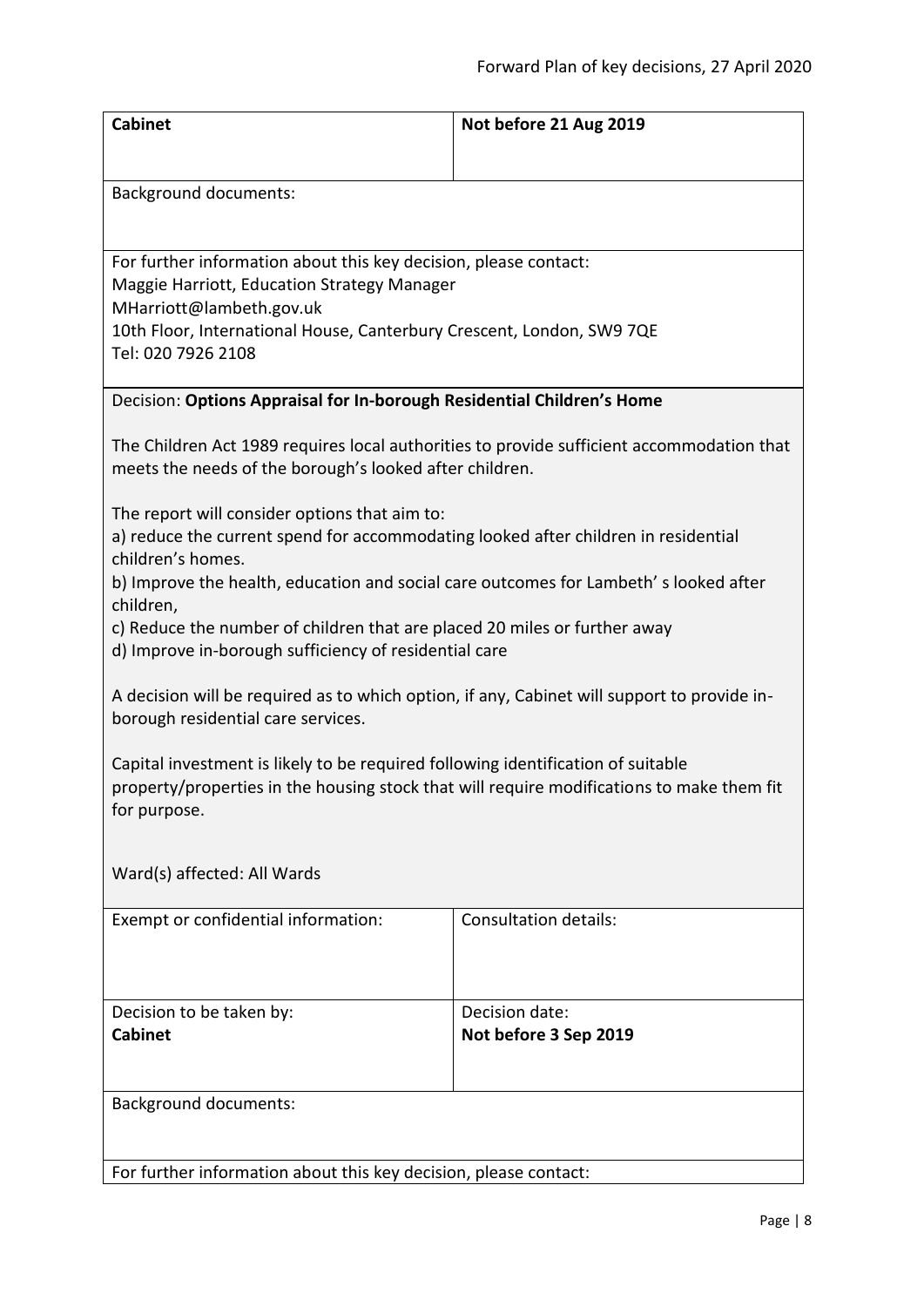Emma Selby, Placement Budget Transformation Project Manager eselby@lambeth.gov.uk

#### <span id="page-8-0"></span>Decision: **Recycling, waste collection and street cleansing services contract**

The current contract comes to an end on 31 March 2021 and cannot be extended. The Council's intends to issue an OJEU Notice a procure a new contract to commence on 1 April 2021. This decision relates to the award of the contract following the procurement process that will be using the Competitive Dialogue procedure

| Exempt or confidential information:                                | Consultation details: |  |
|--------------------------------------------------------------------|-----------------------|--|
| Decision to be taken by:                                           | Decision date:        |  |
| <b>Cabinet</b>                                                     | Not before 1 Oct 2019 |  |
|                                                                    |                       |  |
| Background documents:                                              |                       |  |
| Recycling, waste collection and street cleansing services contract |                       |  |
|                                                                    |                       |  |
| For further information about this key decision, please contact:   |                       |  |
| Doug Perry, Head of Environmental Services & Highways              |                       |  |
| dperry@lambeth.gov.uk                                              |                       |  |
| Service Team House, 185-205 Shakespeare Road, LONDON, SE24 OPZ     |                       |  |
| Tel: 020 7926 1255                                                 |                       |  |

<span id="page-8-1"></span>

| Decision: HfL Delivery Plan & HfL Corporate Plan                       |                              |
|------------------------------------------------------------------------|------------------------------|
| Ward(s) affected: All Wards                                            |                              |
| Exempt or confidential information:                                    | <b>Consultation details:</b> |
| Decision to be taken by:                                               | Decision date:               |
| Leader of the Council                                                  | 30 Mar 2020                  |
| <b>Background documents:</b><br>HfL Delivery Plan & HfL Corporate Plan |                              |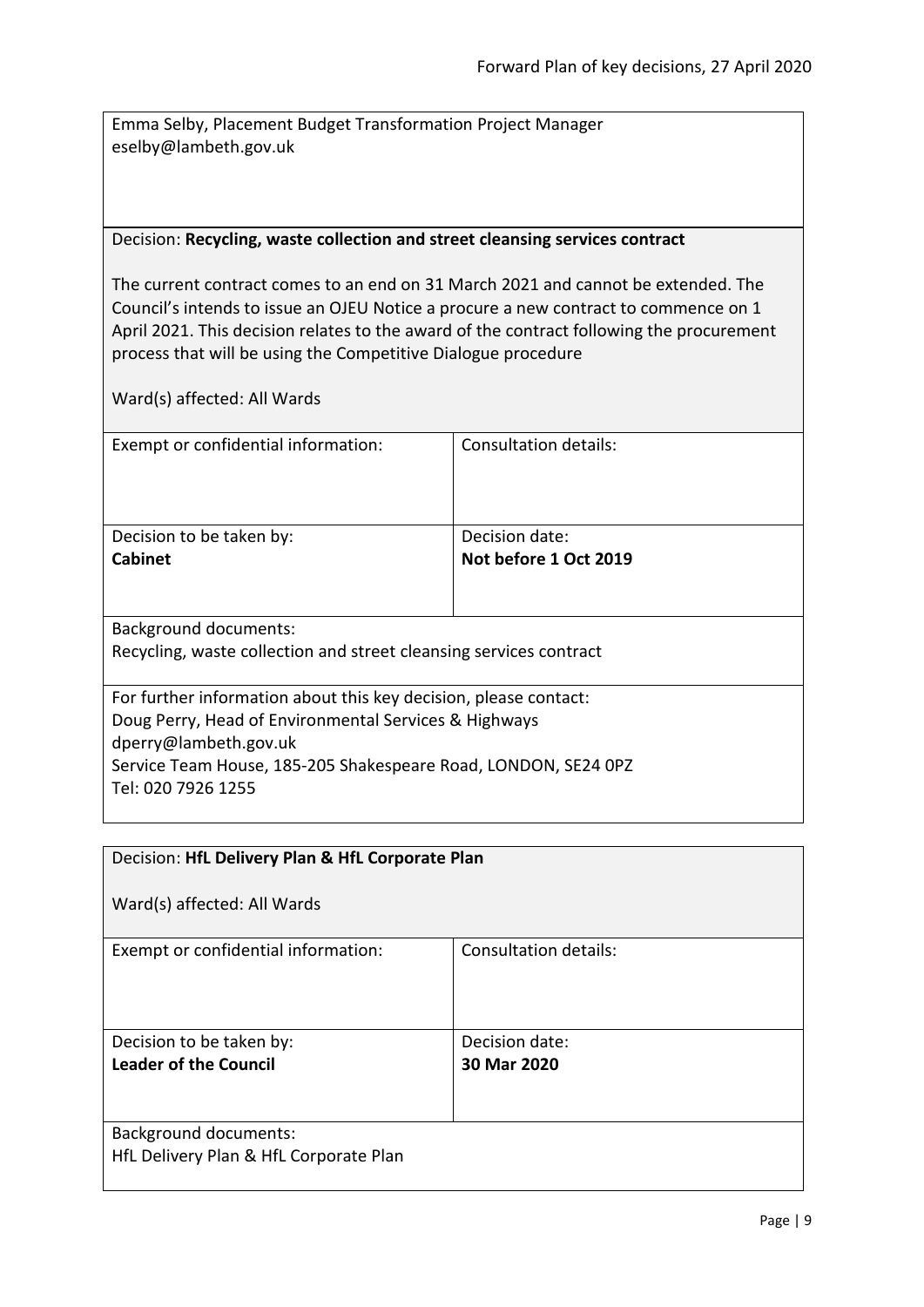<span id="page-9-1"></span><span id="page-9-0"></span>

| For further information about this key decision, please contact:<br>Tom Dolan-Bent, Assistant Director: Housing Regeneration, HfL<br>TDolanBent@lambeth.gov.uk<br>Decision: Internal Audit, Risk Management, Investigation and Advisory Services<br>Contractual arrangements for the provision of Internal Audit, Assurance and Advisory<br><b>Services</b><br>Ward(s) affected: All Wards |                                          |  |
|--------------------------------------------------------------------------------------------------------------------------------------------------------------------------------------------------------------------------------------------------------------------------------------------------------------------------------------------------------------------------------------------|------------------------------------------|--|
| Exempt or confidential information:                                                                                                                                                                                                                                                                                                                                                        | <b>Consultation details:</b>             |  |
| Decision to be taken by:<br><b>Leader of the Council</b>                                                                                                                                                                                                                                                                                                                                   | Decision date:<br>16 Apr 2020            |  |
| Background documents:                                                                                                                                                                                                                                                                                                                                                                      |                                          |  |
| For further information about this key decision, please contact:<br>Malcolm de Vela, Category Procurement Manager – Energy and Corporate<br>MDeVela@lambeth.gov.uk<br>Phoenix House, 10 Wandsworth Road, SW8 2LL<br>Tel: 020 7926 3591                                                                                                                                                     |                                          |  |
| Decision: Capital Maintenance - Cuttle Construction Ltd Contract variation and<br>extension                                                                                                                                                                                                                                                                                                |                                          |  |
| Variation and extension of the existing contract with Cuttle Construction Ltd to carry out<br>further essential and urgent Capital Maintenance and Safety works to avoid potential<br>closure of schools                                                                                                                                                                                   |                                          |  |
| Ward(s) affected: All Wards                                                                                                                                                                                                                                                                                                                                                                |                                          |  |
| Exempt or confidential information:                                                                                                                                                                                                                                                                                                                                                        | <b>Consultation details:</b>             |  |
| Decision to be taken by:<br>Deputy Leader of the Council (Housing and<br>Homelessness)                                                                                                                                                                                                                                                                                                     | Decision date:<br>Not before 31 Aug 2018 |  |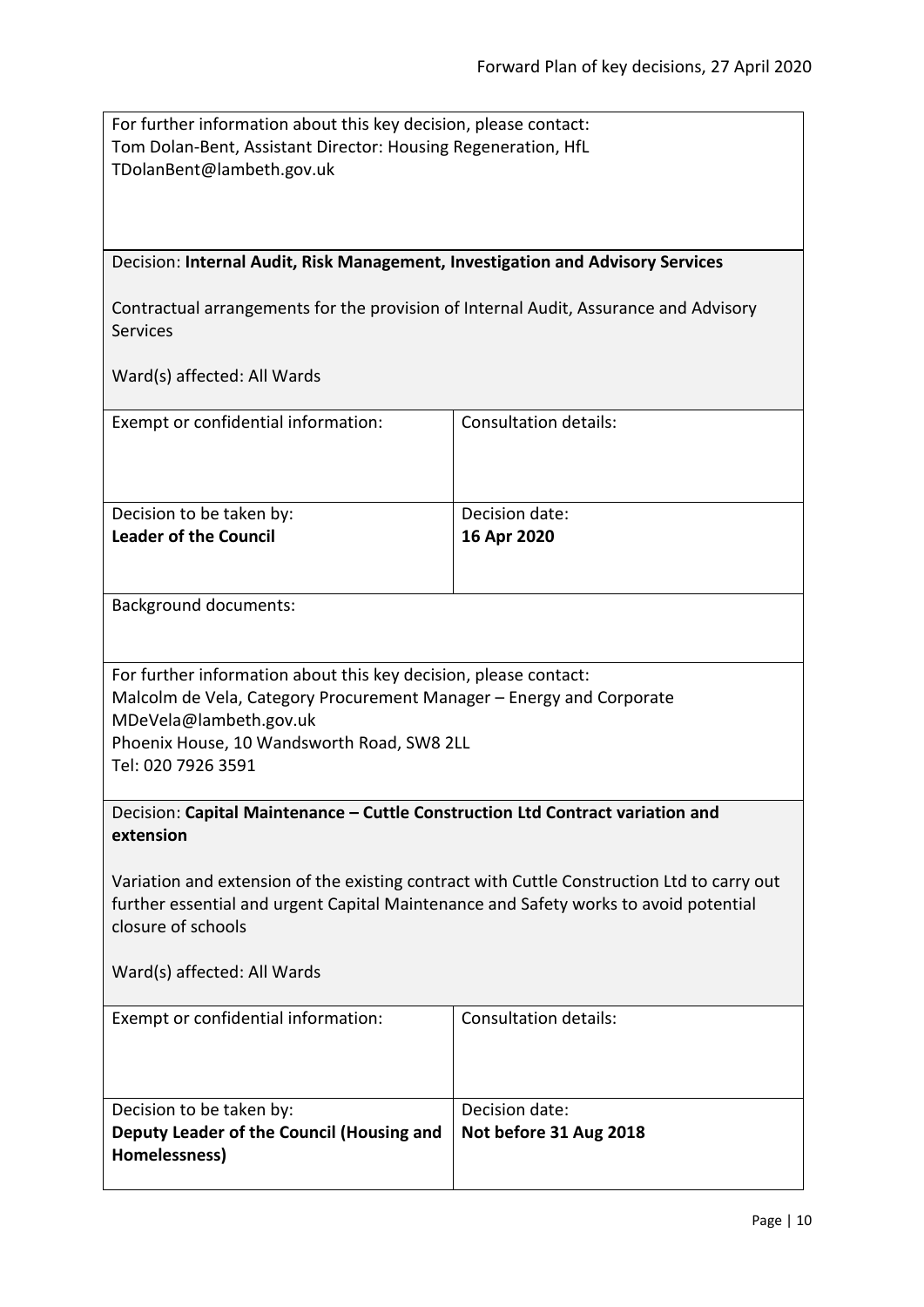Background documents:

For further information about this key decision, please contact: Rachel Sharpe, Commissioning Director RSharpe@lambeth.gov.uk Lambeth Town Hall Tel: 020 7926 3463

#### <span id="page-10-0"></span>Decision: **Short Breaks for Disabled Children and Young People in Lambeth**

A new short breaks offer or a three and a half year term, with an option to extend twice for one year (1+1), effective from 01 October 2019.

Ward(s) affected:

| Exempt or confidential information:       | Consultation details:  |
|-------------------------------------------|------------------------|
|                                           |                        |
|                                           |                        |
|                                           |                        |
| Decision to be taken by:                  | Decision date:         |
| Deputy Leader of the Council (Housing and | Not before 15 Apr 2019 |
| Homelessness)                             |                        |

Background documents:

For further information about this key decision, please contact: Orla Oakey, National Management Traineee ooakey@lambeth.gov.uk

#### <span id="page-10-1"></span>Decision: **New contract and commissioning arrangements for Youth Services**

A decision is sought to change the current model for commissioning youth services in Lambeth as of September 30th 2019 and implement the new commissioning arrangements and services in line with Lambeth priorities and local direction.

Ward(s) affected:

| Exempt or confidential information:       | Consultation details: |
|-------------------------------------------|-----------------------|
| Decision to be taken by:                  | Decision date:        |
| Deputy Leader of the Council (Housing and | Not before 2 Jul 2019 |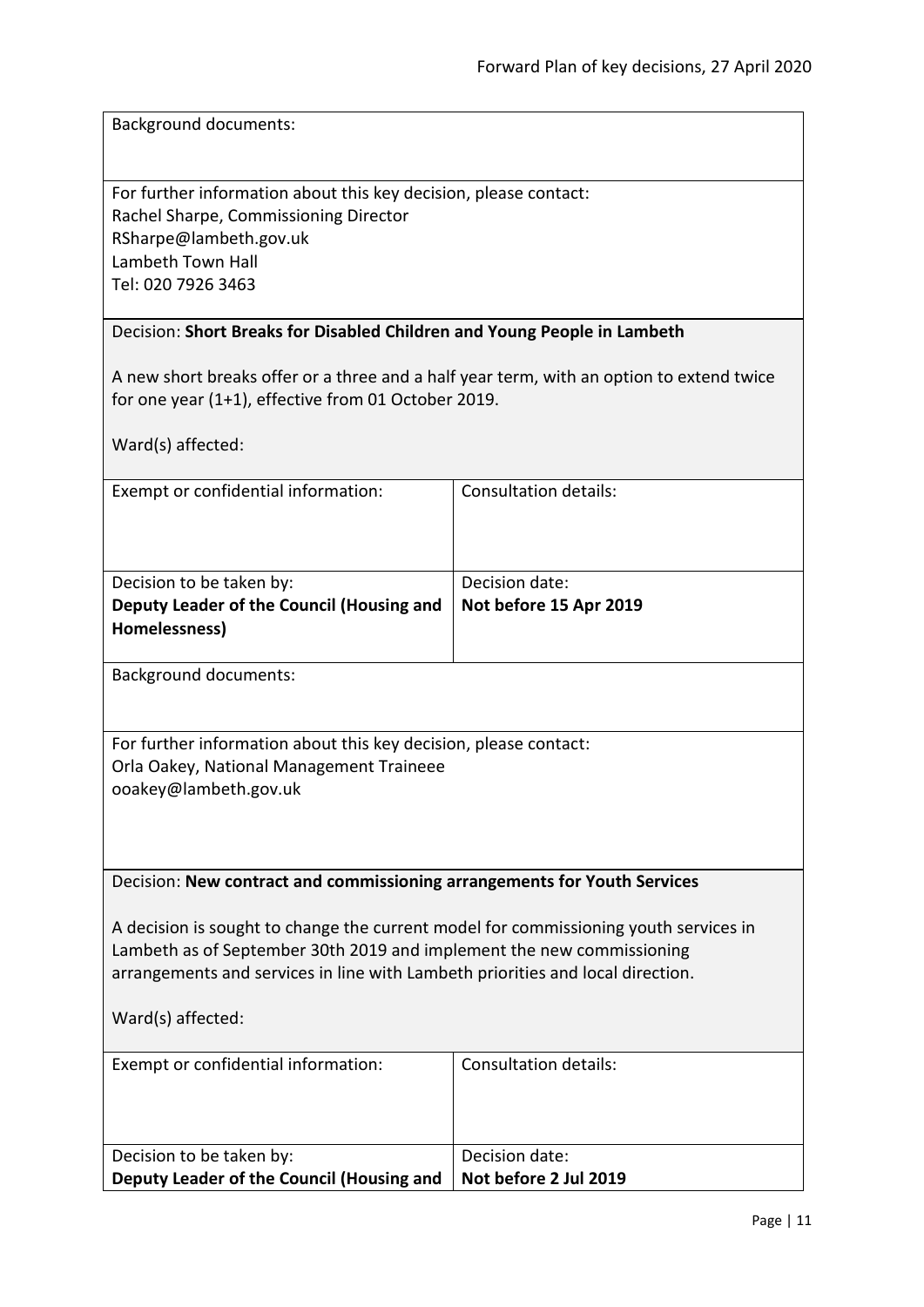<span id="page-11-0"></span>

| Homelessness)                                                                                                                                                                                                                                                                                                                                                                                    |                                          |  |
|--------------------------------------------------------------------------------------------------------------------------------------------------------------------------------------------------------------------------------------------------------------------------------------------------------------------------------------------------------------------------------------------------|------------------------------------------|--|
| <b>Background documents:</b>                                                                                                                                                                                                                                                                                                                                                                     |                                          |  |
| For further information about this key decision, please contact:                                                                                                                                                                                                                                                                                                                                 |                                          |  |
| Paul Davies, Strategic Commissioning Officer<br>PDavies5@lambeth.gov.uk                                                                                                                                                                                                                                                                                                                          |                                          |  |
| Tel: 07720 827496                                                                                                                                                                                                                                                                                                                                                                                |                                          |  |
| <b>Decision: Supervised Contact Service</b>                                                                                                                                                                                                                                                                                                                                                      |                                          |  |
| Supervised Contact is a statutory service provided by the local authorities where the<br>child/young person has been accommodated by the local authority and a need has been<br>identified for the child/young person to have contact with their birth parents and other<br>relatives. These are usually under orders as specified by the court (under section 8 of the<br>Children's Act 1989). |                                          |  |
| The supervised contact service that will offer a menu of services on a part block, part spot<br>contract basis. The contract will consist of - a block contract for Supervised Contact<br>Service, this is the total service of contact supervisors and venue combined,                                                                                                                          |                                          |  |
| This pro-forma seeks member approval to add the procurement and retender of a new<br>Supervised Contact service to the Forward Plan for a four year term (2+1+1), which will be<br>a two year contract with an option to extend for a further two years on a one plus one<br>basis, effective from 01 April 2020.                                                                                |                                          |  |
| Ward(s) affected: All Wards                                                                                                                                                                                                                                                                                                                                                                      |                                          |  |
| Exempt or confidential information:                                                                                                                                                                                                                                                                                                                                                              | <b>Consultation details:</b>             |  |
| Decision to be taken by:<br>Deputy Leader of the Council (Housing and<br>Homelessness)                                                                                                                                                                                                                                                                                                           | Decision date:<br>Not before 10 Dec 2019 |  |
| <b>Background documents:</b>                                                                                                                                                                                                                                                                                                                                                                     |                                          |  |
| For further information about this key decision, please contact:<br>Yvette Knight, Strategic Commissioning Officer                                                                                                                                                                                                                                                                               |                                          |  |
| yknight@lambeth.gov.uk                                                                                                                                                                                                                                                                                                                                                                           |                                          |  |
| 10th Floor, International House                                                                                                                                                                                                                                                                                                                                                                  |                                          |  |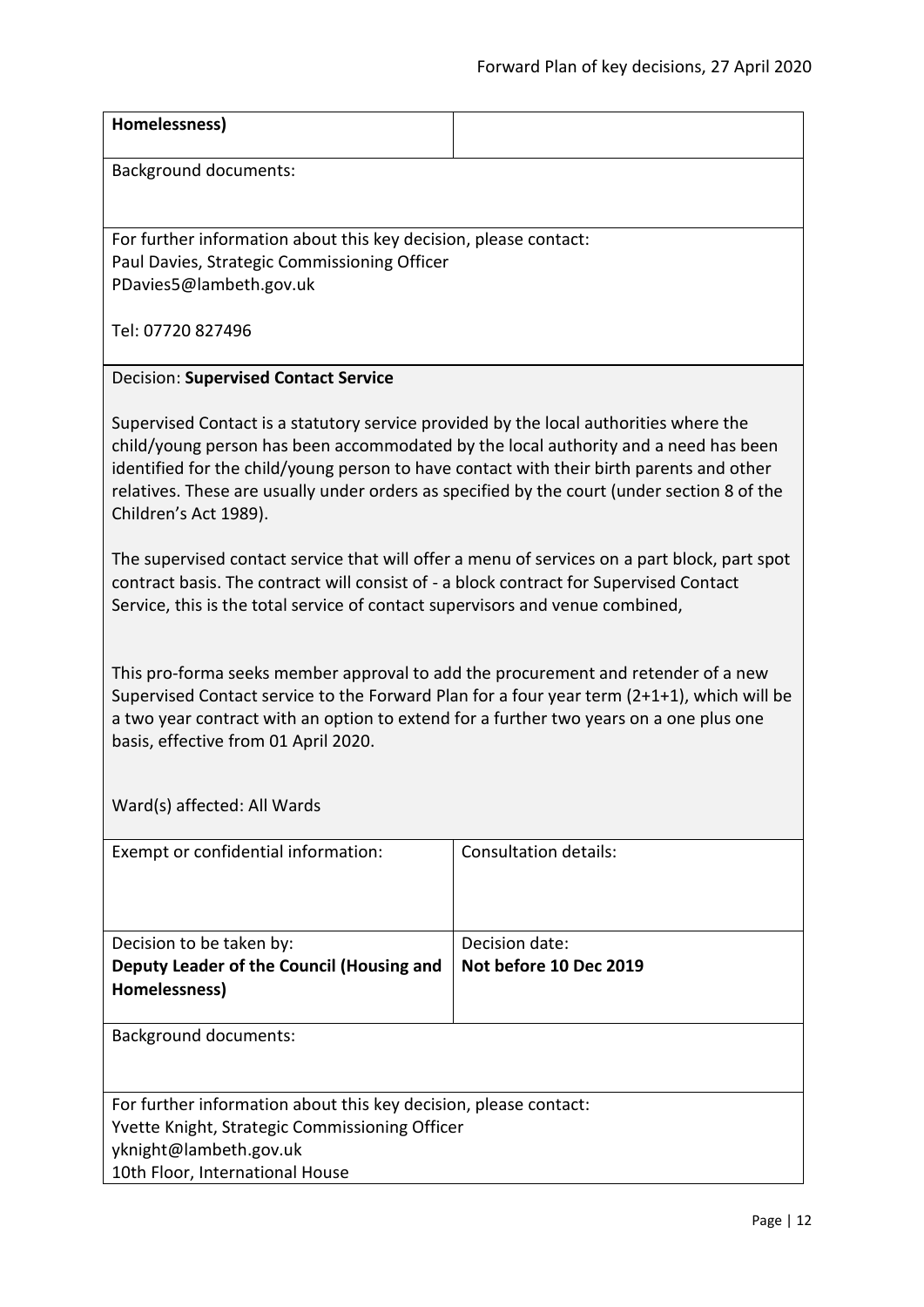Tel: 020 7926 5141

# <span id="page-12-0"></span>Decision: **Schools Capital Maintenance – Ingleton Wood Contract extension and variation plus consultant fee re-appraisal and resulting increase in CPA**

This report seeks permission to authorise an extension and variation to Ingleton Wood's contract and an increase in their CPA by £300k to enable the continuation of the Schools Capital Maintenance Programme.

<span id="page-12-1"></span>

| Exempt or confidential information:                                                                                                                                                                                    | <b>Consultation details:</b>            |  |
|------------------------------------------------------------------------------------------------------------------------------------------------------------------------------------------------------------------------|-----------------------------------------|--|
| Decision to be taken by:<br>Deputy Leader of the Council (Housing and<br>Homelessness)                                                                                                                                 | Decision date:<br>Not before 3 Mar 2020 |  |
| <b>Background documents:</b>                                                                                                                                                                                           |                                         |  |
| For further information about this key decision, please contact:<br>Stella Denyoh<br>SDenyoh@lambeth.gov.uk<br>Hambrook House, 17 Porden Road, London, SW2 5RW                                                         |                                         |  |
| Decision: Local Safeguarding Arrangements: changes and key issues                                                                                                                                                      |                                         |  |
| The report will set out:<br>- New local multi agency safeguarding arrangements – established in September 2019<br>- Current performance issues: strengths and areas for development<br>- Priorities and key challenges |                                         |  |
| Ward(s) affected: All Wards                                                                                                                                                                                            |                                         |  |
| Exempt or confidential information:                                                                                                                                                                                    | <b>Consultation details:</b>            |  |
| Decision to be taken by:                                                                                                                                                                                               | Decision date:                          |  |
| Deputy Leader of the Council (Housing and<br>Homelessness)                                                                                                                                                             | Not before 30 Mar 2020                  |  |
| <b>Background documents:</b>                                                                                                                                                                                           |                                         |  |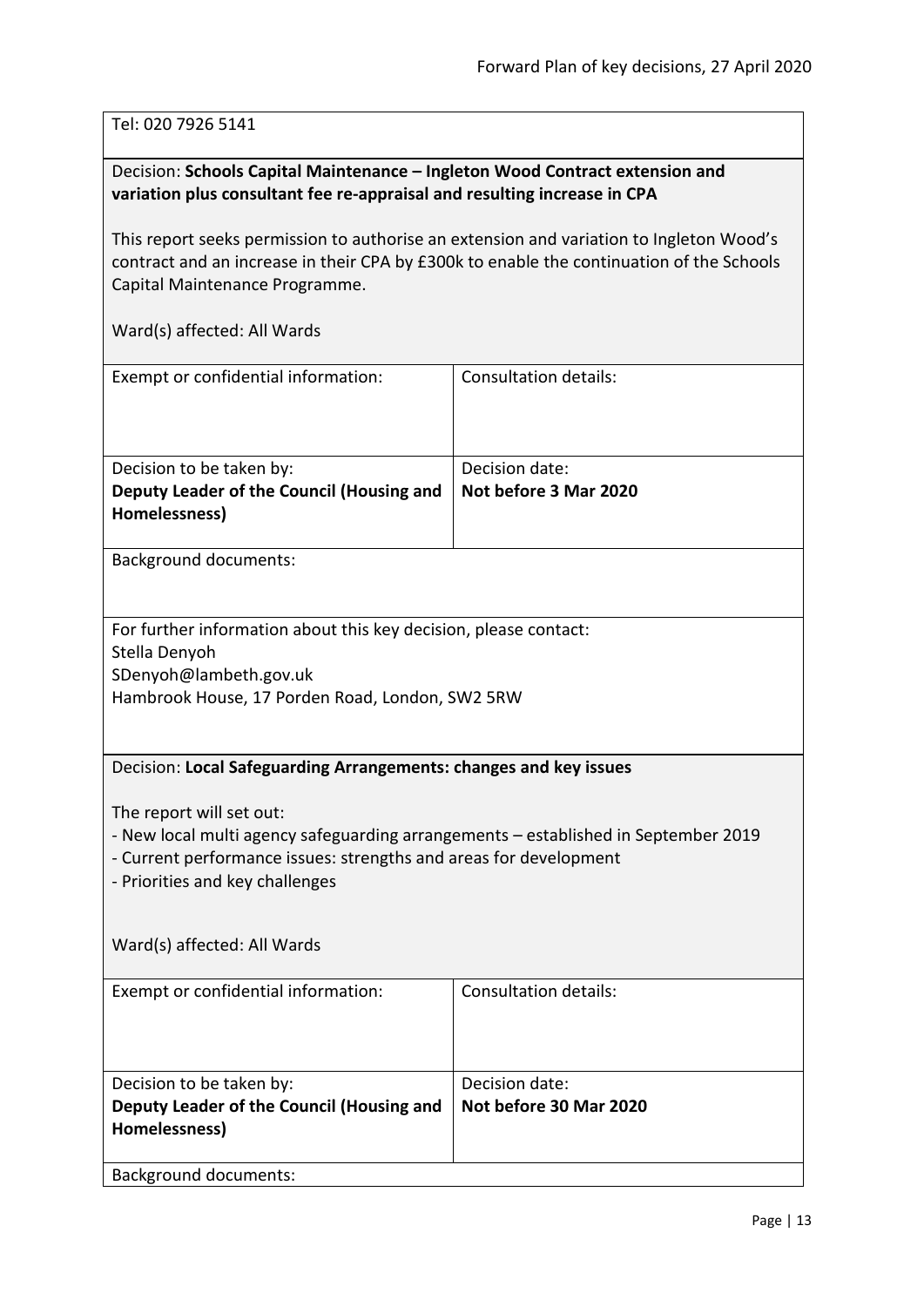Local Safeguarding Arrangements : changes and key issues

For further information about this key decision, please contact: Naeema Sarkar nsarkar@lambeth.gov.uk

#### <span id="page-13-0"></span>Decision: **Semi-independent living for care leavers**

To waive Contract Standing Order 8.2 to award a contract to Ekaya Housing Association to provide semi-independent living (SIL) accommodation to care leavers in Lambeth. The award will allow Children's Social Care to provide twenty-two in-borough placements with a well-established local Housing Association

Ward(s) affected: All Wards

| Exempt or confidential information:       | Consultation details:  |
|-------------------------------------------|------------------------|
| Decision to be taken by:                  | Decision date:         |
| Deputy Leader of the Council (Housing and | Not before 31 Mar 2020 |

Background documents:

**Homelessness)**

For further information about this key decision, please contact: Sophie Konradsen, Strategic Commissioning Manager SKonradsen@lambeth.gov.uk

<span id="page-13-1"></span>Decision: **Scheme Approval for delivery of the Electric Vehicle Charging Strategy**

Approval to deliver Electric Vehicle Infrastructure to meet Council commitments to Air Quality and Transport polices

| Exempt or confidential information:       | Consultation details:  |
|-------------------------------------------|------------------------|
| Decision to be taken by:                  | Decision date:         |
| Deputy Leader of the Council (Sustainable | Not before 28 Jan 2019 |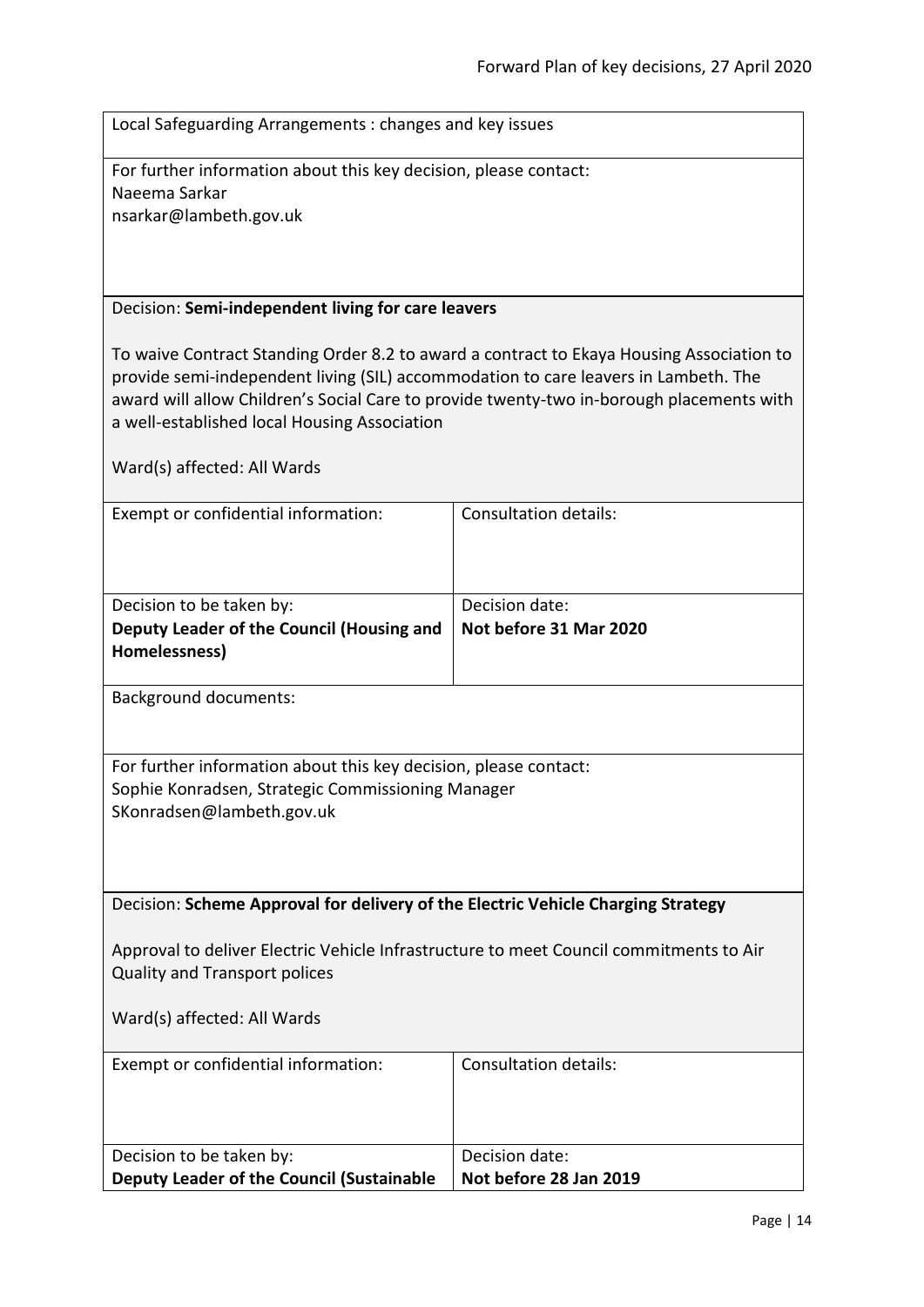<span id="page-14-1"></span><span id="page-14-0"></span>

| <b>Transport, Environment and Clean Air)</b>                                                                                                                                                                                                                                            |                                          |  |
|-----------------------------------------------------------------------------------------------------------------------------------------------------------------------------------------------------------------------------------------------------------------------------------------|------------------------------------------|--|
| <b>Background documents:</b>                                                                                                                                                                                                                                                            |                                          |  |
| For further information about this key decision, please contact:<br>Dan Thomas, Programme Manager (Parks & Special Projects)<br>dthomas4@lambeth.gov.uk                                                                                                                                 |                                          |  |
|                                                                                                                                                                                                                                                                                         |                                          |  |
| Decision: Parking Fees & Charges 2020/21                                                                                                                                                                                                                                                |                                          |  |
| Decision is required to set the annual Parking Fees and Charges for permits and on-street<br>charges for 2020/21 to ensure that they continue to reflect the Council's environmental<br>targets, the associated costs of running the service, and parking stress across the<br>borough. |                                          |  |
| Ward(s) affected: All Wards                                                                                                                                                                                                                                                             |                                          |  |
| Exempt or confidential information:                                                                                                                                                                                                                                                     | <b>Consultation details:</b>             |  |
| Decision to be taken by:<br>Deputy Leader of the Council (Sustainable<br><b>Transport, Environment and Clean Air)</b>                                                                                                                                                                   | Decision date:<br>Not before 13 Dec 2019 |  |
| <b>Background documents:</b>                                                                                                                                                                                                                                                            |                                          |  |
| For further information about this key decision, please contact:<br><b>Thomas Burgess</b><br>tburgess@lambeth.gov.uk                                                                                                                                                                    |                                          |  |
| Decision: Bikeability Training in Schools and Cycle Skills Training 2020-2023 (with<br>options to extend to 2025)                                                                                                                                                                       |                                          |  |
| Lambeth's contract with its supplier to provide cycle training to both adults and children<br>has expired. This decision is to procure a new provider.                                                                                                                                  |                                          |  |
| Ward(s) affected: All Wards                                                                                                                                                                                                                                                             |                                          |  |
| Exempt or confidential information:                                                                                                                                                                                                                                                     | Consultation details:                    |  |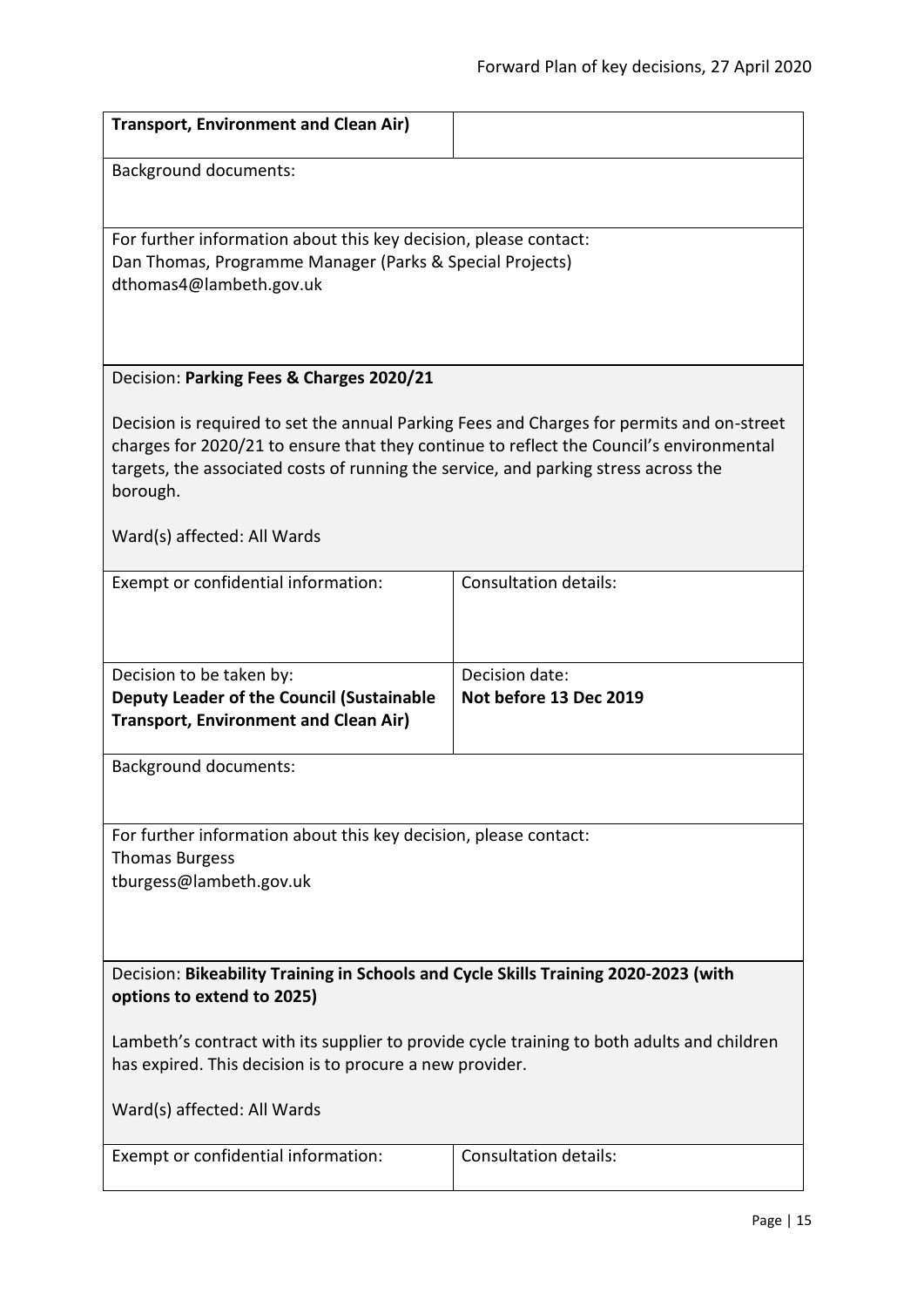<span id="page-15-1"></span><span id="page-15-0"></span>

| Decision to be taken by:                                                                   | Decision date:               |  |
|--------------------------------------------------------------------------------------------|------------------------------|--|
| <b>Deputy Leader of the Council (Sustainable</b>                                           | Not before 2 Jan 2020        |  |
| <b>Transport, Environment and Clean Air)</b>                                               |                              |  |
|                                                                                            |                              |  |
| <b>Background documents:</b>                                                               |                              |  |
|                                                                                            |                              |  |
| For further information about this key decision, please contact:                           |                              |  |
| <b>Suzy Harrison</b>                                                                       |                              |  |
| sharrison@lambeth.gov.uk                                                                   |                              |  |
| Tel: 020 7926 2702                                                                         |                              |  |
| Decision: Provision of Enforcement Agent Services                                          |                              |  |
|                                                                                            |                              |  |
| Procurement of Enforcement Agents for the collection of unpaid parking debt. The           |                              |  |
| current contracts for these services expire in October 2020                                |                              |  |
|                                                                                            |                              |  |
| Ward(s) affected: All Wards                                                                |                              |  |
| Exempt or confidential information:                                                        | <b>Consultation details:</b> |  |
|                                                                                            |                              |  |
|                                                                                            |                              |  |
|                                                                                            |                              |  |
| Decision to be taken by:                                                                   | Decision date:               |  |
| Deputy Leader of the Council (Sustainable                                                  | Not before 8 Jan 2020        |  |
| <b>Transport, Environment and Clean Air)</b>                                               |                              |  |
|                                                                                            |                              |  |
| <b>Background documents:</b>                                                               |                              |  |
|                                                                                            |                              |  |
|                                                                                            |                              |  |
| For further information about this key decision, please contact:                           |                              |  |
| Jonathan Pook, Parking and Enforcement Operations Manager                                  |                              |  |
| JPook@lambeth.gov.uk                                                                       |                              |  |
|                                                                                            |                              |  |
|                                                                                            |                              |  |
|                                                                                            |                              |  |
| Decision: Variation to the cost of the Civil Enforcement Contract                          |                              |  |
|                                                                                            |                              |  |
| Approval for the increase in value for the Civil Enforcement Contract is required to allow |                              |  |
| for the continuation of service until November 2020.                                       |                              |  |
|                                                                                            |                              |  |
| Ward(s) affected: All Wards                                                                |                              |  |
|                                                                                            | <b>Consultation details:</b> |  |
| Exempt or confidential information:                                                        |                              |  |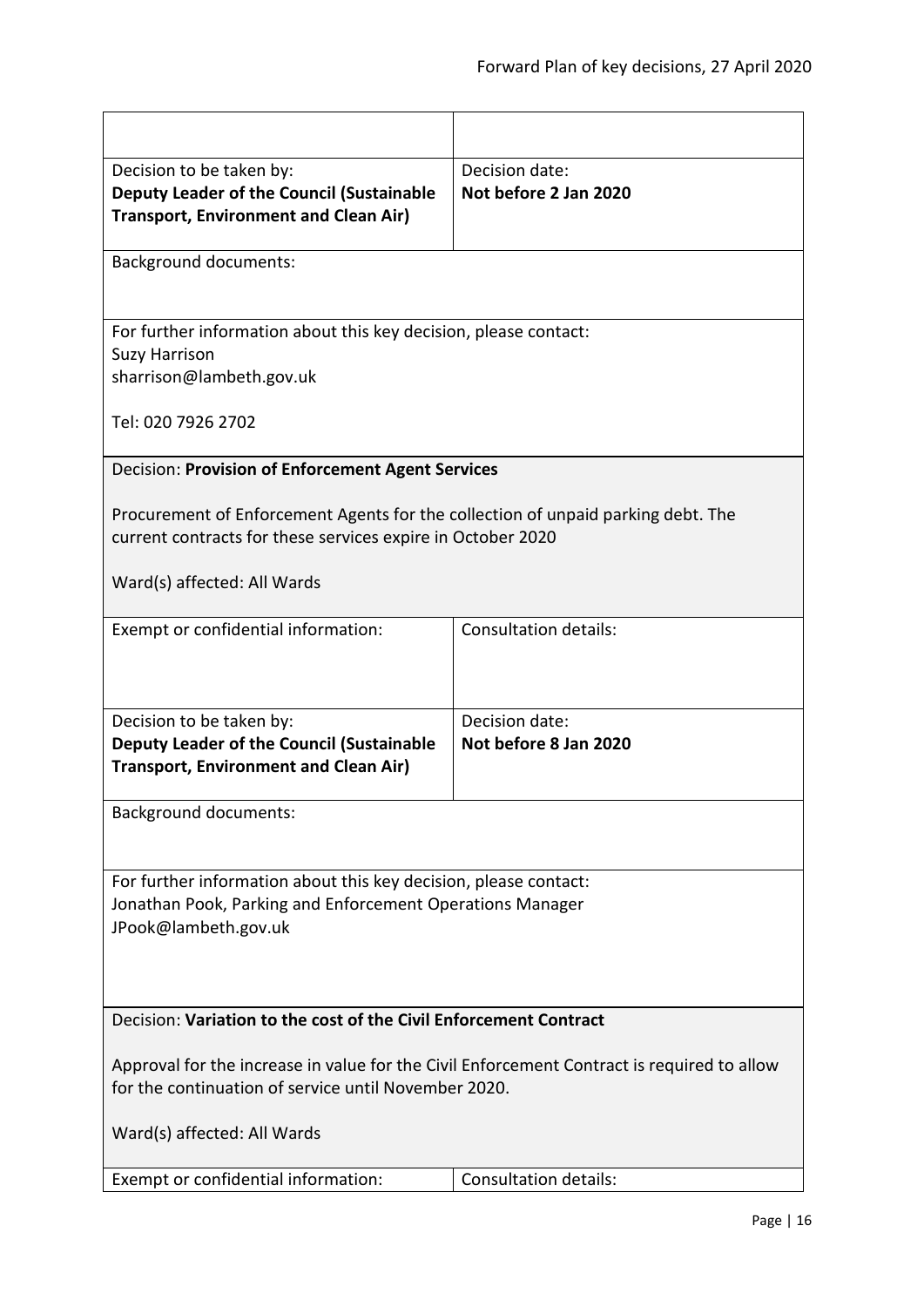<span id="page-16-1"></span><span id="page-16-0"></span>

| Decision to be taken by:<br>Deputy Leader of the Council (Sustainable<br><b>Transport, Environment and Clean Air)</b>                                                                                                                                                                                                                                                                                                      | Decision date:<br>17 Apr 2020            |  |
|----------------------------------------------------------------------------------------------------------------------------------------------------------------------------------------------------------------------------------------------------------------------------------------------------------------------------------------------------------------------------------------------------------------------------|------------------------------------------|--|
| <b>Background documents:</b>                                                                                                                                                                                                                                                                                                                                                                                               |                                          |  |
| For further information about this key decision, please contact:<br>Jonathan Pook, Parking and Enforcement Operations Manager<br>JPook@lambeth.gov.uk                                                                                                                                                                                                                                                                      |                                          |  |
| Decision: Pause of the Housing Procurement Project and Extension of the Environment<br><b>Procurement Project</b>                                                                                                                                                                                                                                                                                                          |                                          |  |
| The public health crisis brought about by the Coronavirus pandemic has forced Resident<br>Services to recommend a pause to its current Housing procurement project and extension<br>of its Environment procurement project and Environment procurement projects – to<br>maintain the integrity of the process, provide essential public services and protect the<br>wellbeing of residents.<br>Ward(s) affected: All Wards |                                          |  |
| Exempt or confidential information:                                                                                                                                                                                                                                                                                                                                                                                        | <b>Consultation details:</b>             |  |
| Decision to be taken by:<br>Deputy Leader of the Council (Sustainable<br>Transport, Environment and Clean Air),<br><b>Cabinet Member for Children and Young</b><br>People                                                                                                                                                                                                                                                  | Decision date:<br>Not before 21 Apr 2020 |  |
| <b>Background documents:</b>                                                                                                                                                                                                                                                                                                                                                                                               |                                          |  |
| For further information about this key decision, please contact:<br>Decision: Upper Norwood Joint Library                                                                                                                                                                                                                                                                                                                  |                                          |  |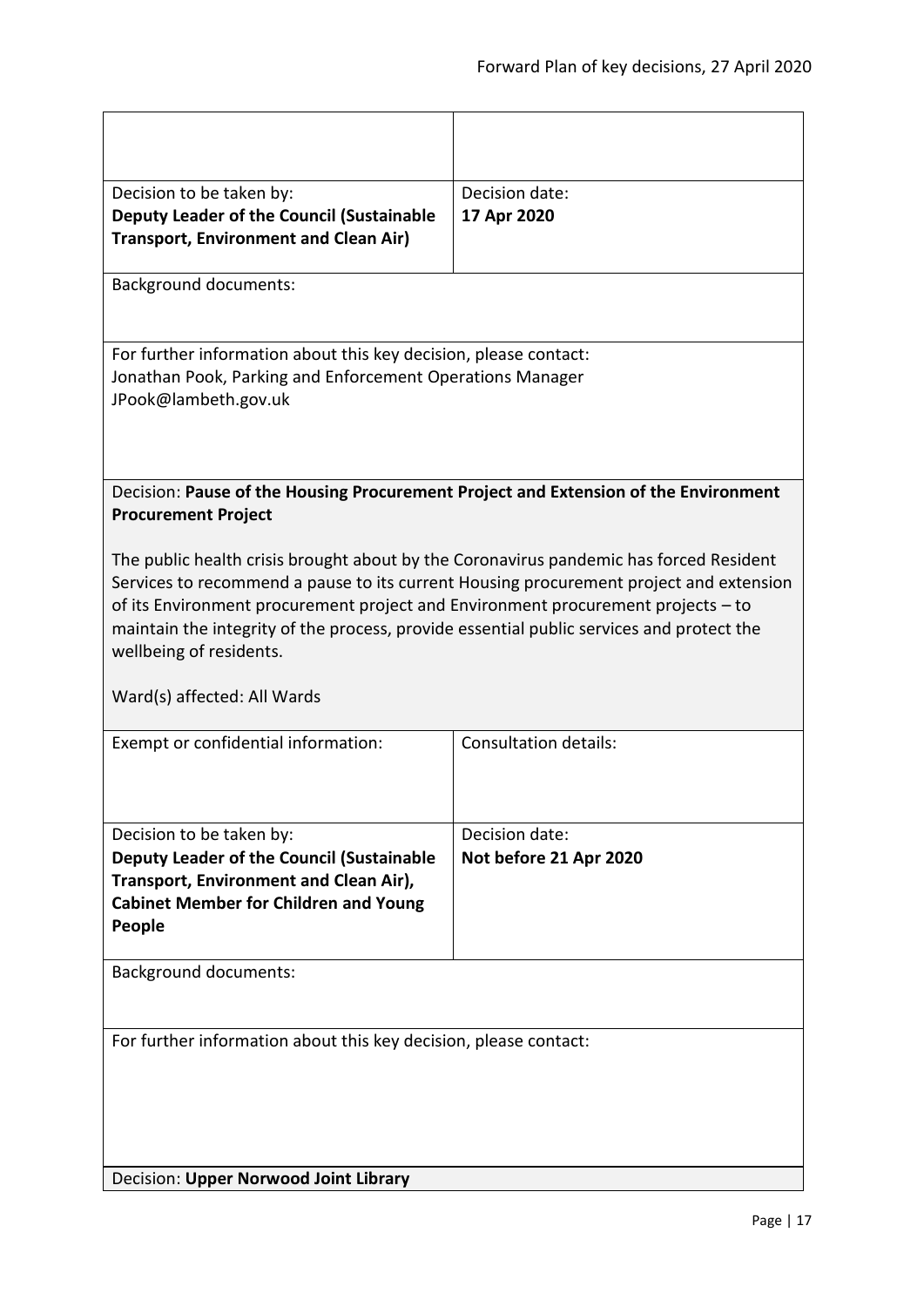<span id="page-17-1"></span><span id="page-17-0"></span>

| To grant a 25 year lease to Upper Norwood Library Trust at a peppercorn rent                                                                                                                                  |                                          |  |
|---------------------------------------------------------------------------------------------------------------------------------------------------------------------------------------------------------------|------------------------------------------|--|
| Ward(s) affected: Gipsy Hill                                                                                                                                                                                  |                                          |  |
| Exempt or confidential information:                                                                                                                                                                           | <b>Consultation details:</b>             |  |
| Decision to be taken by:<br><b>Cabinet Member for Finance and</b><br>Performance                                                                                                                              | Decision date:<br>Not before 17 Jul 2017 |  |
| <b>Background documents:</b>                                                                                                                                                                                  |                                          |  |
| For further information about this key decision, please contact:<br>Yvonne Hardy, Assistant Head - Directorates, Valuation and Strategic Assets<br>yhardy@lambeth.gov.uk                                      |                                          |  |
| Tel: 0207 926 2984                                                                                                                                                                                            |                                          |  |
| <b>Decision: London Counter Fraud Hub</b><br>To procure the services of the London Counter Fraud Hub which allows the sharing of<br>data across London in order to find fraud.<br>Ward(s) affected: All Wards |                                          |  |
| Exempt or confidential information:                                                                                                                                                                           | <b>Consultation details:</b>             |  |
| Decision to be taken by:<br><b>Cabinet Member for Finance and</b><br>Performance                                                                                                                              | Decision date:<br>Not before 2 Jul 2019  |  |
| <b>Background documents:</b>                                                                                                                                                                                  |                                          |  |
| For further information about this key decision, please contact:<br>Michael O'Reilly<br>moreilly2@lambeth.gov.uk                                                                                              |                                          |  |
| Decision: Incoming and Outgoing Mail Contract Variation                                                                                                                                                       |                                          |  |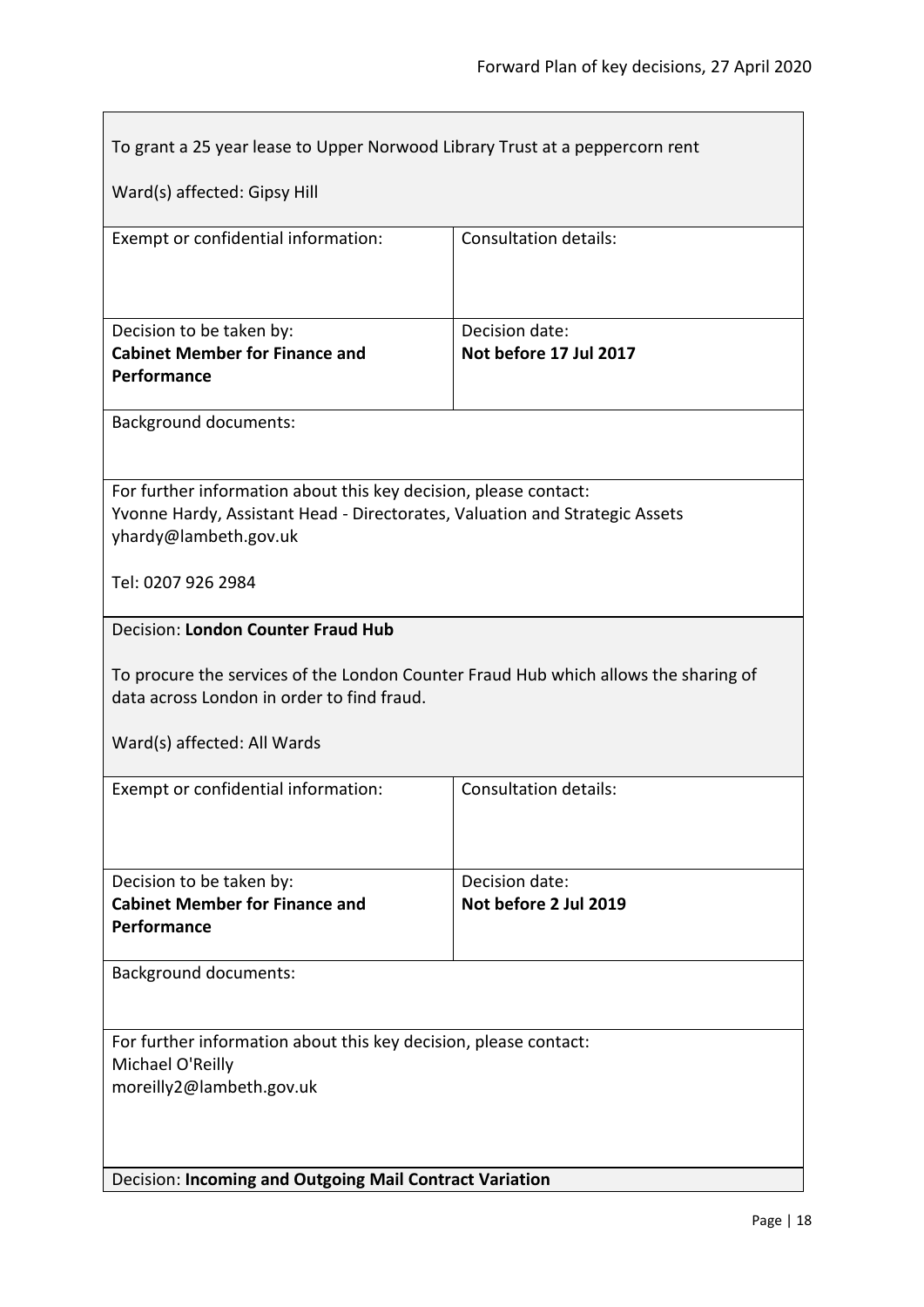<span id="page-18-0"></span> $\overline{\phantom{0}}$ 

| Approval is being sought to increase the estimated contract value for the council's<br>incoming and outgoing mail contracts as additional funds are required for the council to<br>continue receiving these services.                                     |                                         |  |
|-----------------------------------------------------------------------------------------------------------------------------------------------------------------------------------------------------------------------------------------------------------|-----------------------------------------|--|
| Ward(s) affected: All Wards                                                                                                                                                                                                                               |                                         |  |
| Exempt or confidential information:                                                                                                                                                                                                                       | <b>Consultation details:</b>            |  |
| Decision to be taken by:<br><b>Cabinet Member for Finance and</b><br>Performance                                                                                                                                                                          | Decision date:<br>Not before 3 Mar 2020 |  |
| <b>Background documents:</b>                                                                                                                                                                                                                              |                                         |  |
| For further information about this key decision, please contact:<br>Andrew McCabe, Business Analyst, ICT<br>amccabe@lambeth.gov.uk<br>Tel: 020 7926 1449                                                                                                  |                                         |  |
| Decision: Facilities Management Procurement<br>To procure 2 new Facilities Management contracts for Project Management and Technical<br>Services and Fire Safety Services using the NHS Shared Business Services Framework<br>Ward(s) affected: All Wards |                                         |  |
| Exempt or confidential information:                                                                                                                                                                                                                       | <b>Consultation details:</b>            |  |
| Decision to be taken by:<br><b>Cabinet Member for Finance and</b><br>Performance                                                                                                                                                                          | Decision date:<br>Not before 3 Mar 2020 |  |
| <b>Background documents:</b>                                                                                                                                                                                                                              |                                         |  |
| For further information about this key decision, please contact:<br>Patricia Anamoah, Head of Property & Finance Transaction Services<br>PAnamoah@lambeth.gov.uk<br>1st Floor, Olive Morris House, 18 Brixton Hill, London, SW2 1RL                       |                                         |  |

 $\mathsf{r}$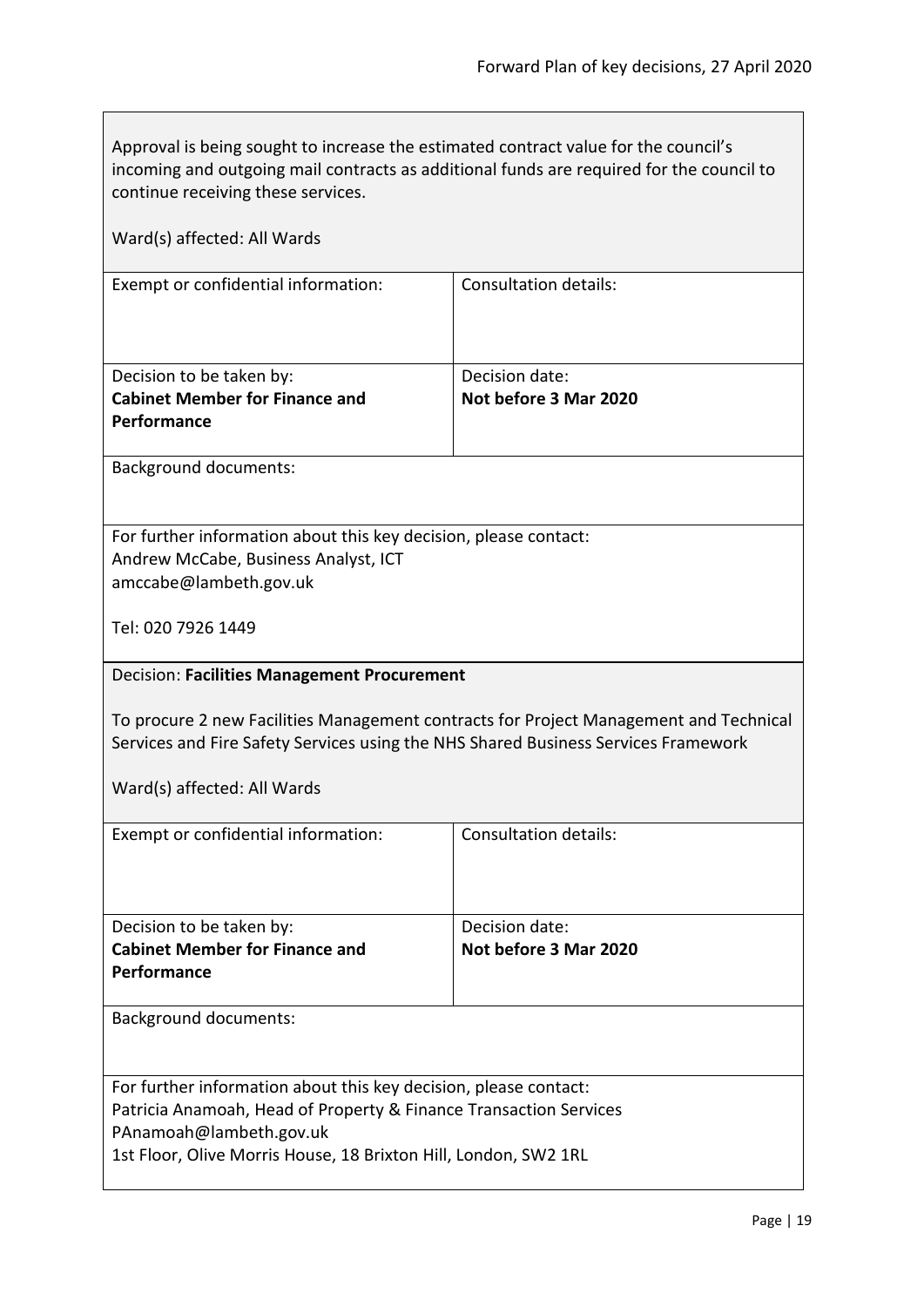<span id="page-19-1"></span><span id="page-19-0"></span>

| Decision: Implementation of Phase 2 of Your New Town Hall                                                                                                                                                                             |                                                                                       |  |
|---------------------------------------------------------------------------------------------------------------------------------------------------------------------------------------------------------------------------------------|---------------------------------------------------------------------------------------|--|
| 2 to proceed.                                                                                                                                                                                                                         | To agree the lease arrangements for the commercial space at YNTH to enable YNTH Phase |  |
| Ward(s) affected: All Wards                                                                                                                                                                                                           |                                                                                       |  |
| Exempt or confidential information:                                                                                                                                                                                                   | <b>Consultation details:</b>                                                          |  |
| Decision to be taken by:<br><b>Cabinet Member for Finance and</b><br>Performance                                                                                                                                                      | Decision date:<br>Not before 21 Apr 2020                                              |  |
| <b>Background documents:</b>                                                                                                                                                                                                          |                                                                                       |  |
| For further information about this key decision, please contact:<br>Sandra Roebuck, Director: Development, Planning and Housing Growth<br>SRoebuck@lambeth.gov.uk<br>Blue Star House, London Borough of Lambeth<br>Tel: 020 7926 2594 |                                                                                       |  |
| Decision: The Nine Elms Vauxhall Development Business Case                                                                                                                                                                            |                                                                                       |  |
| The approval of £1.986m from s106/Community Infrastructure Levy in Nine Elms Vauxhall<br>for 2017/18.                                                                                                                                 |                                                                                       |  |
| Ward(s) affected: Stockwell; Oval                                                                                                                                                                                                     |                                                                                       |  |
| Exempt or confidential information:                                                                                                                                                                                                   | <b>Consultation details:</b>                                                          |  |
| Decision to be taken by:<br><b>Cabinet Member for Health and Social</b><br>Care (job-share)                                                                                                                                           | Decision date:<br>Not before 12 Dec 2016                                              |  |
| <b>Background documents:</b>                                                                                                                                                                                                          |                                                                                       |  |
| For further information about this key decision, please contact:<br>Moira McGrath, Director of Strategy and Commissioning Adults<br>moira.mcgrath@nhs.net                                                                             |                                                                                       |  |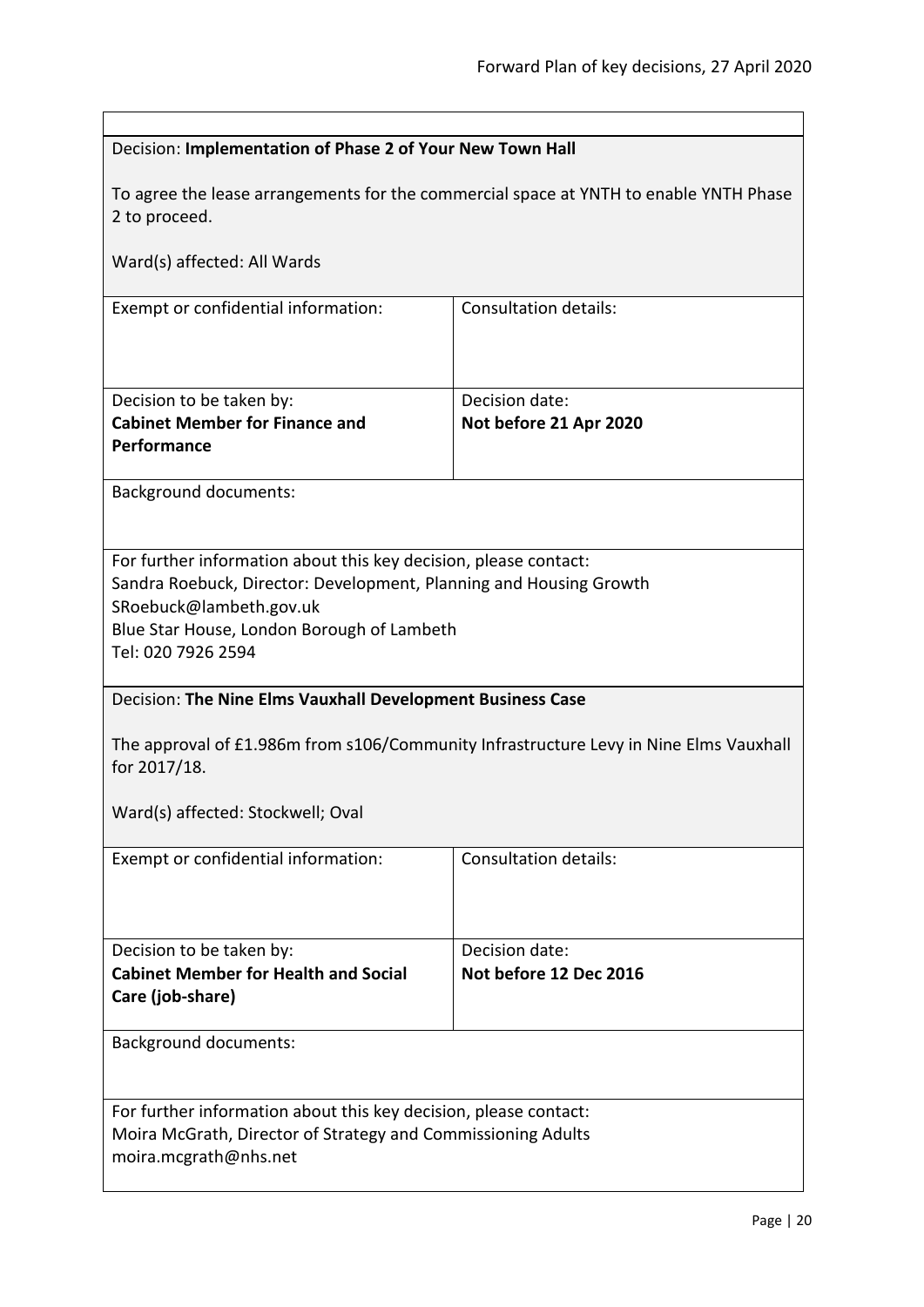# Tel: 0203 049 4481

#### <span id="page-20-0"></span>Decision: **Re-procurement of community support services**

The current approved provider framework agreement for the provision of community support (homecare) services will end in January 2020. The council will be re-procuring these services aligning to the development of local neighbourhoods. https://lambethtogether.net

Ward(s) affected: All Wards

| Exempt or confidential information:                                                         | <b>Consultation details:</b>             |
|---------------------------------------------------------------------------------------------|------------------------------------------|
| Decision to be taken by:<br><b>Cabinet Member for Health and Social</b><br>Care (job-share) | Decision date:<br>Not before 13 Aug 2019 |
| <b>Background documents:</b>                                                                |                                          |

For further information about this key decision, please contact: Ginny Hume, Commissioning Lead- Domiciliary Care GHume@lambeth.gov.uk Phoenix House Tel: 020 7926 5178

<span id="page-20-1"></span>Decision: **Contract Extension for the Oxleas NHS Trust Counselling and Support Service for Vulnerable Adults**

The report seeks approval to extend the contract for the Counselling and Support Service for Vulnerable Adults.

Established in September 2015 the service constitutes part of the wider support and compensation package that has been put in place to assist individuals who have experienced and/or been affected by abuse and/or neglect whilst in the care of Shirley Oaks and other children's homes managed by Lambeth Council.

The contract will end on 30th June 2020 and the intention is to extend the contract from 1st July up to 30th June 2022 to provide psychological support to vulnerable people who may affected by abuse. Extension of the contract will ensure that that the council fulfils its obligations to safeguard the wellbeing of individuals, many of whom have significant emotional and psychological needs as a consequence the abuse and neglect they suffered.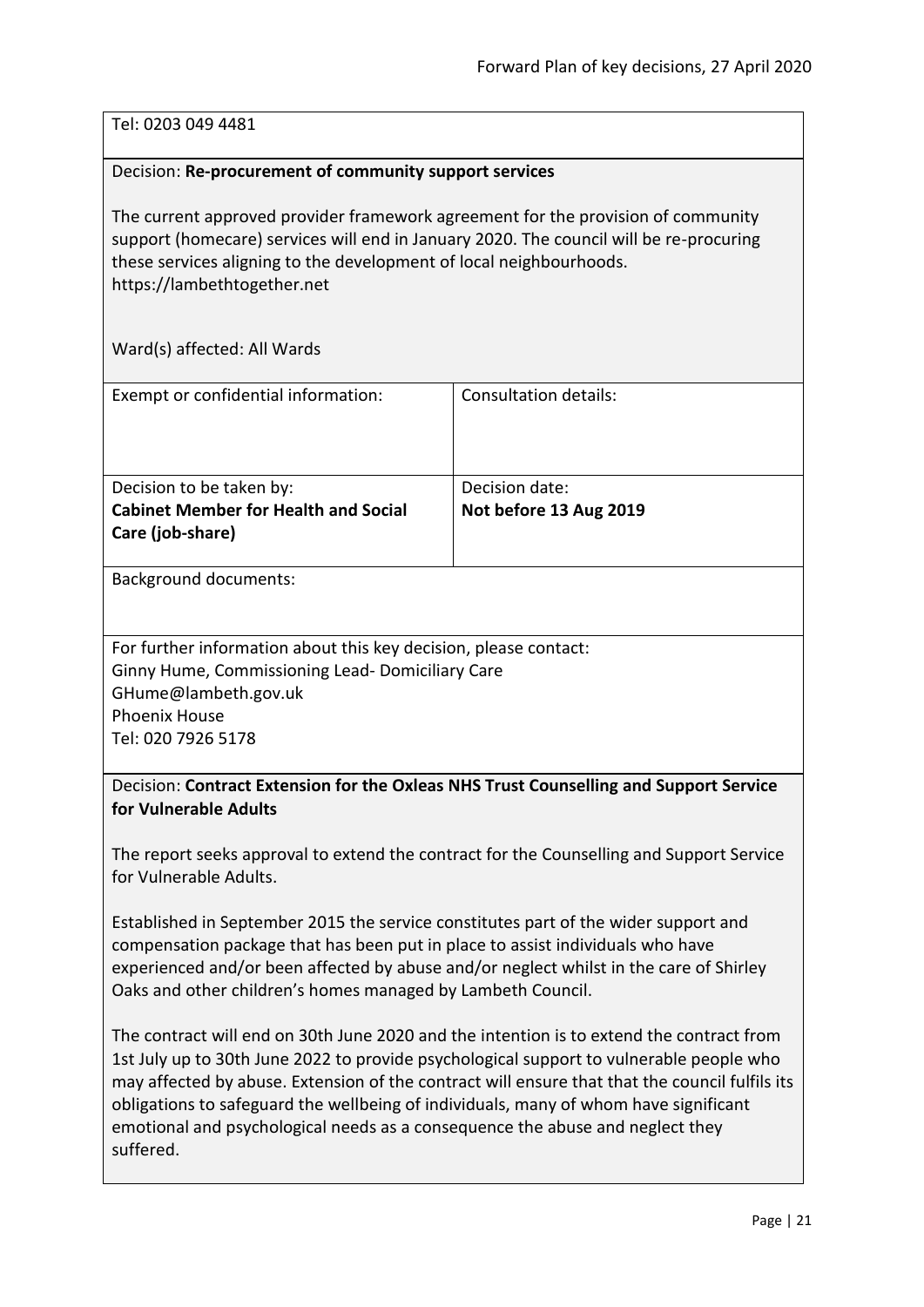| This will mean that medium to longer term support is in place for individuals, including |
|------------------------------------------------------------------------------------------|
| those who may wish to give to testimony to the Independent Inquiry into Child Sex Abuse  |
| (IICSA) or making applications for compensation under the Lambeth Redress Scheme.        |

<span id="page-21-0"></span>

| Ward(s) affected: All Wards                                                                                                                                                                                                                                                                                                                                                                                                                                                              |                                         |  |
|------------------------------------------------------------------------------------------------------------------------------------------------------------------------------------------------------------------------------------------------------------------------------------------------------------------------------------------------------------------------------------------------------------------------------------------------------------------------------------------|-----------------------------------------|--|
| Exempt or confidential information:                                                                                                                                                                                                                                                                                                                                                                                                                                                      | <b>Consultation details:</b>            |  |
| Decision to be taken by:                                                                                                                                                                                                                                                                                                                                                                                                                                                                 | Decision date:                          |  |
| <b>Cabinet Member for Health and Social</b><br>Care (job-share)                                                                                                                                                                                                                                                                                                                                                                                                                          | Not before 19 May 2020                  |  |
|                                                                                                                                                                                                                                                                                                                                                                                                                                                                                          |                                         |  |
| <b>Background documents:</b>                                                                                                                                                                                                                                                                                                                                                                                                                                                             |                                         |  |
| For further information about this key decision, please contact:<br>David Orekoya, Lead Commissioner, Health Improvement<br>dorekoya@lambeth.gov.uk                                                                                                                                                                                                                                                                                                                                      |                                         |  |
| Decision: Conversion of Brixton Recreation Centre storage space to work space<br>To approve the reuse and letting of the storage space at Brixton Recreation Centre (off Beehive<br>Place) and delegate authority to the Head of Strategic Property & Valuation Services to enter into<br>an Agreement to Lease in the best interest of the council, subject to planning and listed building<br>being grant for change of use and physical alterations.<br>Ward(s) affected: Coldharbour |                                         |  |
| Exempt or confidential information:                                                                                                                                                                                                                                                                                                                                                                                                                                                      | <b>Consultation details:</b>            |  |
| Decision to be taken by:<br><b>Cabinet Member for Planning, Investment</b><br>and New Homes                                                                                                                                                                                                                                                                                                                                                                                              | Decision date:<br>Not before 9 Oct 2017 |  |
| <b>Background documents:</b>                                                                                                                                                                                                                                                                                                                                                                                                                                                             |                                         |  |
| For further information about this key decision, please contact:<br>Tom Bridgman<br>tbridgman@lambeth.gov.uk                                                                                                                                                                                                                                                                                                                                                                             |                                         |  |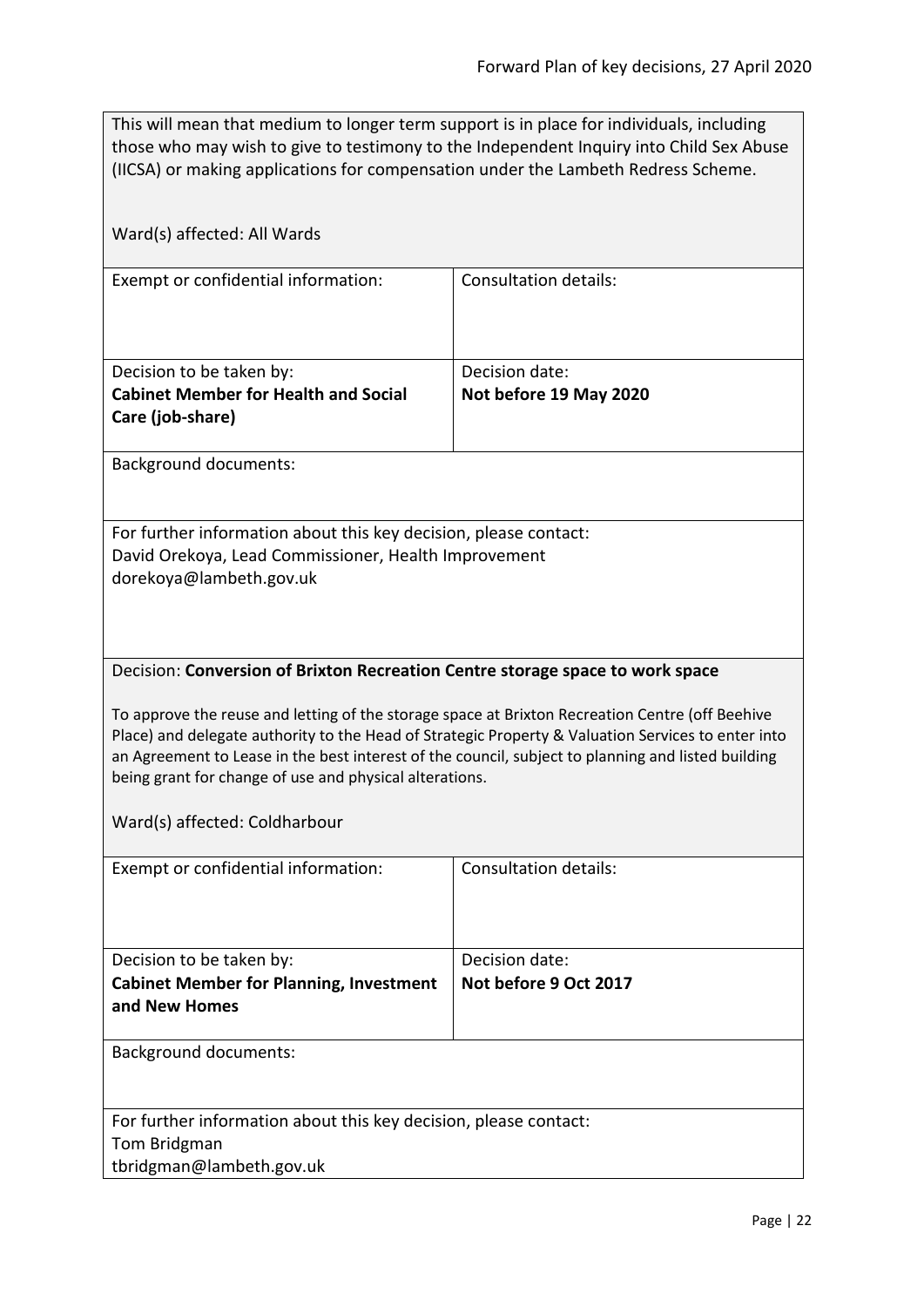<span id="page-22-1"></span><span id="page-22-0"></span>

| Decision: Oval and Prince's Co-operative Local Investment Plan                                                                                                                                                                                                                                                                   |                                                                                                       |  |
|----------------------------------------------------------------------------------------------------------------------------------------------------------------------------------------------------------------------------------------------------------------------------------------------------------------------------------|-------------------------------------------------------------------------------------------------------|--|
| Priorities have been informed by public consultation from January to March 2017.                                                                                                                                                                                                                                                 | To agree priorities for infrastructure investment in Oval and Prince's wards for the next five years. |  |
| Ward(s) affected: Oval; Prince's                                                                                                                                                                                                                                                                                                 |                                                                                                       |  |
| Exempt or confidential information:                                                                                                                                                                                                                                                                                              | <b>Consultation details:</b>                                                                          |  |
| Decision to be taken by:<br><b>Cabinet Member for Planning, Investment</b><br>and New Homes                                                                                                                                                                                                                                      | Decision date:<br>Not before 9 Oct 2017                                                               |  |
| <b>Background documents:</b>                                                                                                                                                                                                                                                                                                     |                                                                                                       |  |
| For further information about this key decision, please contact:<br>Conor McDonagh, Head of Area Regeneration for Vauxhall, Stockwell and Norwood<br>cmcdonagh@lambeth.gov.uk<br>1st Floor, Phoenix House, 10 Wandsworth Road, London, SW8 2LL<br>Tel: 020 7926 5980                                                             |                                                                                                       |  |
| Decision: Carmelita Centre and Orsett Street Lead Consultant Architect                                                                                                                                                                                                                                                           |                                                                                                       |  |
| To appoint a Lead Consultant Architect for the Carmelita Centre and Orsett Street projects. This<br>appointment will allow the progression of these projects - the architect will present several<br>options for the developments, and after a decision is made will work on their further design.<br>Ward(s) affected: Prince's |                                                                                                       |  |
| Exempt or confidential information:<br>Part exempt<br>Information relating to the financial or<br>business affairs of any particular person<br>(including the authority holding that<br>information)                                                                                                                             | <b>Consultation details:</b>                                                                          |  |
| Decision to be taken by:<br><b>Cabinet Member for Planning, Investment</b><br>and New Homes                                                                                                                                                                                                                                      | Decision date:<br>Not before 15 Jan 2018                                                              |  |
| <b>Background documents:</b>                                                                                                                                                                                                                                                                                                     |                                                                                                       |  |

 $\sqrt{ }$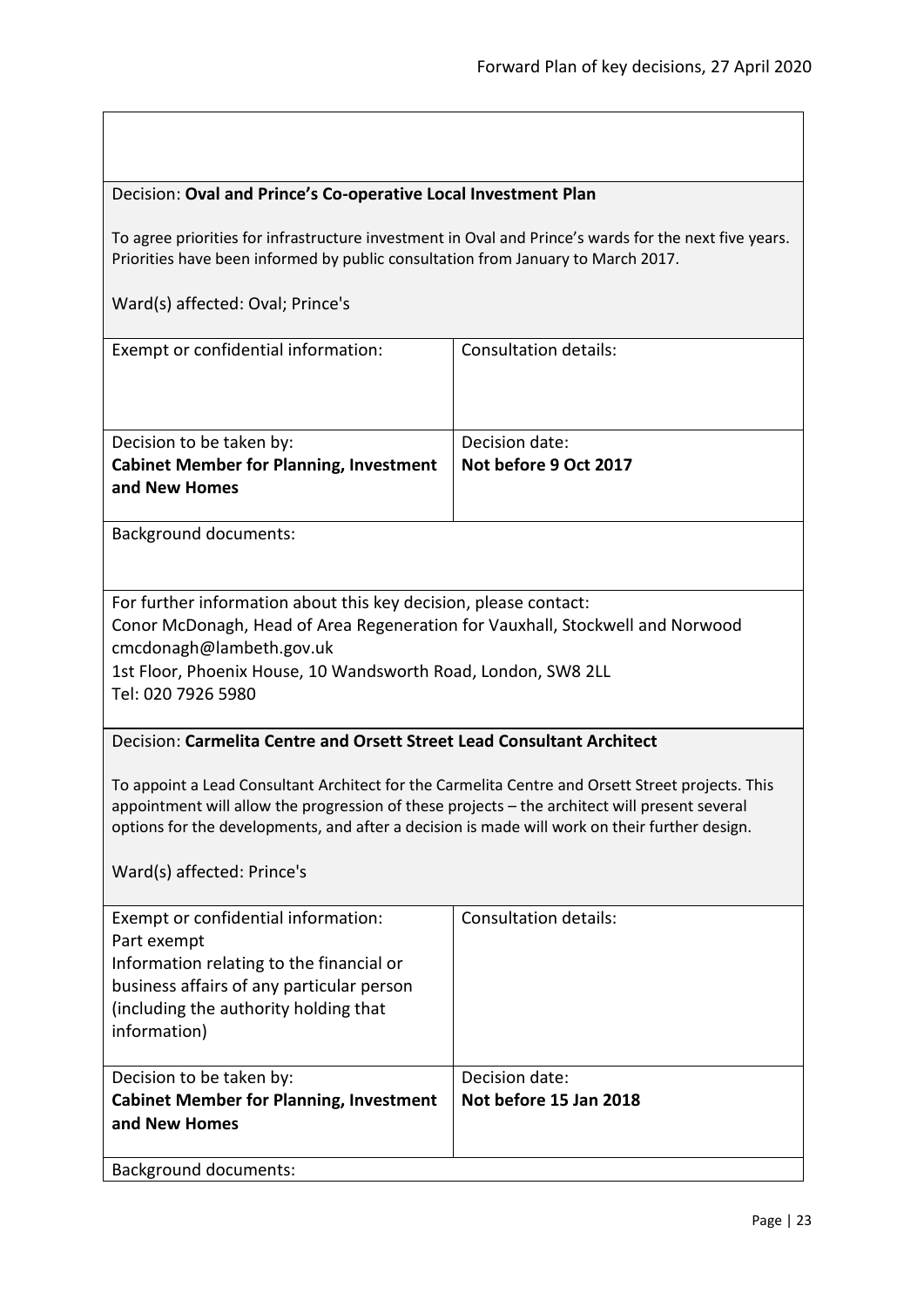| For further information about this key decision, please contact: |
|------------------------------------------------------------------|
| Annabel Gray, Consultant Project Manager                         |
| AGray@lambeth.gov.uk                                             |

<span id="page-23-1"></span><span id="page-23-0"></span>

| Decision: 114-118 Lower Marsh: Development Funding                                                                                                                                                |                                          |  |
|---------------------------------------------------------------------------------------------------------------------------------------------------------------------------------------------------|------------------------------------------|--|
| Ward(s) affected: Bishop's                                                                                                                                                                        |                                          |  |
| Exempt or confidential information:                                                                                                                                                               | <b>Consultation details:</b>             |  |
| Decision to be taken by:<br><b>Cabinet Member for Planning, Investment</b><br>and New Homes                                                                                                       | Decision date:<br>Not before 3 Dec 2018  |  |
| <b>Background documents:</b>                                                                                                                                                                      |                                          |  |
| For further information about this key decision, please contact:<br>Owain Jones<br>ojones@lambeth.gov.uk                                                                                          |                                          |  |
| Decision: Knights Walk - Phase 1, Appropriation for Planning Purposes                                                                                                                             |                                          |  |
| To exercise the Council's powers to appropriate the Phase 1 site at Knights Walk for<br>planning<br>purposes to enable the construction of the Phase 1 development.<br>Ward(s) affected: Prince's |                                          |  |
| Exempt or confidential information:                                                                                                                                                               | <b>Consultation details:</b>             |  |
| Decision to be taken by:<br><b>Cabinet Member for Planning, Investment</b><br>and New Homes<br><b>Background documents:</b>                                                                       | Decision date:<br>Not before 15 Apr 2019 |  |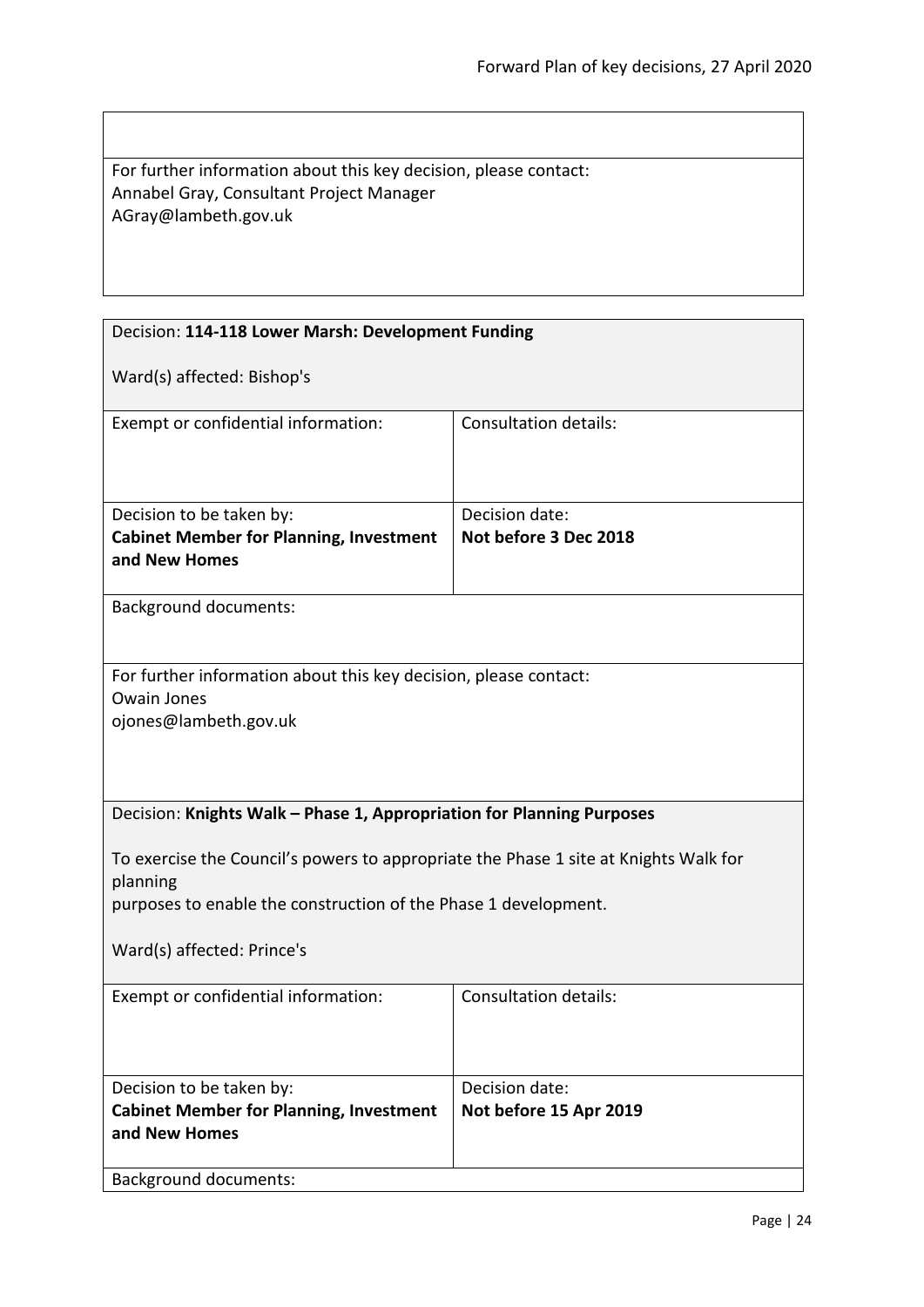For further information about this key decision, please contact: Mandy Green, Assistant Director, Homes and Communities mgreen3@lambeth.gov.uk

Tel: 02079267020

# <span id="page-24-0"></span>Decision: **South Lambeth estate – Phase 1, Appropriation for Planning Purposes**

To exercise the Council's powers to appropriate the Phase 1 site at South Lambeth for planning purposes to enable the construction of the Phase 1 development.

Ward(s) affected: Stockwell

<span id="page-24-1"></span>

| Exempt or confidential information:                                                                                                                                               | <b>Consultation details:</b>             |  |
|-----------------------------------------------------------------------------------------------------------------------------------------------------------------------------------|------------------------------------------|--|
| Decision to be taken by:<br><b>Cabinet Member for Planning, Investment</b><br>and New Homes                                                                                       | Decision date:<br>Not before 15 Apr 2019 |  |
| <b>Background documents:</b>                                                                                                                                                      |                                          |  |
| For further information about this key decision, please contact:<br>Mandy Green, Assistant Director, Homes and Communities<br>mgreen3@lambeth.gov.uk                              |                                          |  |
| Tel: 02079267020<br>Decision: Knights Walk - Building Contract                                                                                                                    |                                          |  |
| To authorise the Council to enter into a building contract and other associated<br>agreements to construct Phase 1 of the Knights Walk development.<br>Ward(s) affected: Prince's |                                          |  |
| Exempt or confidential information:                                                                                                                                               | Consultation details:                    |  |
| Decision to be taken by:<br><b>Cabinet Member for Planning, Investment</b><br>and New Homes                                                                                       | Decision date:<br>Not before 27 Aug 2019 |  |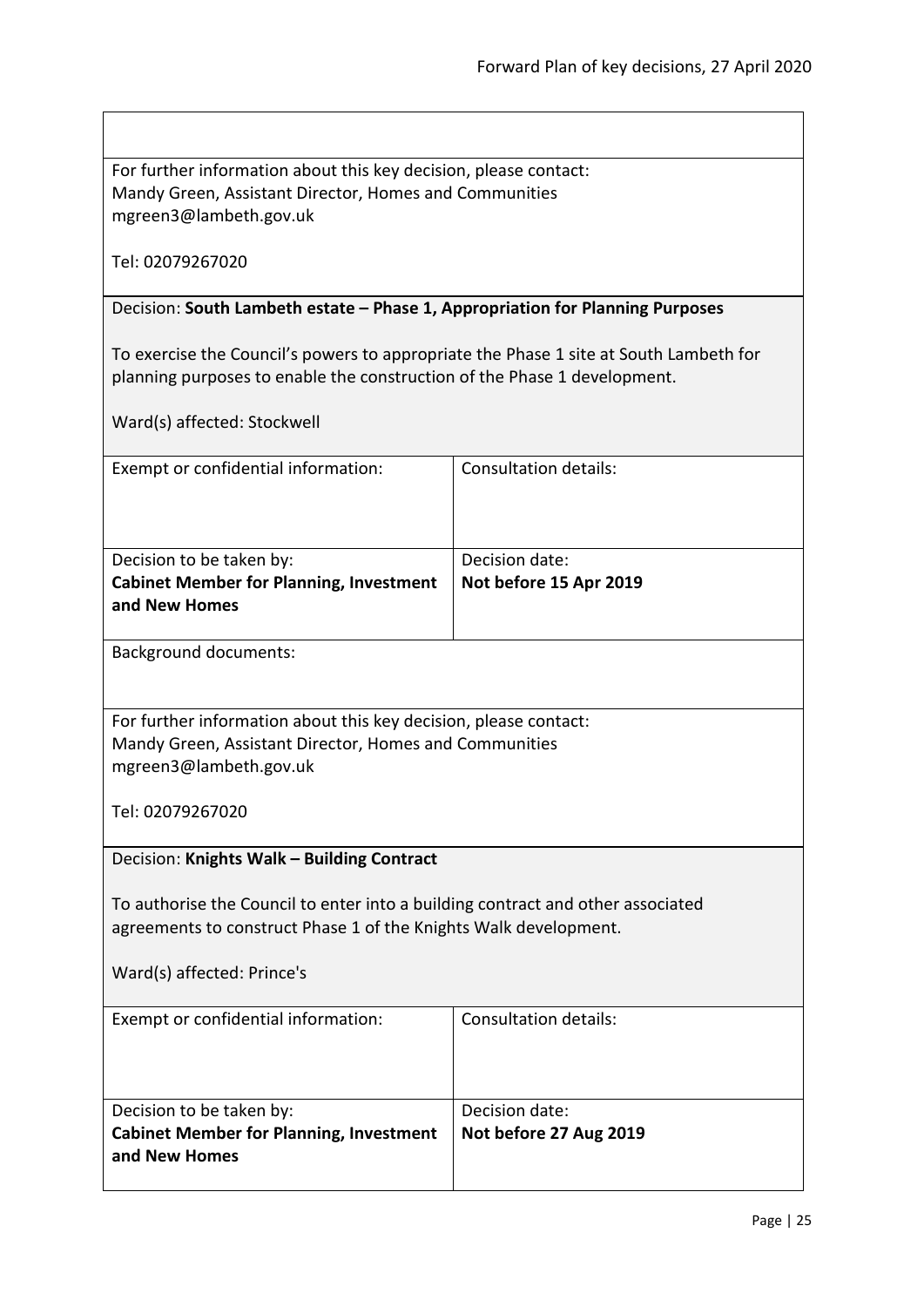<span id="page-25-1"></span><span id="page-25-0"></span>

| <b>Background documents:</b>                                                          |                              |
|---------------------------------------------------------------------------------------|------------------------------|
|                                                                                       |                              |
|                                                                                       |                              |
| For further information about this key decision, please contact:                      |                              |
|                                                                                       |                              |
|                                                                                       |                              |
|                                                                                       |                              |
|                                                                                       |                              |
| Decision: South Lambeth Estate - Enabling Works for the Phase 1 Development           |                              |
|                                                                                       |                              |
| To authorise the expenditure and to proceed with enabling works that need to be       |                              |
| completed before the main contract works can start.                                   |                              |
| Ward(s) affected: Stockwell                                                           |                              |
|                                                                                       |                              |
| Exempt or confidential information:                                                   | <b>Consultation details:</b> |
|                                                                                       |                              |
|                                                                                       |                              |
|                                                                                       |                              |
| Decision to be taken by:                                                              | Decision date:               |
| <b>Cabinet Member for Planning, Investment</b>                                        | Not before 10 Sep 2019       |
| and New Homes                                                                         |                              |
| <b>Background documents:</b>                                                          |                              |
|                                                                                       |                              |
|                                                                                       |                              |
| For further information about this key decision, please contact:                      |                              |
| <b>Bruce McRobie</b>                                                                  |                              |
| bmcrobie@lambeth.gov.uk                                                               |                              |
|                                                                                       |                              |
|                                                                                       |                              |
| Decision: Fenwick Estate, Site A, Appropriation for Planning Purposes                 |                              |
|                                                                                       |                              |
| To exercise the Council's powers to appropriate Site A at Fenwick Estate for planning |                              |
| purposes to enable the construction of new homes.                                     |                              |
|                                                                                       |                              |
| Ward(s) affected: Clapham Town                                                        |                              |
|                                                                                       | <b>Consultation details:</b> |
| Exempt or confidential information:                                                   |                              |
|                                                                                       |                              |
|                                                                                       |                              |
| Decision to be taken by:                                                              | Decision date:               |
| <b>Cabinet Member for Planning, Investment</b>                                        | Not before 16 Oct 2019       |
| and New Homes                                                                         |                              |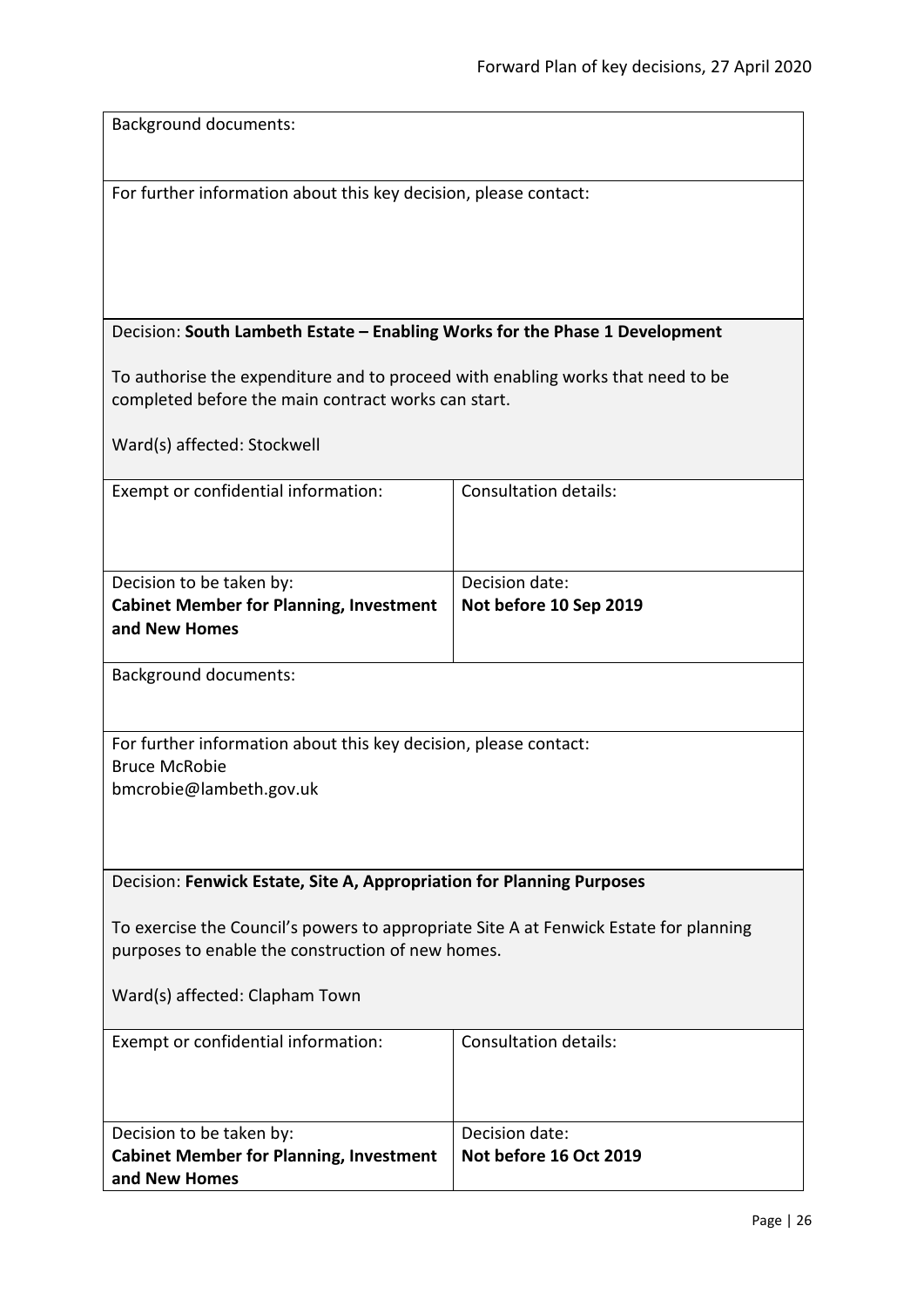<span id="page-26-1"></span><span id="page-26-0"></span>

| <b>Background documents:</b>                                                                                                               |                              |
|--------------------------------------------------------------------------------------------------------------------------------------------|------------------------------|
|                                                                                                                                            |                              |
|                                                                                                                                            |                              |
| For further information about this key decision, please contact:                                                                           |                              |
| <b>Bruce McRobie</b>                                                                                                                       |                              |
| bmcrobie@lambeth.gov.uk                                                                                                                    |                              |
|                                                                                                                                            |                              |
|                                                                                                                                            |                              |
|                                                                                                                                            |                              |
| Decision: Fenwick Estate, Site B, Appropriation for Planning Purposes                                                                      |                              |
|                                                                                                                                            |                              |
| To exercise the Council's powers to appropriate Site B at Fenwick Estate for planning<br>purposes to enable the construction of new homes. |                              |
|                                                                                                                                            |                              |
| Ward(s) affected: Clapham Town                                                                                                             |                              |
|                                                                                                                                            |                              |
| Exempt or confidential information:                                                                                                        | Consultation details:        |
|                                                                                                                                            |                              |
|                                                                                                                                            |                              |
|                                                                                                                                            |                              |
| Decision to be taken by:                                                                                                                   | Decision date:               |
| <b>Cabinet Member for Planning, Investment</b>                                                                                             | Not before 16 Oct 2019       |
| and New Homes                                                                                                                              |                              |
|                                                                                                                                            |                              |
| <b>Background documents:</b>                                                                                                               |                              |
|                                                                                                                                            |                              |
|                                                                                                                                            |                              |
| For further information about this key decision, please contact:<br><b>Bruce McRobie</b>                                                   |                              |
| bmcrobie@lambeth.gov.uk                                                                                                                    |                              |
|                                                                                                                                            |                              |
|                                                                                                                                            |                              |
|                                                                                                                                            |                              |
| Decision: Westbury estate - Making of Compulsory Purchase Order                                                                            |                              |
|                                                                                                                                            |                              |
| To authorise the making of the Compulsory Purchase Order to support the regeneration                                                       |                              |
| of Westbury estate.                                                                                                                        |                              |
|                                                                                                                                            |                              |
| Ward(s) affected: Clapham Town                                                                                                             |                              |
| Exempt or confidential information:                                                                                                        | <b>Consultation details:</b> |
|                                                                                                                                            |                              |
|                                                                                                                                            |                              |
|                                                                                                                                            |                              |
| Decision to be taken by:                                                                                                                   | Decision date:               |
| <b>Cabinet Member for Planning, Investment</b>                                                                                             | Not before 5 Nov 2019        |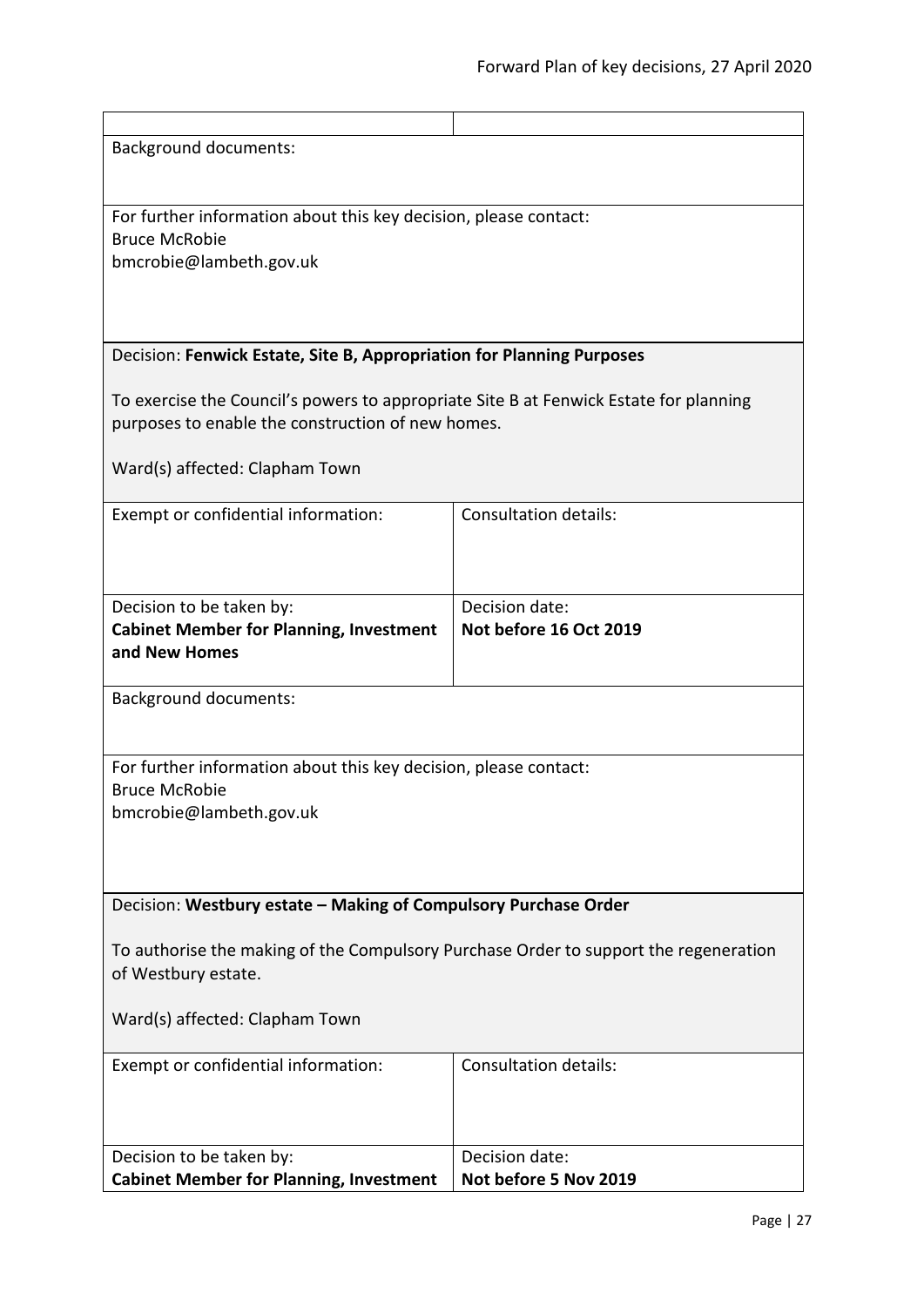<span id="page-27-1"></span><span id="page-27-0"></span>

| and New Homes                                                                                                    |                              |  |
|------------------------------------------------------------------------------------------------------------------|------------------------------|--|
| <b>Background documents:</b>                                                                                     |                              |  |
|                                                                                                                  |                              |  |
| For further information about this key decision, please contact:                                                 |                              |  |
| <b>Bruce McRobie</b><br>bmcrobie@lambeth.gov.uk                                                                  |                              |  |
|                                                                                                                  |                              |  |
|                                                                                                                  |                              |  |
| Decision: South Lambeth estate - Making of Compulsory Purchase Order                                             |                              |  |
| To authorise the making of the Compulsory Purchase Order to support the regeneration<br>of South Lambeth estate. |                              |  |
| Ward(s) affected: Stockwell                                                                                      |                              |  |
| Exempt or confidential information:                                                                              | <b>Consultation details:</b> |  |
|                                                                                                                  |                              |  |
| Decision to be taken by:                                                                                         | Decision date:               |  |
| <b>Cabinet Member for Planning, Investment</b><br>and New Homes                                                  | Not before 5 Nov 2019        |  |
|                                                                                                                  |                              |  |
| <b>Background documents:</b>                                                                                     |                              |  |
| For further information about this key decision, please contact:                                                 |                              |  |
| <b>Bruce McRobie</b>                                                                                             |                              |  |
| bmcrobie@lambeth.gov.uk                                                                                          |                              |  |
|                                                                                                                  |                              |  |
| Decision: Somerleyton Road - Phase 1 - Appropriation for Planning Purposes                                       |                              |  |
| To exercise the Council's powers to appropriate the Phase 1 site in the Somerleyton Road                         |                              |  |
| development for planning purposes                                                                                |                              |  |
| Ward(s) affected: Coldharbour                                                                                    |                              |  |
| Exempt or confidential information:                                                                              | <b>Consultation details:</b> |  |
|                                                                                                                  |                              |  |
| Decision to be taken by:                                                                                         | Decision date:               |  |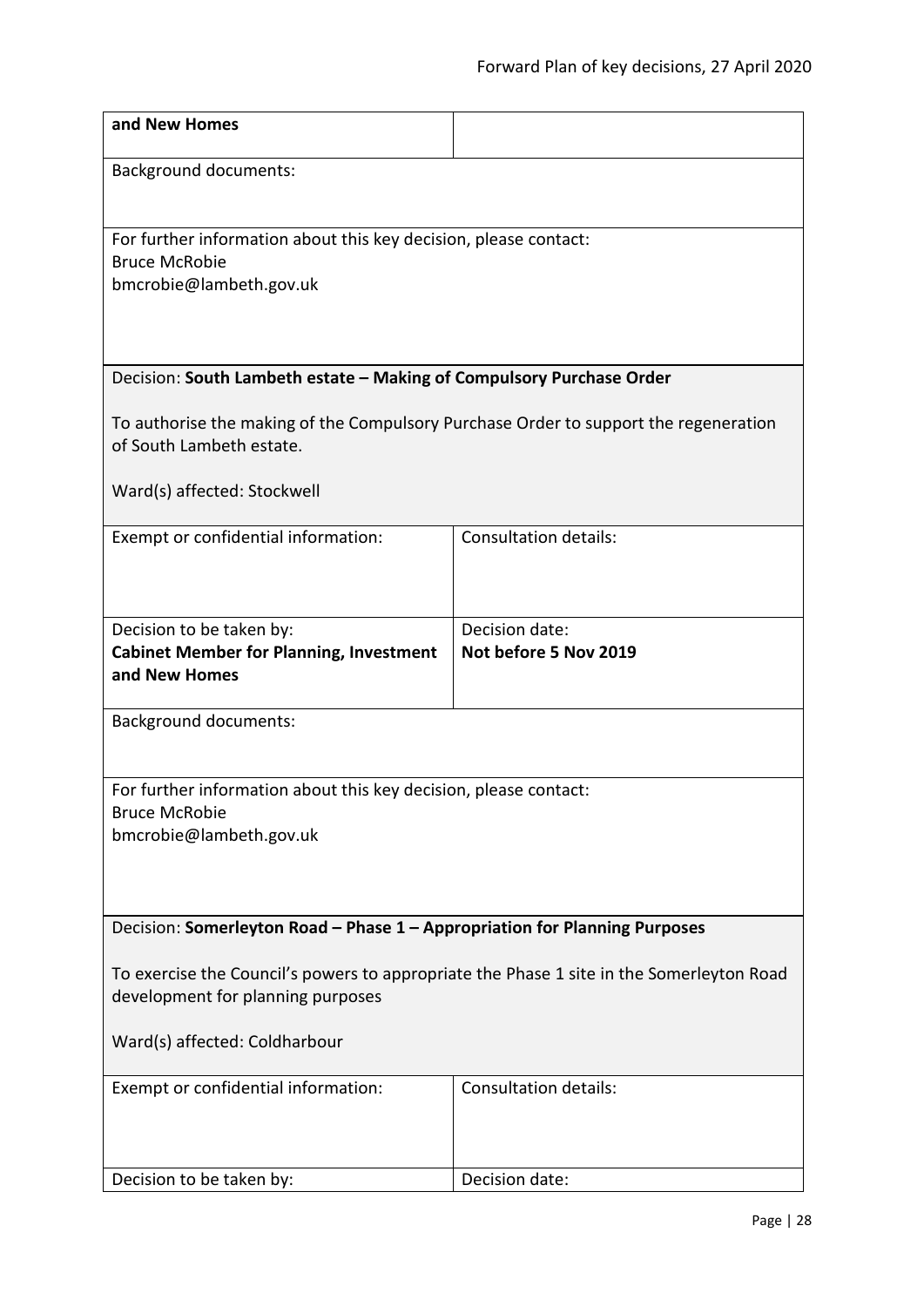<span id="page-28-0"></span>

| <b>Cabinet Member for Planning, Investment</b><br>and New Homes                                                                                                                                                                                                                                                                           | Not before 24 Dec 2019                   |  |
|-------------------------------------------------------------------------------------------------------------------------------------------------------------------------------------------------------------------------------------------------------------------------------------------------------------------------------------------|------------------------------------------|--|
| <b>Background documents:</b>                                                                                                                                                                                                                                                                                                              |                                          |  |
| For further information about this key decision, please contact:<br><b>Bruce McRobie</b><br>bmcrobie@lambeth.gov.uk                                                                                                                                                                                                                       |                                          |  |
| Decision: Estate Regeneration - Early Buy Backs - Funding Request<br>This report seeks to secure further funding through borrowing to continue the early buy-<br>back programme, which is required as part of the estate regeneration programme.<br>Ward(s) affected: Clapham Town; Gipsy Hill; Stockwell; Larkhall; Tulse Hill; Prince's |                                          |  |
| Exempt or confidential information:                                                                                                                                                                                                                                                                                                       | <b>Consultation details:</b>             |  |
| Decision to be taken by:<br><b>Cabinet Member for Planning, Investment</b><br>and New Homes                                                                                                                                                                                                                                               | Decision date:<br>Not before 24 Dec 2019 |  |
| <b>Background documents:</b>                                                                                                                                                                                                                                                                                                              |                                          |  |
| For further information about this key decision, please contact:<br><b>Bruce McRobie</b><br>bmcrobie@lambeth.gov.uk                                                                                                                                                                                                                       |                                          |  |
| Decision: Funding Allocation for Completion of LJ Works                                                                                                                                                                                                                                                                                   |                                          |  |

<span id="page-28-1"></span>

| Ward(s) affected: Coldharbour                  |                       |
|------------------------------------------------|-----------------------|
| Exempt or confidential information:            | Consultation details: |
|                                                |                       |
|                                                |                       |
|                                                |                       |
| Decision to be taken by:                       | Decision date:        |
| <b>Cabinet Member for Planning, Investment</b> | 7 Feb 2020            |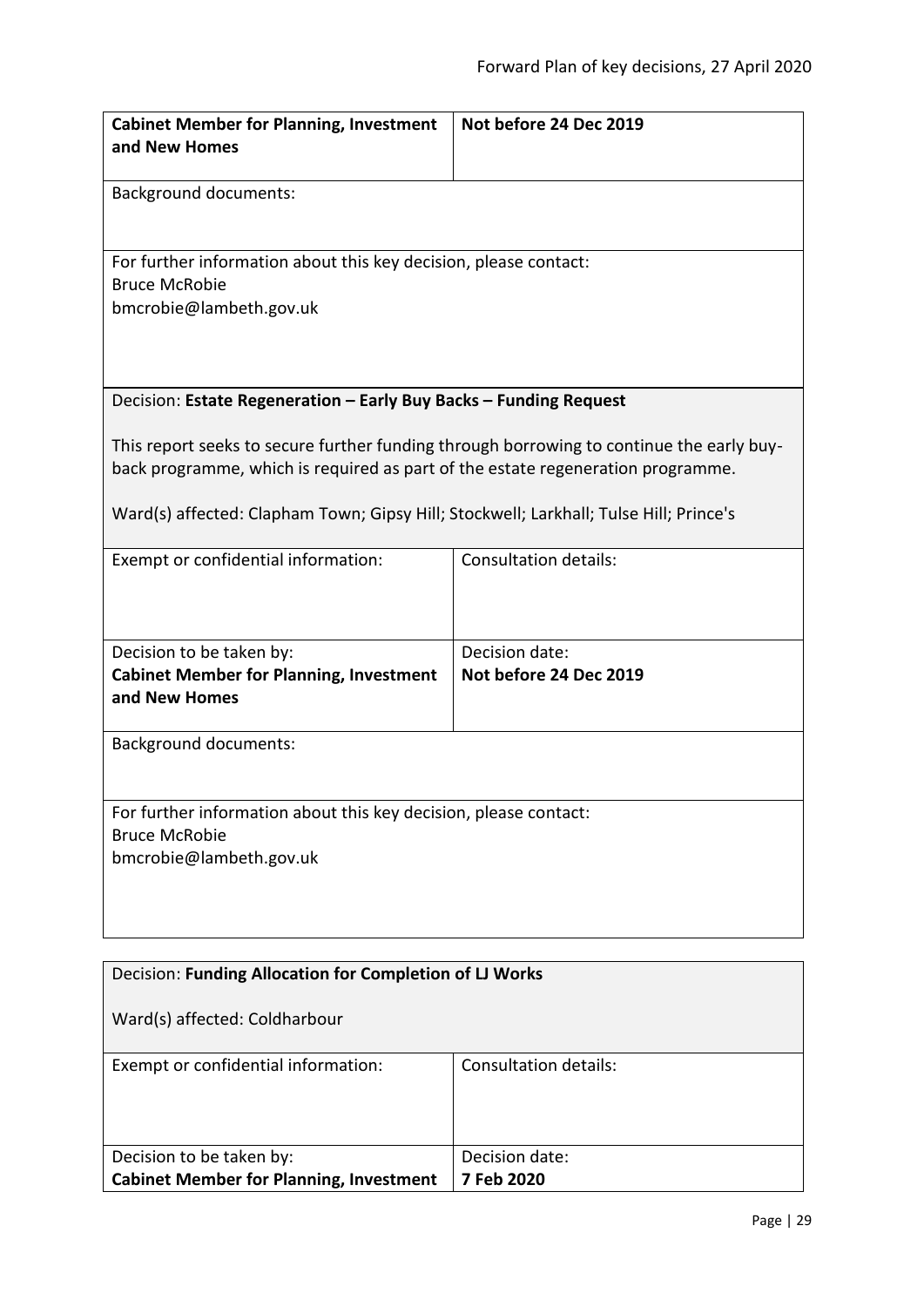<span id="page-29-1"></span><span id="page-29-0"></span>

| and New Homes                                                                                                                                                                                                                                      |                              |  |
|----------------------------------------------------------------------------------------------------------------------------------------------------------------------------------------------------------------------------------------------------|------------------------------|--|
| <b>Background documents:</b>                                                                                                                                                                                                                       |                              |  |
|                                                                                                                                                                                                                                                    |                              |  |
| For further information about this key decision, please contact:<br>Will Steadman, Head of Area Regeneration (Brixton and Clapham),                                                                                                                |                              |  |
| wsteadman@lambeth.gov.uk                                                                                                                                                                                                                           |                              |  |
|                                                                                                                                                                                                                                                    |                              |  |
| Decision: Somerleyton Road - Block D                                                                                                                                                                                                               |                              |  |
|                                                                                                                                                                                                                                                    |                              |  |
| 1) To procure a partnership with a registered provider for the development of at least 65<br>Extra Care homes at Block D on Somerleyton Road, and the delivery of extra care services<br>in the homes.                                             |                              |  |
| 2) To note the decision taken by Cabinet in January 2019 to direct the council's 100%<br>owned housing company, Homes for Lambeth, to develop block C, D and F, and to agree<br>an amended delivery strategy for Block D as set out in this report |                              |  |
| Ward(s) affected: Coldharbour                                                                                                                                                                                                                      |                              |  |
| Exempt or confidential information:                                                                                                                                                                                                                | <b>Consultation details:</b> |  |
|                                                                                                                                                                                                                                                    |                              |  |
| Decision to be taken by:                                                                                                                                                                                                                           | Decision date:               |  |
| <b>Cabinet Member for Planning, Investment</b><br>and New Homes                                                                                                                                                                                    | Not before 7 Jan 2020        |  |
| <b>Background documents:</b>                                                                                                                                                                                                                       |                              |  |
|                                                                                                                                                                                                                                                    |                              |  |
| For further information about this key decision, please contact:<br><b>Bruce McRobie</b>                                                                                                                                                           |                              |  |
| bmcrobie@lambeth.gov.uk                                                                                                                                                                                                                            |                              |  |
|                                                                                                                                                                                                                                                    |                              |  |
| Decision: Appropriation for Phase 2 of Your New Town Hall (Olive Morris House)                                                                                                                                                                     |                              |  |
| Agree use of Powers of Appropriation to secure benefits provided by Phase 2 of Your New                                                                                                                                                            |                              |  |
| Town Hall and to allow construction to progress.                                                                                                                                                                                                   |                              |  |
| Ward(s) affected: Brixton Hill                                                                                                                                                                                                                     |                              |  |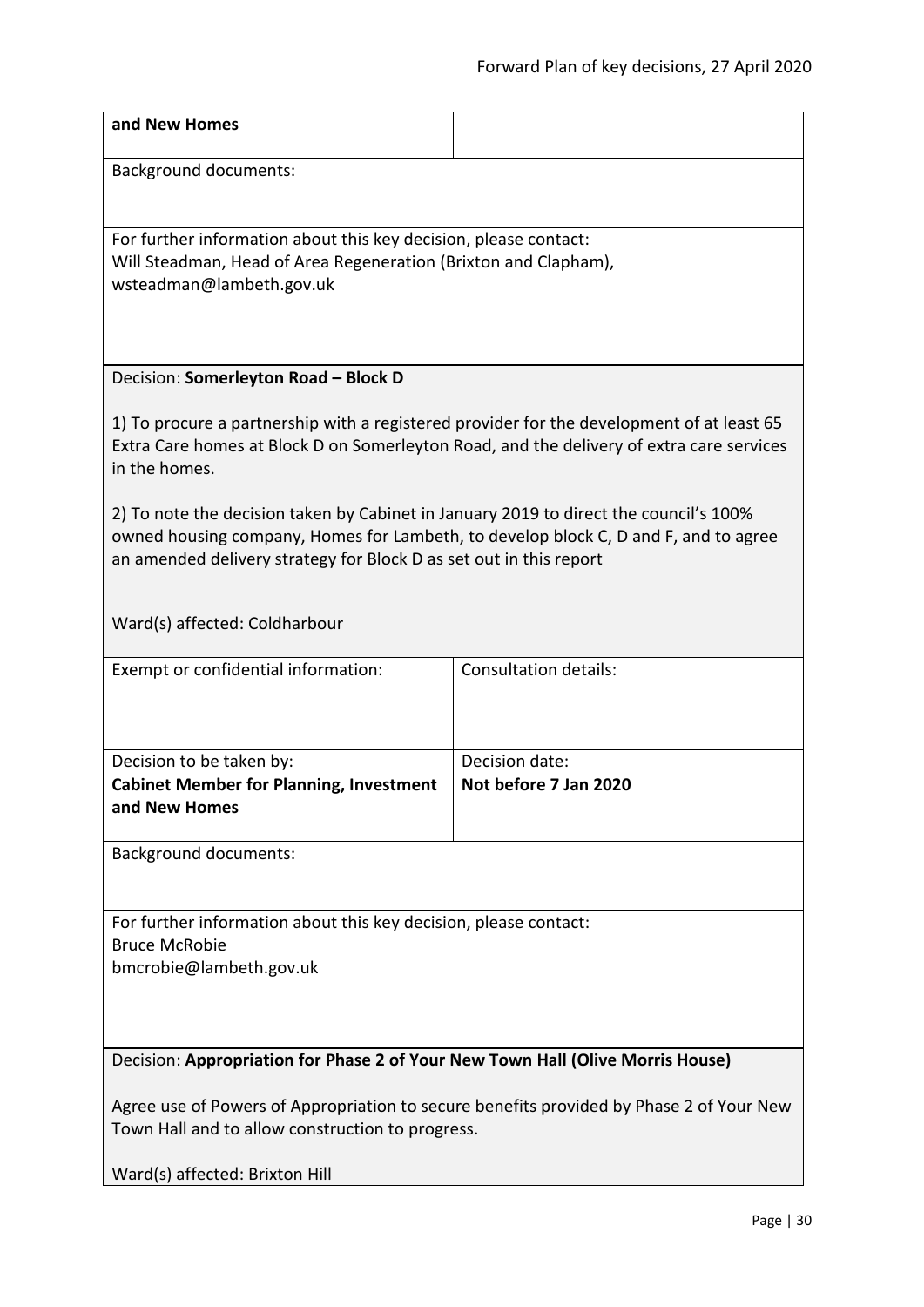<span id="page-30-0"></span>

| Exempt or confidential information:                                                                                                                                                                                                                                                                                                | <b>Consultation details:</b>             |  |
|------------------------------------------------------------------------------------------------------------------------------------------------------------------------------------------------------------------------------------------------------------------------------------------------------------------------------------|------------------------------------------|--|
| Decision to be taken by:<br><b>Cabinet Member for Planning, Investment</b><br>and New Homes                                                                                                                                                                                                                                        | Decision date:<br>Not before 4 Feb 2020  |  |
| <b>Background documents:</b>                                                                                                                                                                                                                                                                                                       |                                          |  |
| For further information about this key decision, please contact:<br>Sandra Roebuck, Director: Development, Planning and Housing Growth<br>SRoebuck@lambeth.gov.uk<br>Blue Star House, London Borough of Lambeth<br>Tel: 020 7926 2594                                                                                              |                                          |  |
| Decision: Somerleyton Road Workspace Provisions                                                                                                                                                                                                                                                                                    |                                          |  |
| A cabinet member decision is required to:<br>• approve the council entering into agreements to lease for a portion of the commercial<br>space within Block A (Carlton Mansions) and Block B (Theatre building) at Somerleyton<br>Road<br>• approve a variation on the build contract to enable additional works to the basement to |                                          |  |
| make it suitable for occupancy by a commercial tenant                                                                                                                                                                                                                                                                              |                                          |  |
| • authorise the Business, Culture and Investment team to lead on the marketing of the<br>remaining commercial spaces to secure tenants in line with the council's Creative and<br>Digital Industries Strategy.                                                                                                                     |                                          |  |
| Ward(s) affected: Coldharbour                                                                                                                                                                                                                                                                                                      |                                          |  |
| Exempt or confidential information:                                                                                                                                                                                                                                                                                                | <b>Consultation details:</b>             |  |
| Decision to be taken by:<br><b>Cabinet Member for Planning, Investment</b><br>and New Homes                                                                                                                                                                                                                                        | Decision date:<br>Not before 25 Feb 2020 |  |
| <b>Background documents:</b>                                                                                                                                                                                                                                                                                                       |                                          |  |
| For further information about this key decision, please contact:                                                                                                                                                                                                                                                                   |                                          |  |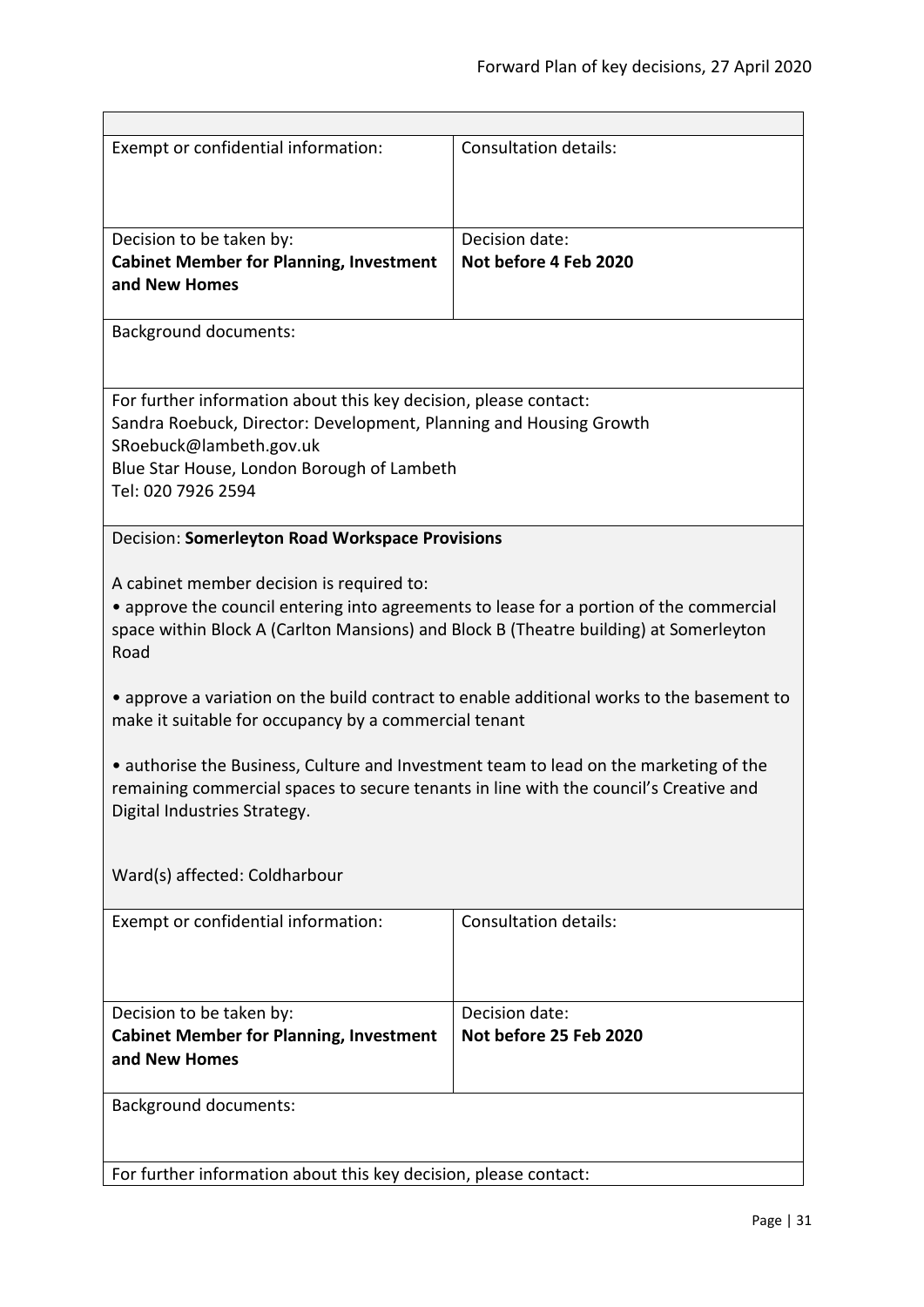Bruce McRobie bmcrobie@lambeth.gov.uk

# <span id="page-31-0"></span>Decision: **Representations on Draft Charging Schedule 2020**

To consider the representations received in response to publication of the Draft Charging Schedule 2020, prior to submission to the Planning Inspectorate for examination

<span id="page-31-1"></span>

| Exempt or confidential information:                                                                                                                                                                                                                                                                  | <b>Consultation details:</b> |  |
|------------------------------------------------------------------------------------------------------------------------------------------------------------------------------------------------------------------------------------------------------------------------------------------------------|------------------------------|--|
| Decision to be taken by:                                                                                                                                                                                                                                                                             | Decision date:               |  |
| <b>Cabinet Member for Planning, Investment</b><br>and New Homes                                                                                                                                                                                                                                      | Not before 10 Mar 2020       |  |
| <b>Background documents:</b>                                                                                                                                                                                                                                                                         |                              |  |
| For further information about this key decision, please contact:<br>Benny Clutario, S106 Programme Officer<br>bclutario@lambeth.gov.uk                                                                                                                                                               |                              |  |
| Decision: Elizabeth House Infrastructure Payment in Kind                                                                                                                                                                                                                                             |                              |  |
| To agree that the partial cost of delivering a lift shaft to the Northern Line is to be<br>accepted as an Infrastructure Payment in Kind of CIL as part of the Elizabeth House<br>development in Waterloo. The value of the payment in kind would be limited to £2.3m.<br>Ward(s) affected: Bishop's |                              |  |
| Exempt or confidential information:                                                                                                                                                                                                                                                                  | <b>Consultation details:</b> |  |
| Decision to be taken by:                                                                                                                                                                                                                                                                             | Decision date:               |  |
| <b>Cabinet Member for Planning, Investment</b><br>and New Homes                                                                                                                                                                                                                                      | Not before 17 Mar 2020       |  |
| <b>Background documents:</b>                                                                                                                                                                                                                                                                         |                              |  |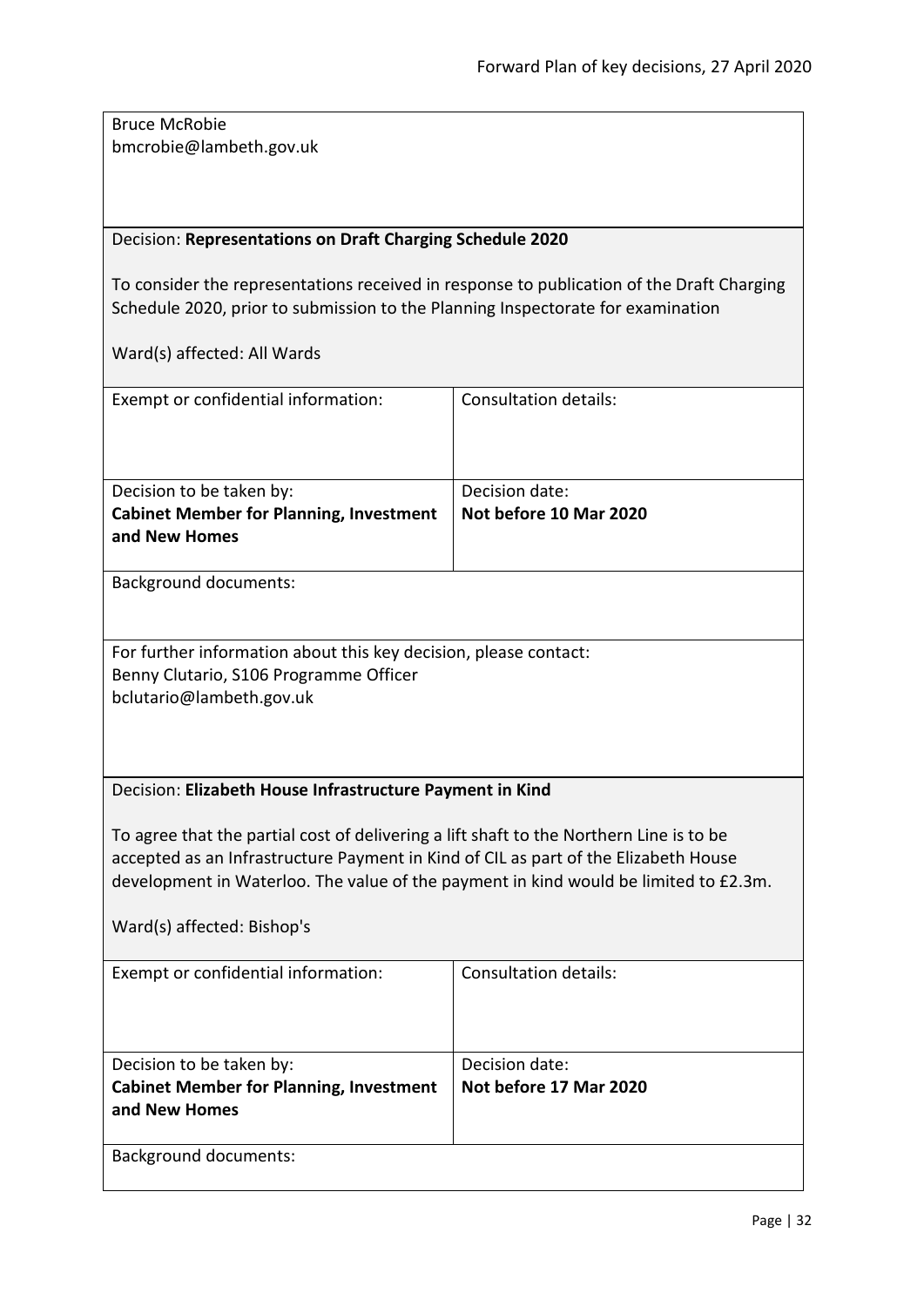<span id="page-32-1"></span><span id="page-32-0"></span>

| For further information about this key decision, please contact:                      |                              |  |
|---------------------------------------------------------------------------------------|------------------------------|--|
| Benny Clutario, S106 Programme Officer                                                |                              |  |
| bclutario@lambeth.gov.uk                                                              |                              |  |
|                                                                                       |                              |  |
|                                                                                       |                              |  |
|                                                                                       |                              |  |
| Decision: Local Lettings Plan - Knight's Walk                                         |                              |  |
|                                                                                       |                              |  |
| To approve a Local Lettings plan for the new homes that will provided at the Knight's |                              |  |
|                                                                                       |                              |  |
| Walk as part of the council's estate regeneration programme                           |                              |  |
|                                                                                       |                              |  |
| Ward(s) affected: Prince's                                                            |                              |  |
|                                                                                       |                              |  |
| Exempt or confidential information:                                                   | <b>Consultation details:</b> |  |
|                                                                                       |                              |  |
|                                                                                       |                              |  |
|                                                                                       |                              |  |
| Decision to be taken by:                                                              | Decision date:               |  |
| <b>Cabinet Member for Planning, Investment</b>                                        | Not before 31 Mar 2020       |  |
| and New Homes                                                                         |                              |  |
|                                                                                       |                              |  |
| <b>Background documents:</b>                                                          |                              |  |
|                                                                                       |                              |  |
|                                                                                       |                              |  |
| For further information about this key decision, please contact:                      |                              |  |
| <b>Bruce McRobie</b>                                                                  |                              |  |
| bmcrobie@lambeth.gov.uk                                                               |                              |  |
|                                                                                       |                              |  |
|                                                                                       |                              |  |
|                                                                                       |                              |  |
|                                                                                       |                              |  |
| Decision: Local Lettings Plan - Fenwick Estate                                        |                              |  |
|                                                                                       |                              |  |
| To approve a Local Lettings plan for the new homes that will provided at the Fenwick  |                              |  |
| Estate as part of the council's estate regeneration programme                         |                              |  |
|                                                                                       |                              |  |
| Ward(s) affected: Clapham Town                                                        |                              |  |
|                                                                                       |                              |  |
| Exempt or confidential information:                                                   | <b>Consultation details:</b> |  |
|                                                                                       |                              |  |
|                                                                                       |                              |  |
|                                                                                       |                              |  |
| Decision date:<br>Decision to be taken by:                                            |                              |  |
| <b>Cabinet Member for Planning, Investment</b>                                        | Not before 31 Mar 2020       |  |
| and New Homes                                                                         |                              |  |
|                                                                                       |                              |  |
| <b>Background documents:</b>                                                          |                              |  |
|                                                                                       |                              |  |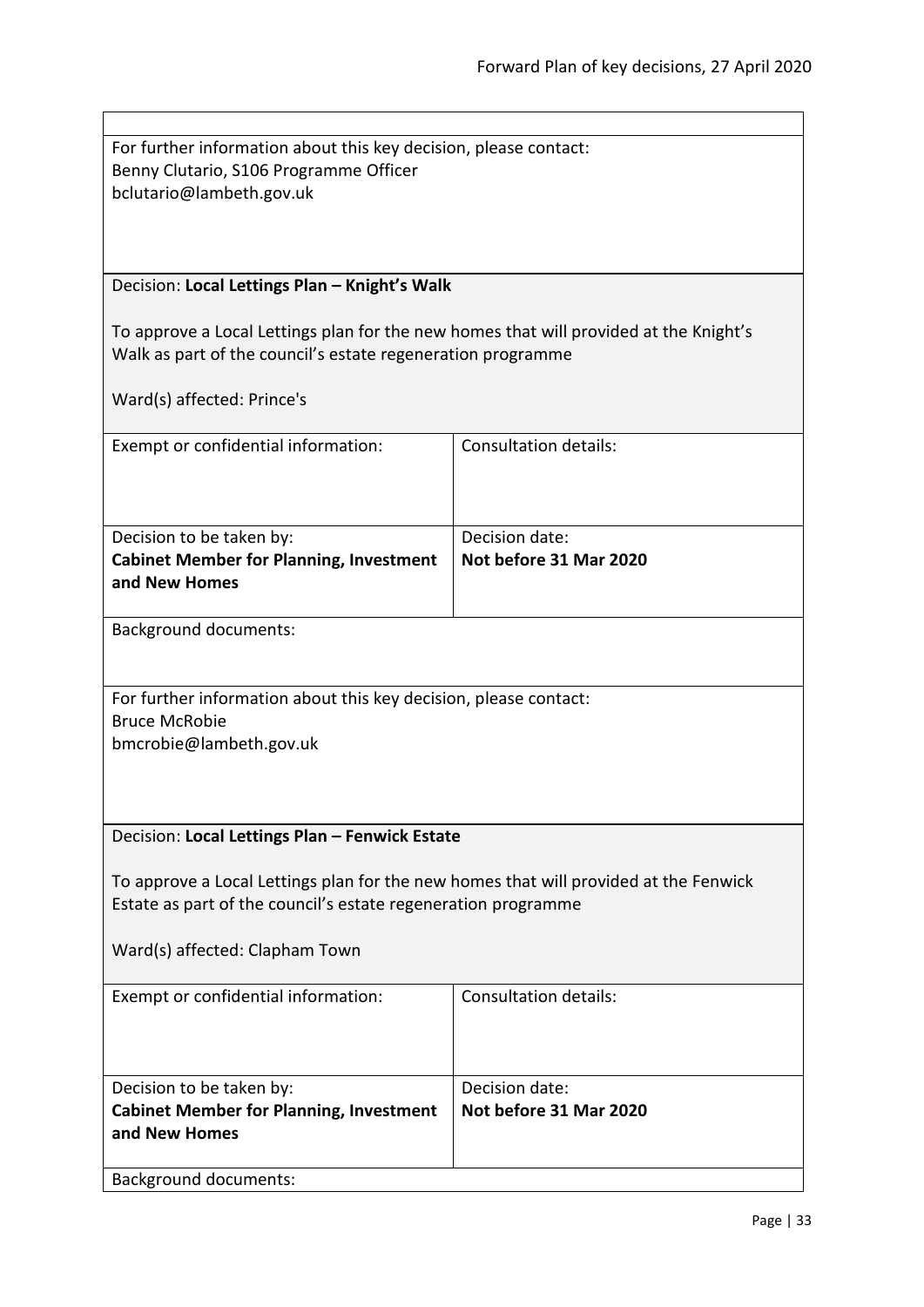<span id="page-33-1"></span><span id="page-33-0"></span>

| For further information about this key decision, please contact:                         |                                          |  |
|------------------------------------------------------------------------------------------|------------------------------------------|--|
| <b>Bruce McRobie</b><br>bmcrobie@lambeth.gov.uk                                          |                                          |  |
|                                                                                          |                                          |  |
|                                                                                          |                                          |  |
| Decision: Local Lettings Plan - Westbury Estate                                          |                                          |  |
| To approve a Local Lettings plan for the new homes that will provided at the Westbury    |                                          |  |
| Estate as part of the council's estate regeneration programme                            |                                          |  |
|                                                                                          |                                          |  |
| Ward(s) affected: Clapham Town                                                           |                                          |  |
| Exempt or confidential information:                                                      | <b>Consultation details:</b>             |  |
|                                                                                          |                                          |  |
|                                                                                          |                                          |  |
| Decision date:<br>Decision to be taken by:<br>Not before 31 Mar 2020                     |                                          |  |
| <b>Cabinet Member for Planning, Investment</b><br>and New Homes                          |                                          |  |
|                                                                                          |                                          |  |
| <b>Background documents:</b>                                                             |                                          |  |
|                                                                                          |                                          |  |
| For further information about this key decision, please contact:<br><b>Bruce McRobie</b> |                                          |  |
| bmcrobie@lambeth.gov.uk                                                                  |                                          |  |
|                                                                                          |                                          |  |
|                                                                                          |                                          |  |
| Decision: Local Lettings Plan - South Lambeth Estate                                     |                                          |  |
| To approve a Local Lettings plan for the new homes that will provided at the South       |                                          |  |
| Lambeth Estate as part of the council's estate regeneration programme                    |                                          |  |
|                                                                                          |                                          |  |
| Ward(s) affected: Stockwell                                                              |                                          |  |
| Exempt or confidential information:                                                      | <b>Consultation details:</b>             |  |
|                                                                                          |                                          |  |
|                                                                                          |                                          |  |
| Decision to be taken by:<br><b>Cabinet Member for Planning, Investment</b>               | Decision date:<br>Not before 31 Mar 2020 |  |
| and New Homes                                                                            |                                          |  |
|                                                                                          |                                          |  |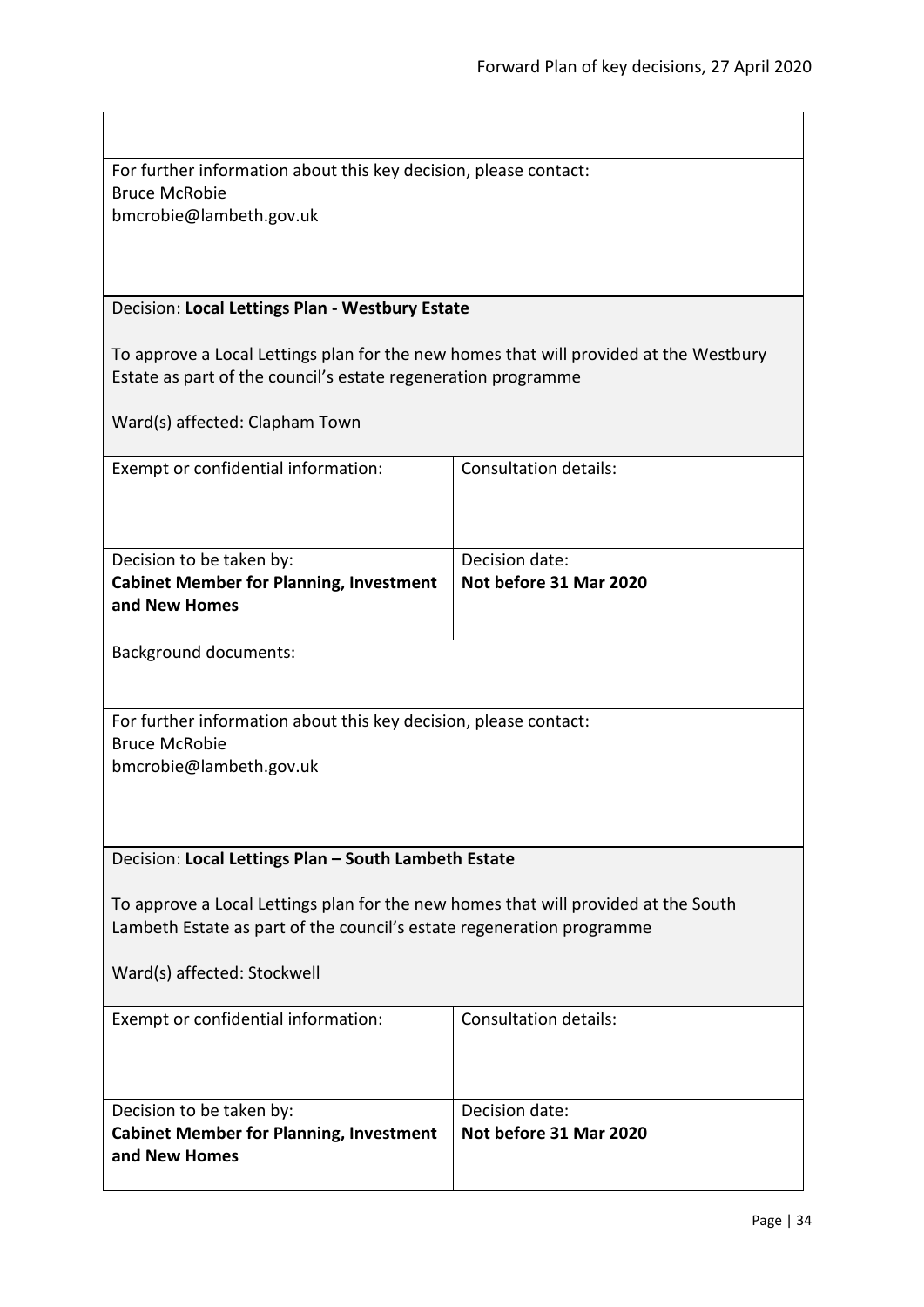Background documents:

For further information about this key decision, please contact: Bruce McRobie bmcrobie@lambeth.gov.uk

<span id="page-34-0"></span>

| Decision: Appointment of Project Consultants for the Redevelopment of 114-118 Lower |
|-------------------------------------------------------------------------------------|
| <b>Marsh</b>                                                                        |

The report seeks approval to appoint Consultants as Multi-Disciplinary Services lead partner for the delivery of the redevelopment of 114-118 Lower Marsh from RIBA Stage 4 through to Stage 7.

Ward(s) affected: Bishop's

| Exempt or confidential information:            | Consultation details:  |
|------------------------------------------------|------------------------|
|                                                |                        |
|                                                |                        |
|                                                |                        |
| Decision to be taken by:                       | Decision date:         |
| <b>Cabinet Member for Planning, Investment</b> | Not before 26 May 2020 |
| and New Homes                                  |                        |
|                                                |                        |

Background documents:

For further information about this key decision, please contact: Babtunde Awofolaju, Senior Project Manager, Schools and Communities Capital Programme

bawofolaju@lambeth.gov.uk

# <span id="page-34-1"></span>Decision: **Proposal regarding the site at the former Clapham Old Library**

Following the acquisition of the property at 60 Orlando Road, the Council is proposing to work with Ipsus Developments and Omnibus Theatre to bring forward plans for a small scale redevelopment of the rear of the site, with the aim of creating a new asset, subject to further discussions with the planning department and formal consent, which will provide a sustainable revenue stream to the parties. The form of this joint venture is being discussed and it is anticipated that any works contracts will be under the OJEU threshold.

The Council wishes to engage with the above parties who will bring the local and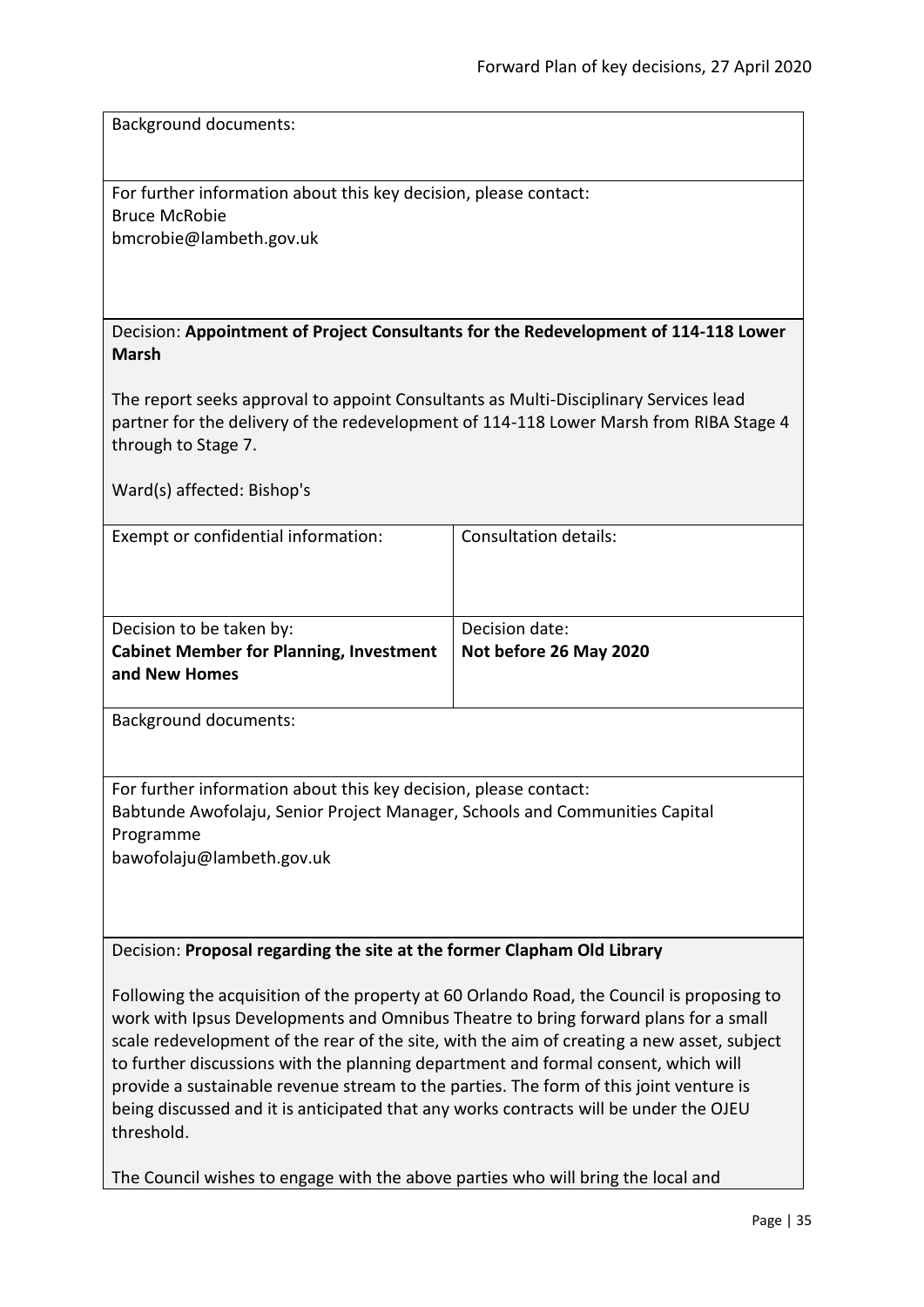commercial expertise to the venture. Ipsus Developments brought the opportunity to the Council and in recognition of their input to the process, it is proposed that the Council continues to utilise their significant local development expertise.

The Council also wishes to continue to work collaboratively with Omnibus to ensure the future of the building as a leading performance arts venue.

Ward(s) affected: Clapham Town

| Exempt or confidential information:              | <b>Consultation details:</b> |
|--------------------------------------------------|------------------------------|
|                                                  |                              |
|                                                  |                              |
|                                                  |                              |
| Decision to be taken by:                         | Decision date:               |
| <b>Cabinet Member for Equalities and Culture</b> | Not before 12 Jun 2017       |
|                                                  |                              |
|                                                  |                              |

Background documents:

For further information about this key decision, please contact: Yvonne Hardy, Assistant Head - Directorates, Valuation and Strategic Assets yhardy@lambeth.gov.uk

Tel: 0207 926 2984

<span id="page-35-0"></span>Decision: **Transfer of the Greek Enclosure from the Greek Cathedral trust of St Stephen's Chapel to the Council**

To agree the formal legal vesting contract process for the Greek Cathedral Trust to transfer St Stephen's Chapel, the boundary wall to the Greek Enclosure and Burial Rights to the Council

Ward(s) affected: Knight's Hill; Thurlow Park

| Exempt or confidential information:              | Consultation details:  |
|--------------------------------------------------|------------------------|
|                                                  |                        |
|                                                  |                        |
| Decision to be taken by:                         | Decision date:         |
| <b>Cabinet Member for Equalities and Culture</b> | Not before 23 Jul 2018 |
|                                                  |                        |
|                                                  |                        |
| <b>Background documents:</b>                     |                        |
|                                                  |                        |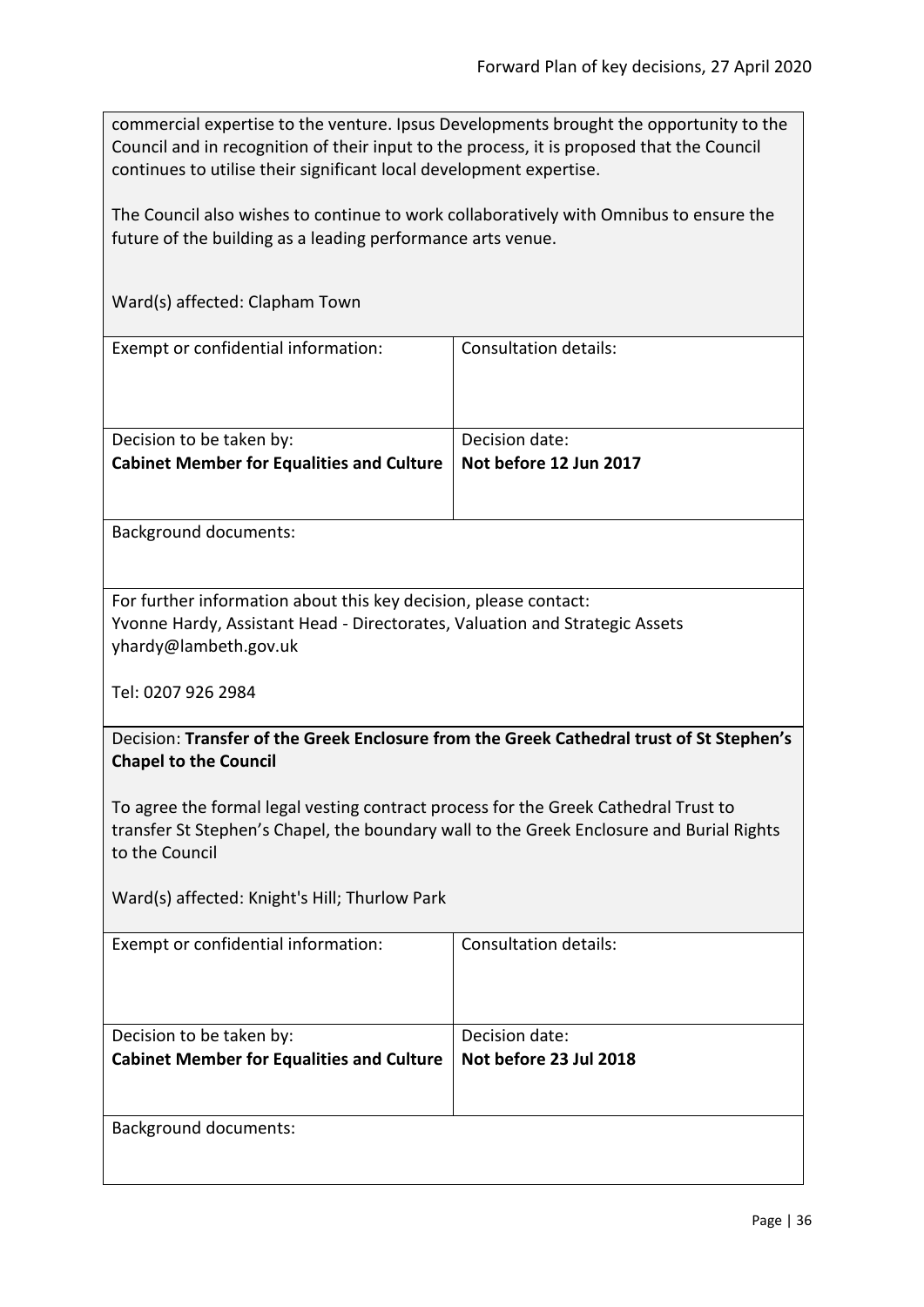<span id="page-36-1"></span><span id="page-36-0"></span>

| For further information about this key decision, please contact:<br>Dan Thomas, Programme Manager (Parks & Special Projects)<br>dthomas4@lambeth.gov.uk                                                                        |                              |  |
|--------------------------------------------------------------------------------------------------------------------------------------------------------------------------------------------------------------------------------|------------------------------|--|
| Decision: Events Strategy Review                                                                                                                                                                                               |                              |  |
| To approve a package of measures forming a review of Lambeth's outdoor events strategy.                                                                                                                                        |                              |  |
| Ward(s) affected: All Wards                                                                                                                                                                                                    |                              |  |
|                                                                                                                                                                                                                                |                              |  |
| Exempt or confidential information:                                                                                                                                                                                            | <b>Consultation details:</b> |  |
|                                                                                                                                                                                                                                |                              |  |
| Decision to be taken by:                                                                                                                                                                                                       | Decision date:               |  |
| <b>Cabinet Member for Equalities and Culture</b>                                                                                                                                                                               | Not before 26 Nov 2018       |  |
|                                                                                                                                                                                                                                |                              |  |
| <b>Background documents:</b>                                                                                                                                                                                                   |                              |  |
|                                                                                                                                                                                                                                |                              |  |
| For further information about this key decision, please contact:<br>Kevin Crook, Assistant Director: Neighbourhoods, Environment and Streetscene<br>kcrook@lambeth.gov.uk<br>Blue Star House - 4th Floor<br>Tel: 020 7926 8973 |                              |  |
| Decision: Appointment of Consultants for Brockwell Hall Restoration                                                                                                                                                            |                              |  |
| Following the successful award of funding by the National Lottery Heritage Fund (NLHF)<br>Round 1, some development funds have been released to allow the Council to develop<br>the proposals for refurbishment.               |                              |  |
| The Council will require the engagement of Specialist consultants with to oversee and<br>help develop the proposals, notable expertise areas include conservation architecture,<br>landscape architecture                      |                              |  |
| Ward(s) affected: Coldharbour; Herne Hill                                                                                                                                                                                      |                              |  |
| Exempt or confidential information:                                                                                                                                                                                            | <b>Consultation details:</b> |  |
| Decision to be taken by:                                                                                                                                                                                                       | Decision date:               |  |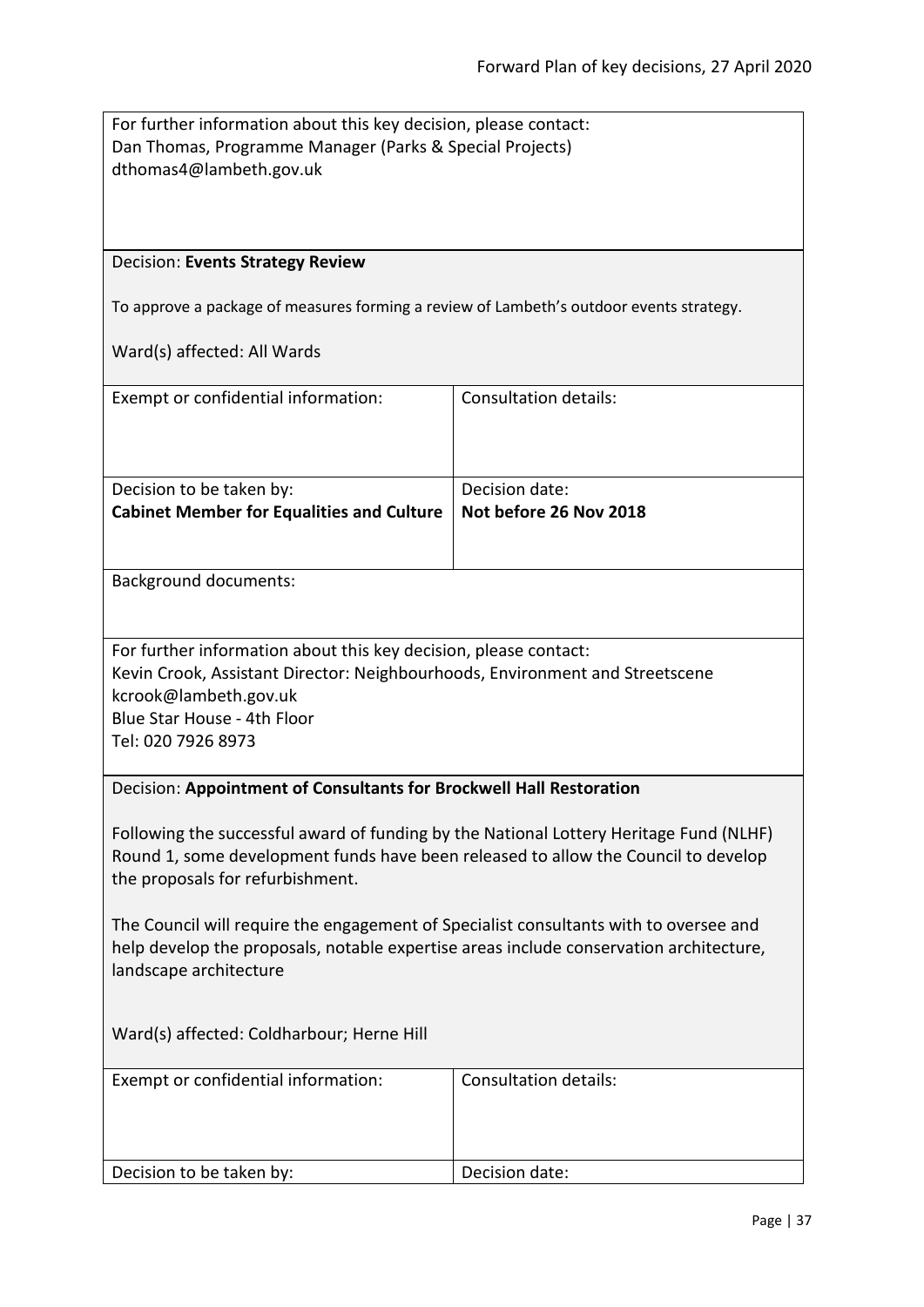<span id="page-37-0"></span>

| <b>Cabinet Member for Equalities and Culture</b>                                                                                                                                                                             | Not before 16 Oct 2019                   |  |
|------------------------------------------------------------------------------------------------------------------------------------------------------------------------------------------------------------------------------|------------------------------------------|--|
|                                                                                                                                                                                                                              |                                          |  |
| <b>Background documents:</b>                                                                                                                                                                                                 |                                          |  |
| For further information about this key decision, please contact:                                                                                                                                                             |                                          |  |
| Dan Thomas, Programme Manager (Parks & Special Projects)<br>dthomas4@lambeth.gov.uk                                                                                                                                          |                                          |  |
|                                                                                                                                                                                                                              |                                          |  |
| Decision: Approval of purchase of two new cremators                                                                                                                                                                          |                                          |  |
| The decision is to approve the purchase of two new cremators for Lambeth and West<br>Norwood crematoria, to be installed during summer 2020 after the expiry of the current<br>supply and maintain contract on 30 June 2020. |                                          |  |
| Ward(s) affected: Gipsy Hill                                                                                                                                                                                                 |                                          |  |
| Exempt or confidential information:                                                                                                                                                                                          | <b>Consultation details:</b>             |  |
|                                                                                                                                                                                                                              |                                          |  |
| Decision to be taken by:                                                                                                                                                                                                     | Decision date:<br>Not before 10 Mar 2020 |  |
| <b>Cabinet Member for Equalities and Culture</b>                                                                                                                                                                             |                                          |  |
| <b>Background documents:</b>                                                                                                                                                                                                 |                                          |  |
|                                                                                                                                                                                                                              |                                          |  |
| For further information about this key decision, please contact:<br>Kevin Crook, Assistant Director: Neighbourhoods, Environment and Streetscene<br>kcrook@lambeth.gov.uk                                                    |                                          |  |
| Blue Star House - 4th Floor                                                                                                                                                                                                  |                                          |  |
| Tel: 020 7926 8973                                                                                                                                                                                                           |                                          |  |
| Decision: Payment for Services Provided by SBEG under London Eye S106 Agreement                                                                                                                                              |                                          |  |
| Ward(s) affected: Bishop's                                                                                                                                                                                                   |                                          |  |
| Exempt or confidential information:                                                                                                                                                                                          | Consultation details:                    |  |

<span id="page-37-1"></span>

| EXCHIPLE OF CONTRACTION INTERNATIONS | <u>consartation actums.</u> |
|--------------------------------------|-----------------------------|
|                                      |                             |
|                                      |                             |
|                                      |                             |
|                                      |                             |
| Decision to be taken by:             | Decision date:              |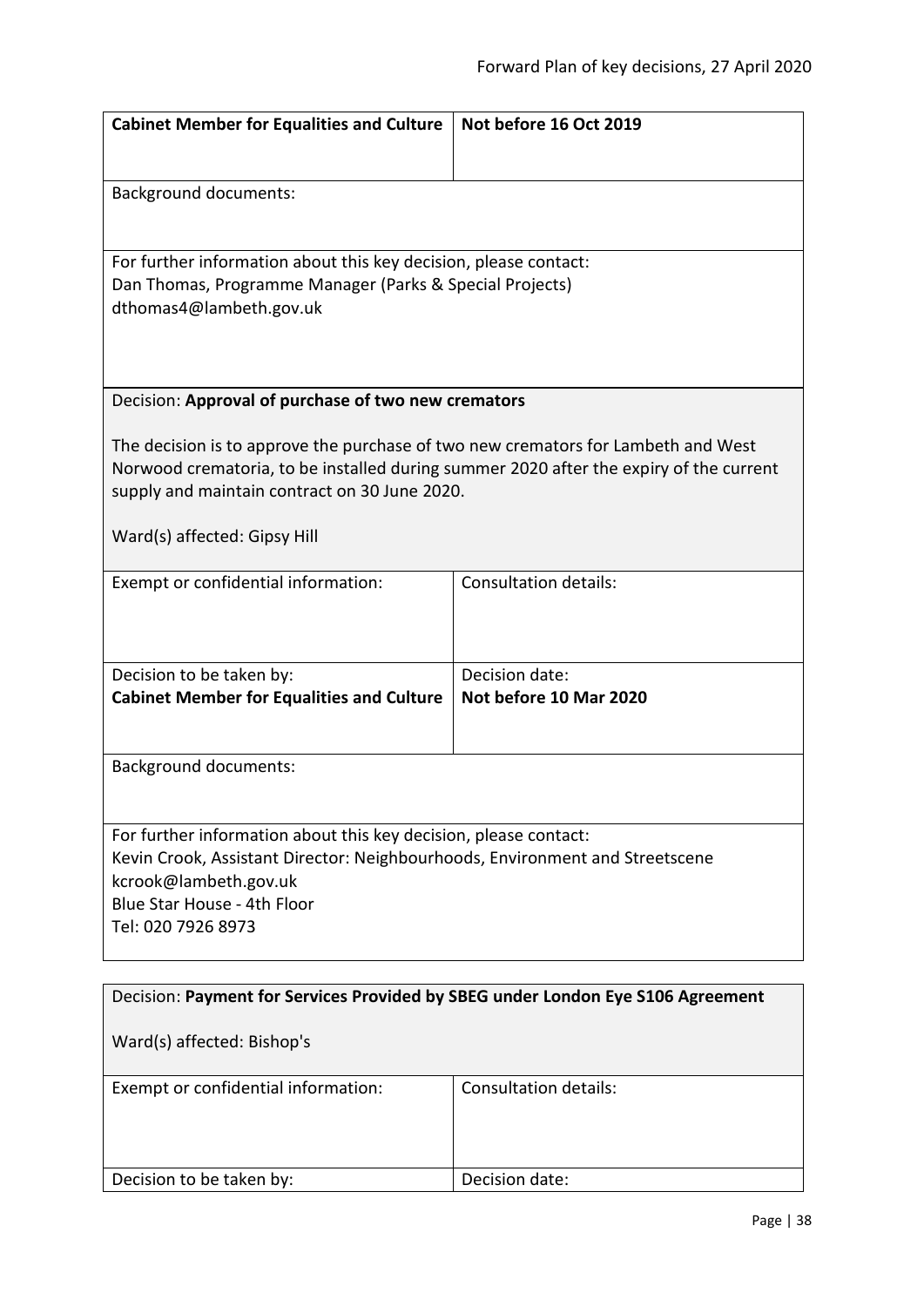<span id="page-38-1"></span><span id="page-38-0"></span>

| <b>Cabinet Member for Equalities and Culture</b>                                                                                                                          | 21 Apr 2020                  |  |
|---------------------------------------------------------------------------------------------------------------------------------------------------------------------------|------------------------------|--|
|                                                                                                                                                                           |                              |  |
|                                                                                                                                                                           |                              |  |
| <b>Background documents:</b>                                                                                                                                              |                              |  |
|                                                                                                                                                                           |                              |  |
| For further information about this key decision, please contact:                                                                                                          |                              |  |
| Caroline Pitrakou, Programme Office Manager                                                                                                                               |                              |  |
| cpitrakou@lambeth.gov.uk                                                                                                                                                  |                              |  |
| Tel: 020 7926 1260                                                                                                                                                        |                              |  |
|                                                                                                                                                                           |                              |  |
| Decision: ELEVATE Strategic Plan 2020-23                                                                                                                                  |                              |  |
|                                                                                                                                                                           |                              |  |
| To consider the future direction and 3-year strategic delivery plan for the ELEVATE<br>programme and associated funding arrangement/financial investment.                 |                              |  |
|                                                                                                                                                                           |                              |  |
| Ward(s) affected: All Wards                                                                                                                                               |                              |  |
|                                                                                                                                                                           |                              |  |
| Exempt or confidential information:                                                                                                                                       | <b>Consultation details:</b> |  |
|                                                                                                                                                                           |                              |  |
|                                                                                                                                                                           |                              |  |
| Decision to be taken by:                                                                                                                                                  | Decision date:               |  |
| <b>Cabinet Member for Equalities and Culture</b>                                                                                                                          | Not before 19 May 2020       |  |
|                                                                                                                                                                           |                              |  |
| <b>Background documents:</b>                                                                                                                                              |                              |  |
|                                                                                                                                                                           |                              |  |
|                                                                                                                                                                           |                              |  |
| For further information about this key decision, please contact:                                                                                                          |                              |  |
| Dawn Bunce, Arts Partnership Officer                                                                                                                                      |                              |  |
| dbunce@lambeth.gov.uk<br><b>Phoenix House</b>                                                                                                                             |                              |  |
| Tel: 020 7926 0760                                                                                                                                                        |                              |  |
|                                                                                                                                                                           |                              |  |
| Decision: We are Waterloo Business Improvement District (BID) Renewal Ballot Proposal                                                                                     |                              |  |
|                                                                                                                                                                           |                              |  |
| A cabinet member decision is required to 'formally consider the We are Waterloo BID<br>proposal and instruct the Returning Officer to hold the necessary renewal ballot'. |                              |  |
|                                                                                                                                                                           |                              |  |
| The council is statutorily bound to consider the BID proposal and hold a ballot on the BIDs                                                                               |                              |  |
| behalf unless the proposal conflicts any formally adopted and published policy by the                                                                                     |                              |  |
| council or it is likely to have a significantly disproportionate financial burden on any<br>person or class of persons.                                                   |                              |  |
|                                                                                                                                                                           |                              |  |
|                                                                                                                                                                           |                              |  |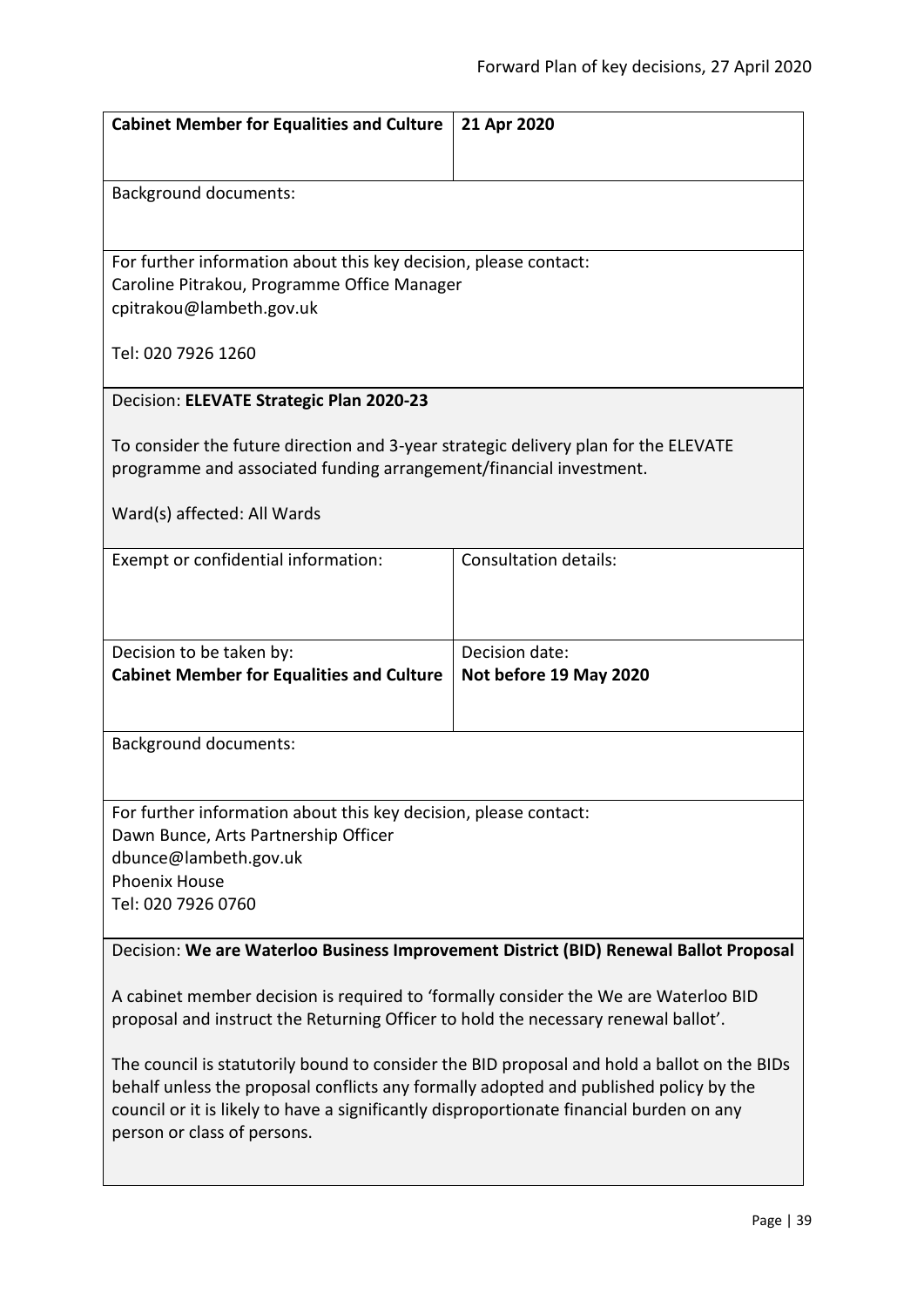<span id="page-39-1"></span><span id="page-39-0"></span>

| Ward(s) affected: Bishop's                                                                                                                                                                                                   |                                          |  |
|------------------------------------------------------------------------------------------------------------------------------------------------------------------------------------------------------------------------------|------------------------------------------|--|
| Exempt or confidential information:                                                                                                                                                                                          | <b>Consultation details:</b>             |  |
| Decision to be taken by:<br><b>Cabinet Member for the Voluntary Sector</b><br>and Leisure                                                                                                                                    | Decision date:<br>Not before 17 Mar 2020 |  |
| <b>Background documents:</b>                                                                                                                                                                                                 |                                          |  |
| For further information about this key decision, please contact:<br>Brodie Turner, Senior Business and Inward Investment Officer<br>bturner1@lambeth.gov.uk                                                                  |                                          |  |
| <b>Decision: Tenancy Support Service</b>                                                                                                                                                                                     |                                          |  |
| The decision to extend the current contract will enable the Council to continue to provide tenancy<br>support to residents while Housing colleagues plan the future structure of the service.<br>Ward(s) affected: All Wards |                                          |  |
| Exempt or confidential information:                                                                                                                                                                                          | Consultation details:                    |  |
| Decision to be taken by:<br><b>Cabinet Member for Children and Young</b><br>People                                                                                                                                           | Decision date:<br>Not before 19 Feb 2018 |  |
| <b>Background documents:</b>                                                                                                                                                                                                 |                                          |  |
|                                                                                                                                                                                                                              |                                          |  |
| For further information about this key decision, please contact:<br>Mandy Green, Assistant Director, Homes and Communities<br>mgreen3@lambeth.gov.uk                                                                         |                                          |  |
| Tel: 02079267020                                                                                                                                                                                                             |                                          |  |
| Decision: Fire Safety works - In Sheltered Accommodation                                                                                                                                                                     |                                          |  |
| To undertake post-Fire Risk Assessment (FRA) actions to older persons sheltered                                                                                                                                              |                                          |  |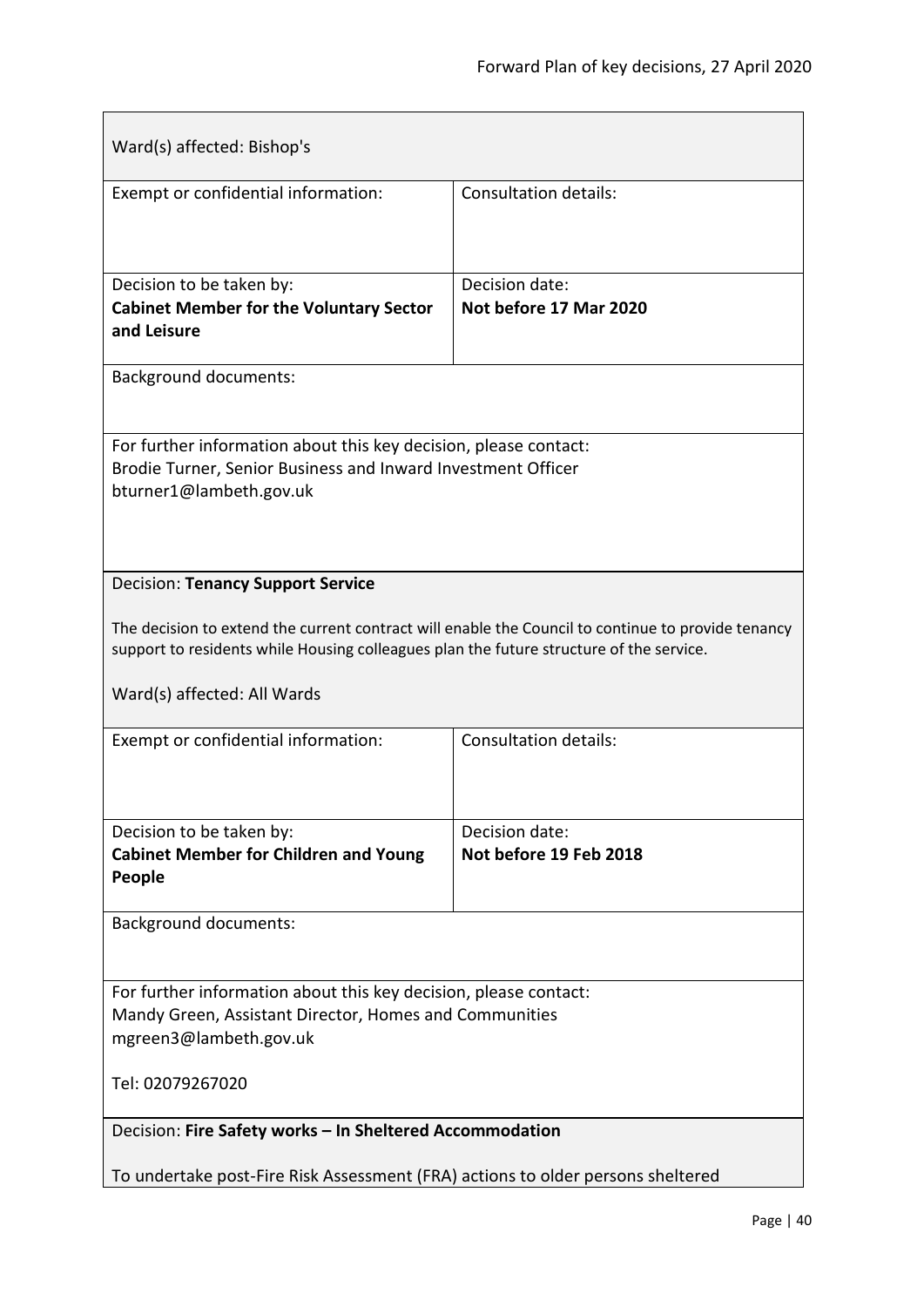<span id="page-40-0"></span>

| accommodation across the borough to the sum of £1,446,241.                                          |                                         |  |
|-----------------------------------------------------------------------------------------------------|-----------------------------------------|--|
| Ward(s) affected: All Wards                                                                         |                                         |  |
|                                                                                                     |                                         |  |
| Exempt or confidential information:                                                                 | Consultation details:                   |  |
|                                                                                                     |                                         |  |
|                                                                                                     |                                         |  |
| Decision to be taken by:<br><b>Cabinet Member for Children and Young</b>                            | Decision date:<br>Not before 3 Sep 2019 |  |
| People                                                                                              |                                         |  |
| <b>Background documents:</b>                                                                        |                                         |  |
|                                                                                                     |                                         |  |
| For further information about this key decision, please contact:                                    |                                         |  |
| Paul Ingram, Capital Works Manager<br>PIngram1@lambeth.gov.uk                                       |                                         |  |
|                                                                                                     |                                         |  |
|                                                                                                     |                                         |  |
| Decision: Tooting Bec Hostel refurbishment                                                          |                                         |  |
| To undertake the partial external and internal refurbishment works to 10-22 Tooting Bec<br>Gardens. |                                         |  |
| Ward(s) affected: Streatham Hill                                                                    |                                         |  |
| Exempt or confidential information:                                                                 | <b>Consultation details:</b>            |  |
|                                                                                                     |                                         |  |
|                                                                                                     |                                         |  |
| Decision to be taken by:<br><b>Cabinet Member for Children and Young</b>                            | Decision date:<br>Not before 3 Sep 2019 |  |
| People                                                                                              |                                         |  |
| <b>Background documents:</b>                                                                        |                                         |  |
|                                                                                                     |                                         |  |
| For further information about this key decision, please contact:                                    |                                         |  |
| Paul Ingram, Capital Works Manager                                                                  |                                         |  |
| PIngram1@lambeth.gov.uk                                                                             |                                         |  |
|                                                                                                     |                                         |  |
| Decision: Construction of Modular Units for Temporary Accommodation                                 |                                         |  |
|                                                                                                     |                                         |  |

<span id="page-40-1"></span> $\overline{\phantom{a}}$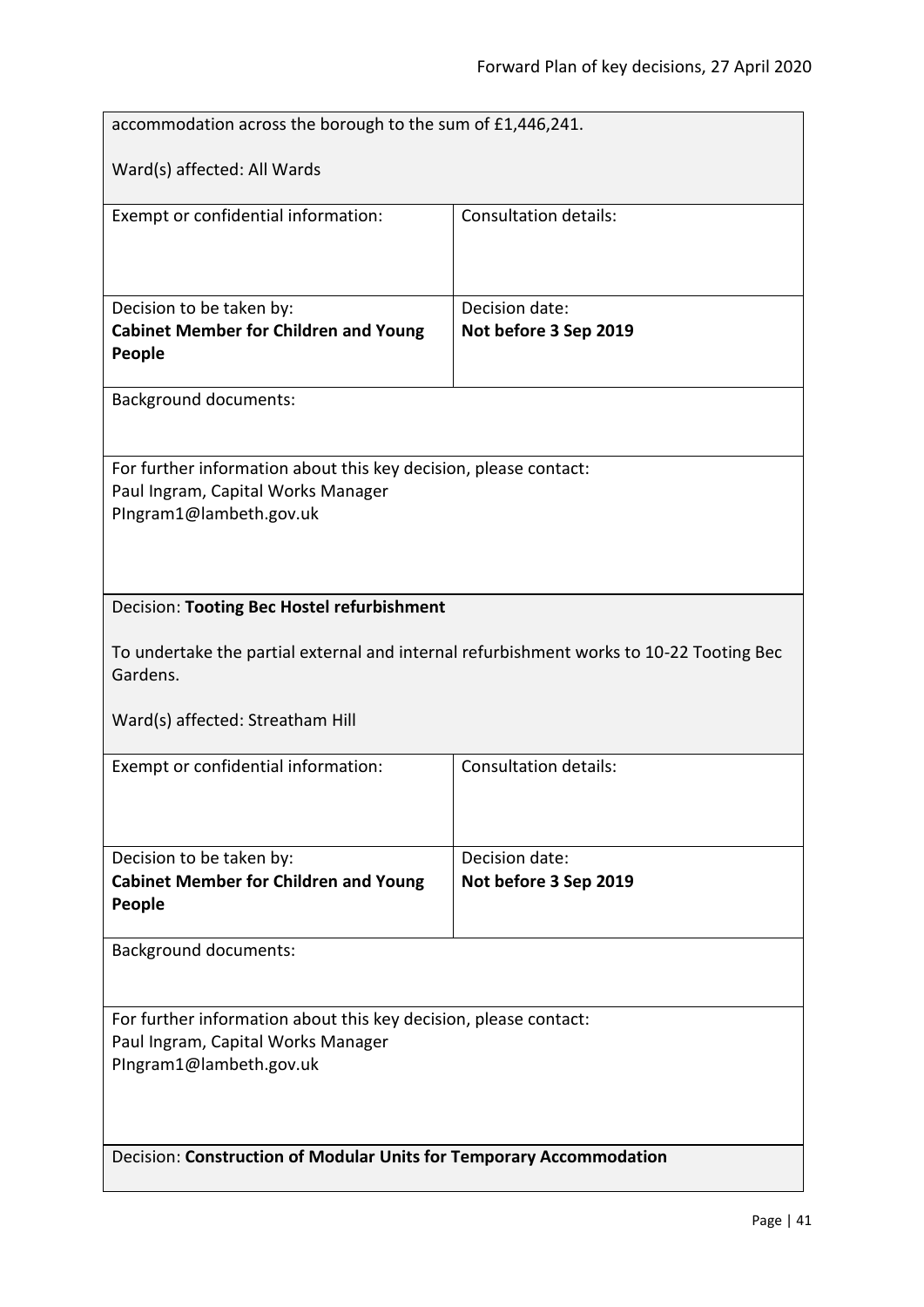<span id="page-41-0"></span>

| To approve capital funding for the construction of modular units for use as Temporary<br>Accommodation for homeless households.                                                                                                          |                              |  |
|------------------------------------------------------------------------------------------------------------------------------------------------------------------------------------------------------------------------------------------|------------------------------|--|
|                                                                                                                                                                                                                                          |                              |  |
| Ward(s) affected: Streatham Wells; St Leonards                                                                                                                                                                                           |                              |  |
| Exempt or confidential information:                                                                                                                                                                                                      | <b>Consultation details:</b> |  |
|                                                                                                                                                                                                                                          |                              |  |
| Decision to be taken by:                                                                                                                                                                                                                 | Decision date:               |  |
| <b>Cabinet Member for Children and Young</b>                                                                                                                                                                                             | Not before 12 Nov 2019       |  |
| People                                                                                                                                                                                                                                   |                              |  |
| <b>Background documents:</b>                                                                                                                                                                                                             |                              |  |
|                                                                                                                                                                                                                                          |                              |  |
| For further information about this key decision, please contact:                                                                                                                                                                         |                              |  |
| Mandy Green, Assistant Director, Homes and Communities<br>mgreen3@lambeth.gov.uk                                                                                                                                                         |                              |  |
|                                                                                                                                                                                                                                          |                              |  |
| Tel: 02079267020                                                                                                                                                                                                                         |                              |  |
| Decision: Delivery of Housing Contracts after 2020                                                                                                                                                                                       |                              |  |
| To commence the redesign and reprocurement of all of the current housing repair,<br>maintenance and capital work contracts which all expire towards the end of 2020.                                                                     |                              |  |
| These soon-to-expire contracts include: major works, housing repairs, estate and grounds<br>maintenance, estate block cleaning, voids, gas servicing, electrical/water supplies, door<br>entry systems and other housing based services. |                              |  |
| Ward(s) affected: All Wards                                                                                                                                                                                                              |                              |  |
| Exempt or confidential information:                                                                                                                                                                                                      | Consultation details:        |  |
|                                                                                                                                                                                                                                          |                              |  |
| Decision to be taken by:                                                                                                                                                                                                                 | Decision date:               |  |
| <b>Cabinet Member for Children and Young</b><br>People                                                                                                                                                                                   | Not before 13 Dec 2019       |  |
|                                                                                                                                                                                                                                          |                              |  |
| <b>Background documents:</b>                                                                                                                                                                                                             |                              |  |
|                                                                                                                                                                                                                                          |                              |  |
| For further information about this key decision, please contact:<br>Andrew Jacques, Head of Contract Scrutiny and Cost Management                                                                                                        |                              |  |
| AJacques@lambeth.gov.uk                                                                                                                                                                                                                  |                              |  |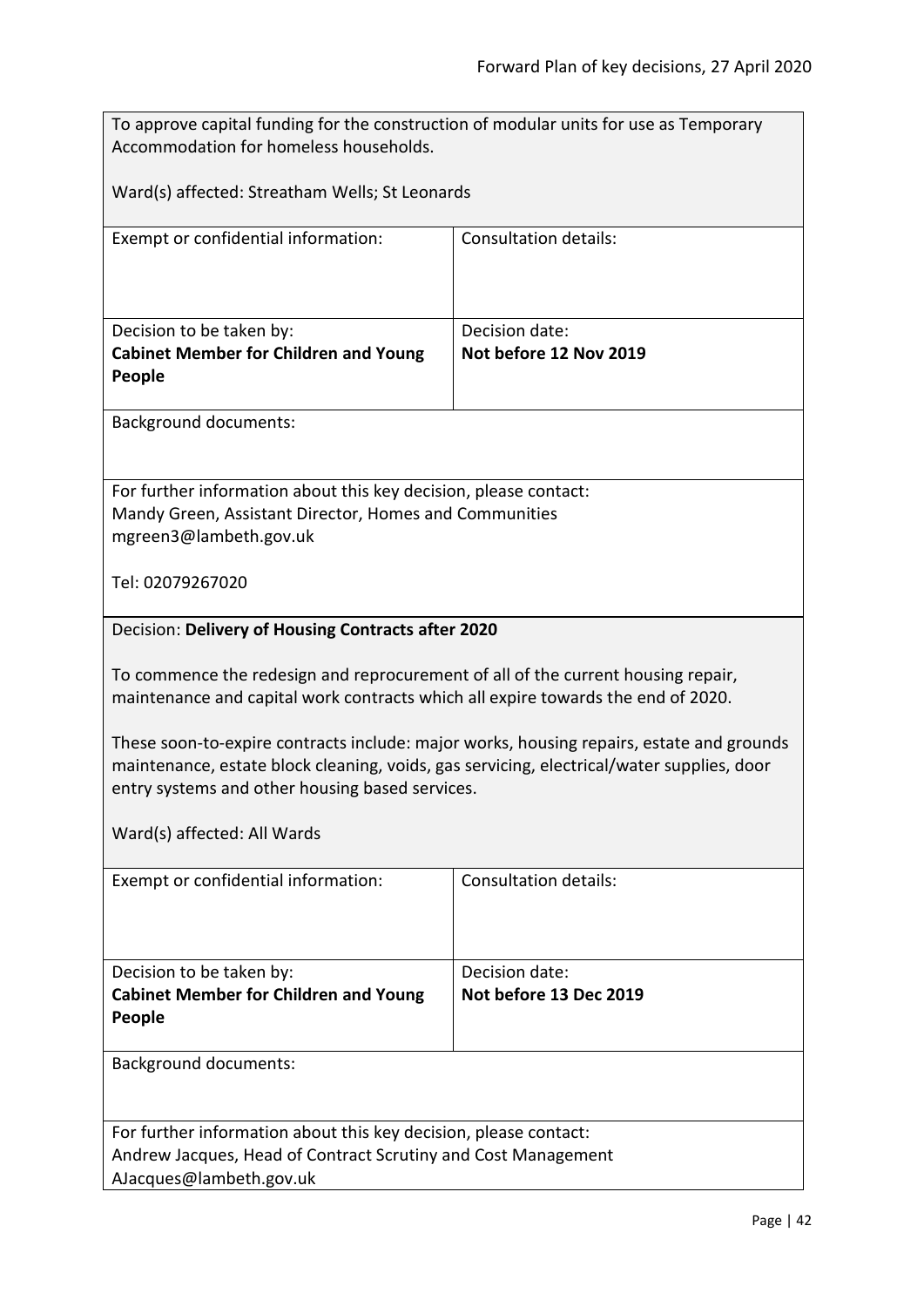<span id="page-42-1"></span><span id="page-42-0"></span>

| Decision: Local Lettings Plan - Westbury Estate                                                                                                        |                                          |  |
|--------------------------------------------------------------------------------------------------------------------------------------------------------|------------------------------------------|--|
| To approve a Local Lettings plan for the new homes that will provided at the Westbury<br>Estate as part of the council's estate regeneration programme |                                          |  |
| Ward(s) affected: Clapham Town                                                                                                                         |                                          |  |
| Exempt or confidential information:                                                                                                                    | <b>Consultation details:</b>             |  |
| Decision to be taken by:<br><b>Cabinet Member for Children and Young</b><br>People                                                                     | Decision date:<br>Not before 1 Dec 2019  |  |
| <b>Background documents:</b>                                                                                                                           |                                          |  |
| For further information about this key decision, please contact:<br><b>Bruce McRobie</b><br>bmcrobie@lambeth.gov.uk                                    |                                          |  |
| <b>Decision: PLACE Housing Scheme</b>                                                                                                                  |                                          |  |
| To seek approval for the Capital Delivery of the PLACE Housing Scheme.<br>To seek approval for submitting the planning application for this project.   |                                          |  |
| Ward(s) affected: Streatham Hill                                                                                                                       |                                          |  |
| Exempt or confidential information:                                                                                                                    | Consultation details:                    |  |
| Decision to be taken by:<br><b>Cabinet Member for Children and Young</b><br><b>People</b>                                                              | Decision date:<br>Not before 17 Mar 2020 |  |
| <b>Background documents:</b>                                                                                                                           |                                          |  |
| For further information about this key decision, please contact:                                                                                       |                                          |  |